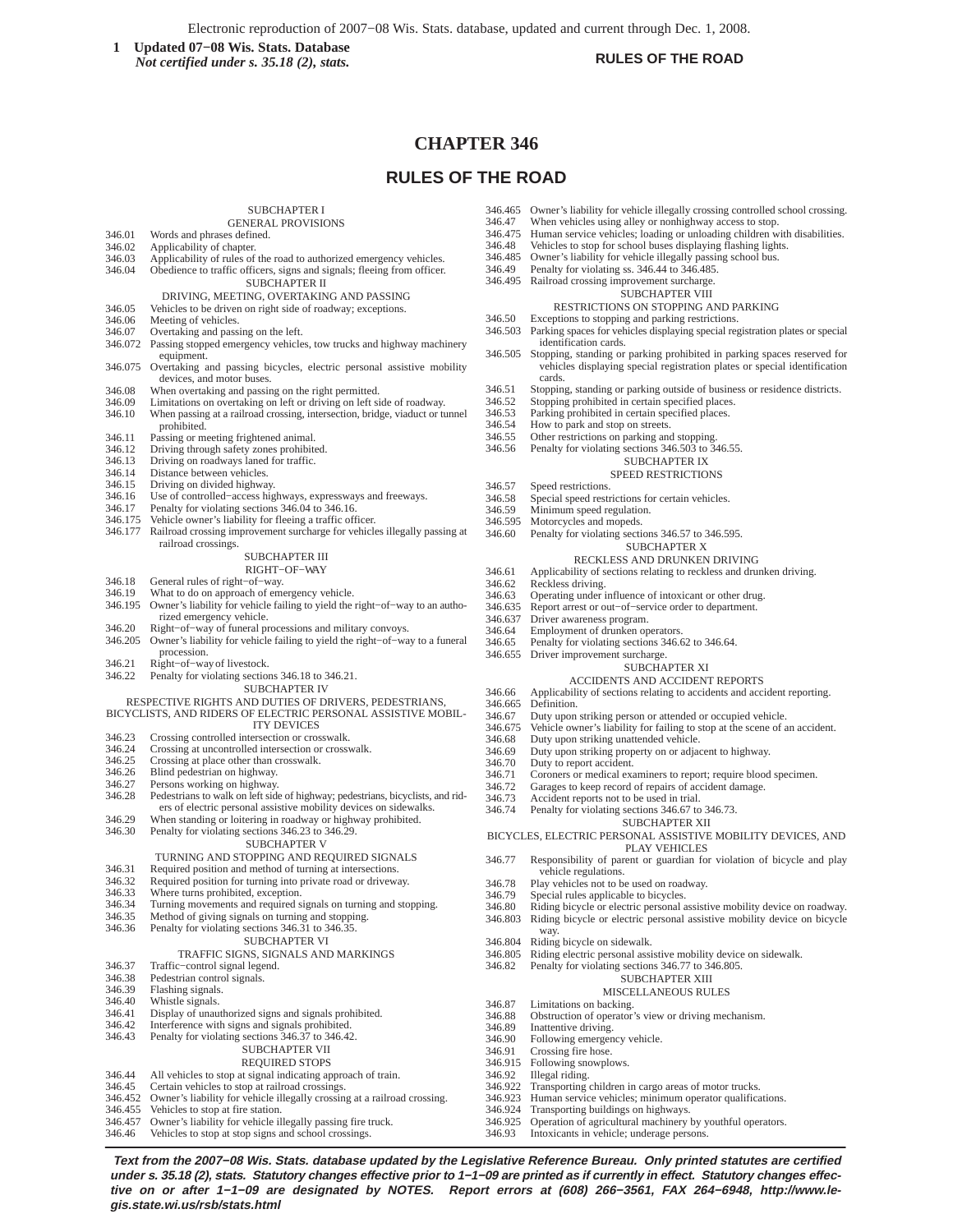346.935 Intoxicants in motor vehicles.<br>346.94 Miscellaneous prohibited acts Miscellaneous prohibited acts.

346.945 Vehicle owner's liability for radios or other electric sound amplification

# SUBCHAPTER I

### GENERAL PROVISIONS

**346.01 Words and phrases defined. (1)** Words and phrases defined in s. 340.01 are used in the same sense in this chapter unless a different definition is specifically provided.

**(2)** In this chapter, notwithstanding s. 340.01 (42), "owner" means, with respect to a vehicle that is registered, or is required to be registered, by a lessee of the vehicle under ch. 341, the lessee of the vehicle for purposes of vehicle owner liability under ss. 346.175, 346.195, 346.205, 346.452, 346.457, 346.465, 346.485, 346.505 (3), 346.675, and 346.945.

**History:** 1997 a. 27; 2003 a. 209; 2005 a. 411.

**346.02 Applicability of chapter. (1)** APPLIES PRIMARILY UPON HIGHWAYS. This chapter applies exclusively upon highways except as otherwise expressly provided in this chapter.

**(2)** APPLICABILITY TO PERSONS RIDING OR DRIVING ANIMALS OR PROPELLING PUSH CARTS. Every person riding an animal or driving any animal−drawn vehicle or propelling any push cart upon a roadway is granted all the rights and is subject to all the duties which this chapter grants or applies to the operator of a vehicle, except those provisions of this chapter which by their very nature would have no application.

**(4)** APPLICABILITY TO PERSONS RIDING BICYCLES AND MOTOR BICYCLES. (a) Subject to the special provisions applicable to bicycles, every person riding a bicycle upon a roadway or shoulder of a highway is granted all the rights and is subject to all the duties which this chapter grants or applies to the operator of a vehicle, except those provisions which by their express terms apply only to motor vehicles or which by their very nature would have no application to bicycles. For purposes of this chapter, provisions which apply to bicycles also apply to motor bicycles, except as otherwise expressly provided.

(b) Provisions which apply to the operation of bicycles in crosswalks under ss. 346.23, 346.24, 346.37 (1) (a) 2., (c) 2 and (d) 2. and 346.38 do not apply to motor bicycles.

**(5)** APPLICABILITY TO PUBLIC OFFICERS AND EMPLOYEES. The provisions of this chapter applicable to operators of vehicles apply also to operators of vehicles owned by or operated by or for any governmental agency, including the United States government, subject to the specific exceptions set forth in this section and s. 346.03.

**(6)** APPLICABILITY TO PERSONS WORKING ON HIGHWAYS. This chapter applies to persons, teams, motor vehicles and road machinery while traveling to or from highway construction or maintenance work but the provisions of ss. 346.05 (3), 346.06 to 346.17, 346.28, 346.29 (2), 346.31 to 346.36, 346.52 to 346.56 and 346.59 do not apply to persons, teams, motor vehicles or road machinery when actually engaged in maintenance or construction work upon a highway.

**(7)** APPLICABILITY OF PROVISIONS REQUIRING SIGNPOSTING. No provision of this chapter for which signs are required shall be enforced against an alleged violator if at the time and place of the alleged violation an official sign is not in proper position and sufficiently legible to be seen by an ordinarily observant person. Whenever a particular section does not state that signs are required, such section is effective even though no signs are erected or in place.

**(8)** APPLICABILITY TO PEDESTRIAN WAYS. (a) All of the applicable provisions of this chapter pertaining to highways, streets, alleys, roadways and sidewalks also apply to pedestrian ways. A

devices 346.95 Penalty for violating sections 346.87 to 346.94.

pedestrian way means a walk designated for the use of pedestrian travel.

(b) Public utilities may be installed either above or below a pedestrian way, and assessments may be made therefor as if such pedestrian way were a highway, street, alley, roadway or sidewalk

**(9)** APPLICABILITY TO URBAN MASS TRANSIT SYSTEMS. Every person operating an urban mass transportation vehicle or using related facilities is granted all the rights and is subject to all the duties which this chapter grants or applies to such persons, except those provisions of this chapter which by their very nature would have no application.

**(10)** APPLICABILITY TO SNOWMOBILES. The operator of a snowmobile upon a roadway shall in addition to the provisions of ch. 350 be subject to ss. 346.04, 346.06, 346.11, 346.14 (1), 346.18, 346.19, 346.20, 346.21, 346.26, 346.27, 346.33, 346.35, 346.37, 346.39, 346.40, 346.44, 346.46, 346.47, 346.48, 346.50 (1) (b), 346.51, 346.52, 346.53, 346.54, 346.55, 346.87, 346.88, 346.89, 346.90, 346.91, 346.92 (1) and 346.94 (1) and (9).

**(11)** APPLICABILITY TO ALL−TERRAIN VEHICLES. The operator of an all−terrain vehicle on a roadway is subject to ss. 346.04, 346.06, 346.11, 346.14 (1), 346.18, 346.19, 346.20, 346.21, 346.26, 346.27, 346.33, 346.35, 346.37, 346.39, 346.40, 346.44, 346.46, 346.47, 346.48, 346.50 (1) (b), 346.51, 346.52, 346.53, 346.54, 346.55, 346.71, 346.87, 346.88, 346.89, 346.90, 346.91, 346.92 (1) and 346.94 (1) and (9) but is not subject to any other provision of this chapter.

**(12)** APPLICABILITY TO ELECTRIC PERSONAL ASSISTIVE MOBIL-ITY DEVICES. An electric personal assistive mobility device shall be considered a vehicle for purposes of ss. 346.04 to 346.10, 346.12, 346.13, 346.15, 346.16, 346.18, 346.19, 346.20, 346.23 to 346.28, 346.31 to 346.35, 346.37 to 346.40, 346.44, 346.46, 346.47, 346.48, 346.50 to 346.55, 346.57, 346.59, 346.62, 346.65 (5m), 346.67 to 346.70, 346.78, 346.80, 346.87, 346.88, 346.90, 346.91, and 346.94 (4), (5), (9), and (10), except those provisions which by their express terms apply only to motor vehicles or which by their very nature would have no application to electric personal assistive mobility devices.

**History:** 1971 c. 125, 277; 1981 c. 390 s. 252; 1983 a. 243; 1985 a. 29, 69; 1989 a. 56 s. 259; 1989 a. 335 s. 89; 1995 a. 138; 2001 a. 90.

State, county, and tribal jurisdiction to regulate traffic on streets in housing projects that have been built and are maintained by the Winnebago Tribe on tribal lands is discussed. 78 Atty. Gen. 122.

**346.03 Applicability of rules of the road to authorized emergency vehicles. (1)** The operator of an authorized emergency vehicle, when responding to an emergency call or when in the pursuit of an actual or suspected violator of the law, when responding to but not upon returning from a fire alarm, when transporting an organ for human transplantation, or when transporting medical personnel for the purpose of performing human organ harvesting or transplantation immediately after the transportation, may exercise the privileges set forth in this section, but subject to the conditions stated in subs. (2) to (5m).

**(2)** The operator of an authorized emergency vehicle may:

(a) Stop, stand or park, irrespective of the provisions of this chapter;

(b) Proceed past a red or stop signal or stop sign, but only after slowing down as may be necessary for safe operation;

(c) Exceed the speed limit;

(d) Disregard regulations governing direction of movement or turning in specified directions.

**(3)** The exemption granted the operator of an authorized emergency vehicle by sub. (2) (a) applies only when the operator of the vehicle is giving visual signal by means of at least one flash-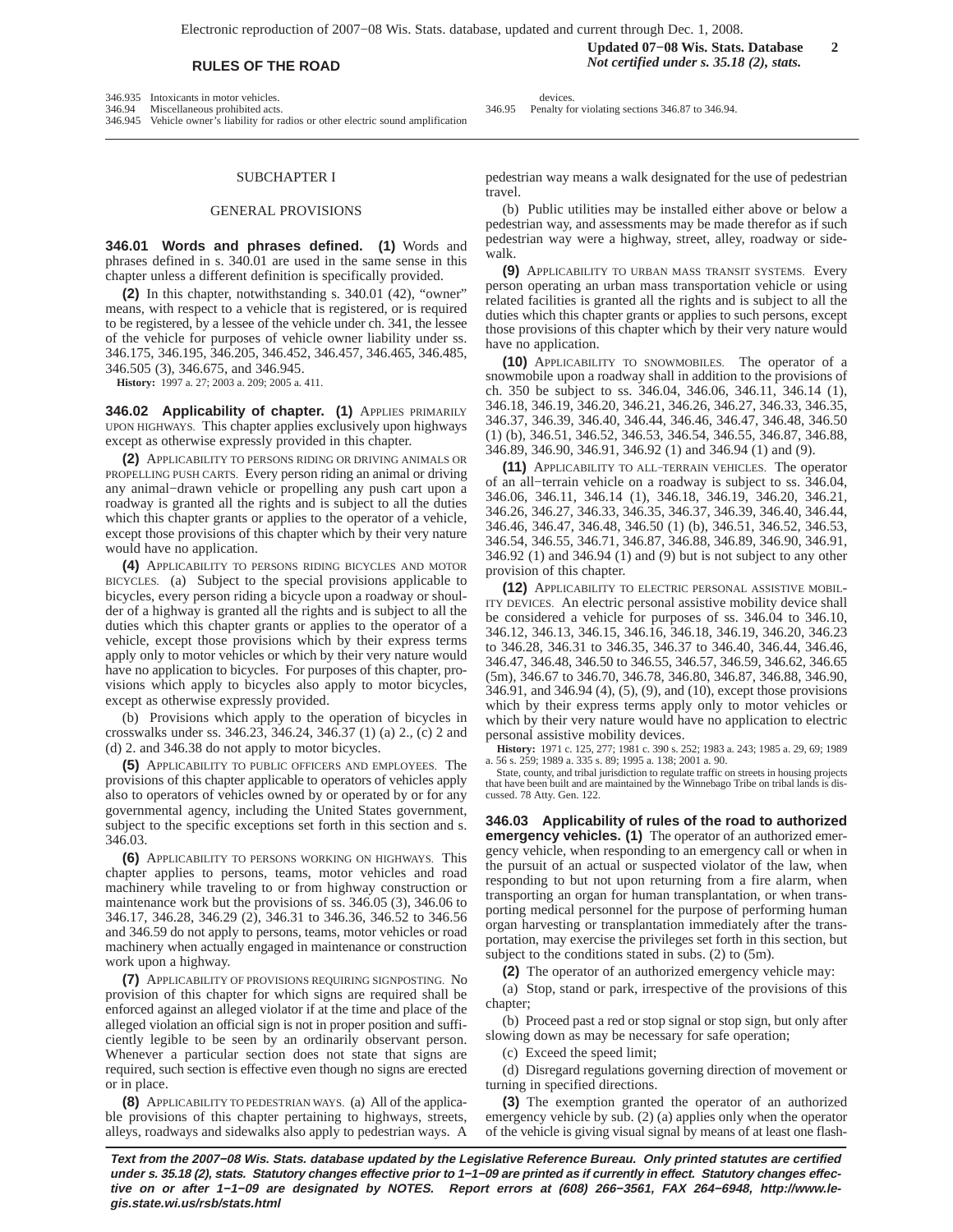**RULES OF THE ROAD 346.05 3 Updated 07−08 Wis. Stats. Database** *Not certified under s. 35.18 (2), stats.*

ing, oscillating or rotating red light except that the visual signal given by a police vehicle may be by means of a blue light and a red light which are flashing, oscillating or rotating, except as otherwise provided in sub. (4m). The exemptions granted by sub. (2) (b), (c) and (d) apply only when the operator of the emergency vehicle is giving both such visual signal and also an audible signal by means of a siren or exhaust whistle, except as otherwise provided in sub.  $(4)$  or  $(4m)$ .

**(4)** Except as provided in sub. (4m), a law enforcement officer operating a police vehicle shall otherwise comply with the requirements of sub. (3) relative to the giving of audible and visual signals but may exceed the speed limit without giving audible and visual signal under the following circumstances:

(a) If the officer is obtaining evidence of a speed violation.

(b) If the officer is responding to a call which the officer reasonably believes involves a felony in progress and the officer reasonably believes any of the following:

1. Knowledge of the officer's presence may endanger the safety of a victim or other person.

2. Knowledge of the officer's presence may cause the suspected violator to evade apprehension.

3. Knowledge of the officer's presence may cause the suspected violator to destroy evidence of a suspected felony or may otherwise result in the loss of evidence of a suspected felony.

4. Knowledge of the officer's presence may cause the suspected violator to cease the commission of a suspected felony before the officer obtains sufficient evidence to establish grounds for arrest.

**(4m)** A law enforcement officer operating a police vehicle that is a bicycle is not required to comply with the requirements of sub. (3) relative to the giving of audible and visual signals.

**(5)** The exemptions granted the operator of an authorized emergency vehicle by this section do not relieve such operator from the duty to drive or ride with due regard under the circumstances for the safety of all persons nor do they protect such operator from the consequences of his or her reckless disregard for the safety of others.

**(5m)** The privileges granted under this section apply to the operator of an authorized emergency vehicle under s. 340.01 (3) (dg) or (dh) only if the operator has successfully completed a safety and training course in emergency vehicle operation that is taken at a technical college under ch. 38 or that is approved by the department and only if the vehicle being operated is plainly marked, in a manner prescribed by the department, to identify it as an authorized emergency vehicle under s. 340.01 (3) (dg) or  $(dh)$ 

**(6)** Every law enforcement agency that uses authorized emergency vehicles shall provide written guidelines for its officers and employees regarding exceeding speed limits under the circumstances specified in sub. (4) and when otherwise in pursuit of actual or suspected violators. The guidelines shall consider, among other factors, road conditions, density of population, severity of crime and necessity of pursuit by vehicle. The guidelines are not subject to requirements for rules under ch. 227. Each law enforcement agency shall review its written guidelines by June 30 of each even−numbered year and, if considered appropriate by the law enforcement agency, shall revise those guidelines.

**History:** 1983 a. 56; 1985 a. 82, 143; 1987 a. 126; 1995 a. 36; 1997 a. 88; 2007 a. 20.

Sub. (5) limits the exercise of privileges granted by sub. (2). City of Madison v. Polenska, 143 Wis. 2d 525, 421 N.W.2d 862 (Ct. App. 1988).

An officer who decides to engage in pursuit is immune from liability for the decision under s. 893.80, but may be subject to liability under sub. (5) for negligently<br>operating a motor vehicle during the chase. A city that has adopted a policy that com-<br>plies with sub. (6) is immune from liability for i chases. A policy that considered the severity of the crime only in terms of when to strike a vehicle or use road blocks did not comply with sub. (6). Estate of Cavanaugh v. Andrade, 202 Wis. 2d 290, 550 N.W.2d 103 (1996), 94−0192.

A private ambulance that is an authorized emergency vehicle usually kept in a given county pursuant to s. 340.01 (3) (i) may not avail itself of the provisions of sub. (2) when proceeding unsolicited to the scene of an accident or medical emergency in an adjacent county. 77 Atty. Gen. 214.

A claim of excessive force in the course of making a seizure of the person is properly analyzed under the 4th Amendment's objective reasonableness standard. A police officer's attempt to terminate a dangerous high−speed car chase that threatens the lives of innocent bystanders does not violate the 4th Amendment, even when it<br>places the fleeing motorist at risk of serious injury or death. Scott v. Harris. U.S. places the fleeing motorist at risk of serious injury or death. Scott v. Harris, \_\_\_ U.S. \_\_\_\_, 127 S. Ct. 1769; 167 L. Ed. 2d 686 (2007).

Police civil liability and the law of high speed pursuit. Zevitz. 70 MLR 237 (1987).

**346.04 Obedience to traffic officers, signs and signals; fleeing from officer. (1)** No person shall fail or refuse to comply with any lawful order, signal or direction of a traffic officer.

**(2)** No operator of a vehicle shall disobey the instructions of any official traffic sign or signal unless otherwise directed by a traffic officer.

**(2t)** No operator of a vehicle, after having received a visible or audible signal to stop his or her vehicle from a traffic officer or marked police vehicle, shall knowingly resist the traffic officer by failing to stop his or her vehicle as promptly as safety reasonably permits.

**(3)** No operator of a vehicle, after having received a visual or audible signal from a traffic officer, or marked police vehicle, shall knowingly flee or attempt to elude any traffic officer by willful or wanton disregard of such signal so as to interfere with or endanger the operation of the police vehicle, or the traffic officer or other vehicles or pedestrians, nor shall the operator increase the speed of the operator's vehicle or extinguish the lights of the vehicle in an attempt to elude or flee.

**(4)** Subsection (2t) is not an included offense of sub. (3), but a person may not be convicted of violating both subs. (2t) and (3) for acts arising out of the same incident or occurrence.

**History:** 1991 a. 316; 2001 a. 109.

That an officer was driving a vehicle equipped with red lights and siren was insuffi-cient to prove that vehicle was "marked" under sub. (3). State v. Oppermann, 156

Wis. 2d 241, 456 N.W.2d 625 (Ct. App. 1990). The knowledge requirement in sub. (3) applies only to fleeing or attempting to elude an officer. The statute does not require the operator of a fleeing vehicle to actually interfere with or endanger identifiable vehicles or persons; he or she need only drive in a manner that creates a risk or likelihood of that occurring. State v. Sterzinger, 2002 WI App 171, 256 Wis. 2d 925, 649 N.W.2d 677, 01−1440.

An unmarked police vehicle displaying red and blue lights is not a marked vehicle for purposes of sub. (3). Section 346.19, regarding the requirements on the approach of an emergency vehicle, is the proper statute to invoke when the proof requirements for fleeing under s. 346.04 are not met. 76 Atty. Gen. 214.

### SUBCHAPTER II

### DRIVING, MEETING, OVERTAKING AND PASSING

**346.05 Vehicles to be driven on right side of roadway; exceptions. (1)** Upon all roadways of sufficient width the operator of a vehicle shall drive on the right half of the roadway and in the right−hand lane of a 3−lane highway, except:

(a) When making an approach for a left turn under circumstances in which the rules relating to left turns require driving on the left half of the roadway; or

(b) When overtaking and passing under circumstances in which the rules relating to overtaking and passing permit or require driving on the left half of the roadway; or

(c) When the right half of the roadway is closed to traffic while under construction or repair; or

(d) When overtaking and passing pedestrians, animals or obstructions on the right half of the roadway; or

(e) When driving in a particular lane in accordance with signs or markers designating such lane for traffic moving in a particular direction or at designated speeds; or

(f) When the roadway has been designated and posted for one− way traffic, subject, however, to the rule stated in sub. (3) relative to slow moving vehicles.

**(1m)** Notwithstanding sub. (1), any person operating a bicycle or electric personal assistive mobility device may ride on the shoulder of a highway unless such riding is prohibited by the authority in charge of the maintenance of the highway.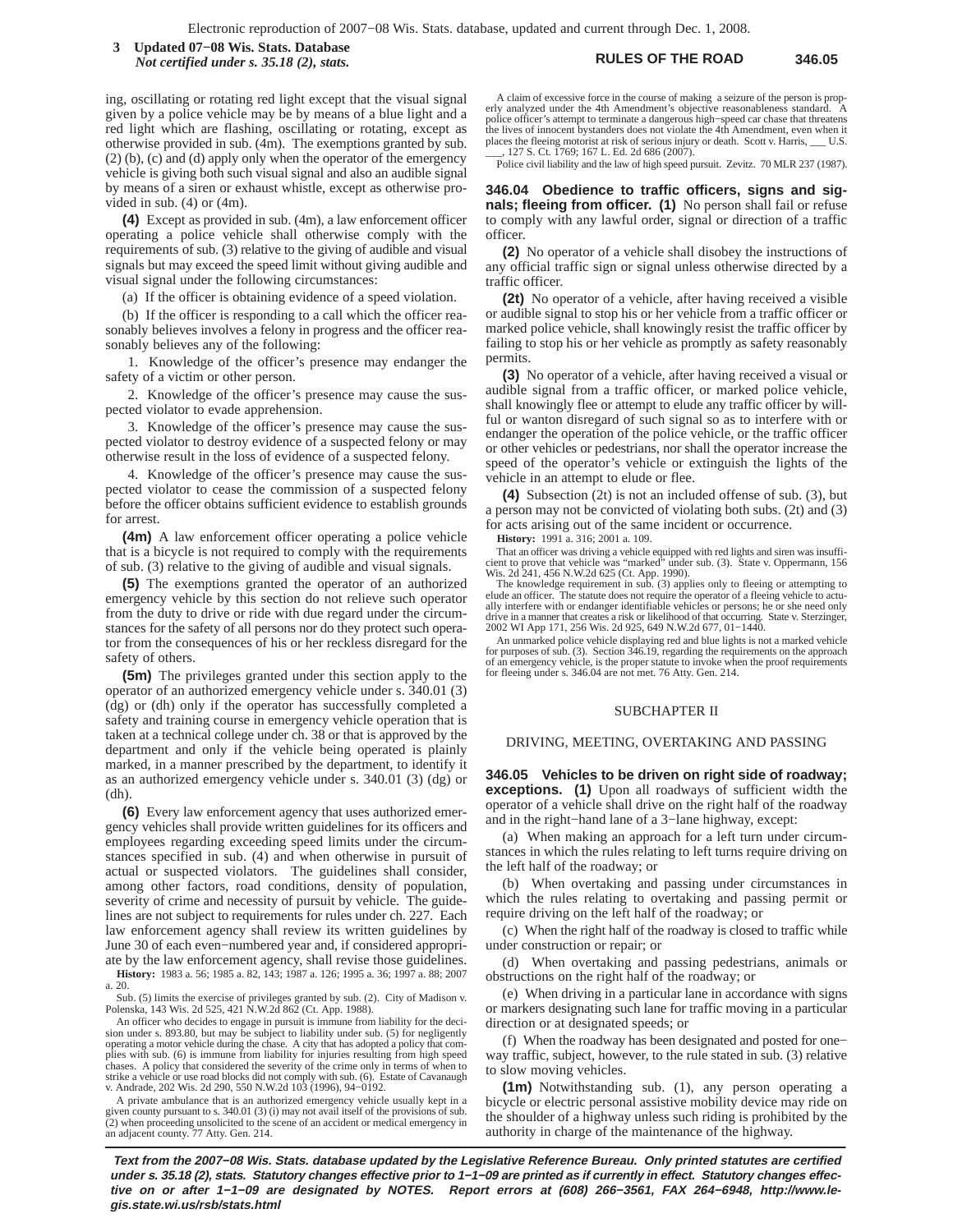## **346.05 RULES OF THE ROAD** *Not certified under s. 35.18 (2), stats.*

**(2)** The operator of a vehicle actually engaged in constructing or maintaining the highway may operate on the left−hand side of the highway; however, whenever such operation takes place during the hours of darkness the vehicle shall be lighted as required by s. 347.23.

**(3)** Any vehicle proceeding upon a roadway at less than the normal speed of traffic at the time and place and under the conditions then existing shall be driven in the right−hand lane then available for traffic, or as close as practicable to the right−hand edge or curb of the roadway, except when overtaking and passing another vehicle proceeding in the same direction or when preparing for a left turn at an intersection or into a private road or driveway, and except as provided in s. 346.072.

**History:** 1995 a. 138; 2001 a. 15, 90.

**Cross−reference:** See s. 346.59 for minimum speed regulation and duty of slow drivers.

**346.06 Meeting of vehicles.** Operators of vehicles proceeding in opposite directions shall pass each other to the right, and upon roadways having width for not more than one line of traffic in each direction each operator shall give to the other at least one− half of the main traveled portion of the roadway as nearly as possible.

**346.07 Overtaking and passing on the left.** The following rules govern the overtaking and passing of vehicles proceeding in the same direction, subject to those limitations, exceptions and special rules stated in ss. 346.075 (2) and 346.08 to 346.11:

**(2)** The operator of a vehicle overtaking another vehicle proceeding in the same direction shall pass to the left thereof at a safe distance and shall not again drive to the right side of the roadway until safely clear of the overtaken vehicle.

**(3)** Except when overtaking and passing on the right is permitted, the operator of an overtaken vehicle shall give way to the right in favor of the overtaking vehicle on audible signal and shall not increase the speed of the vehicle until completely passed by the overtaking vehicle.

**History:** 1971 c. 208; 1985 a. 301 s. 4; 1991 a. 316; 1997 a. 32.

**346.072 Passing stopped emergency vehicles, tow trucks and highway machinery equipment. (1)** If an authorized emergency vehicle giving visual signal, a tow truck flashing red lamps, as required by s. 347.26 (6) (b), or any road machinery or motor vehicle used in highway construction or maintenance displaying the lights specified in s. 347.23 (1) (a) or (b) or, with respect to a motor vehicle, displaying the lights specified in s. 347.26 (7), is parked or standing on or within 12 feet of a roadway, the operator of a motor vehicle approaching such vehicle or machinery shall proceed with due regard for all other traffic and shall do either of the following:

(a) Move the motor vehicle into a lane that is not the lane nearest the parked or standing vehicle or machinery and continue traveling in that lane until safely clear of the vehicle or machinery. This paragraph applies only if the roadway has at least two lanes for traffic proceeding in the direction of the approaching motor vehicle and if the approaching motor vehicle may change lanes safely and without interfering with any vehicular traffic.

(b) Slow the motor vehicle, maintaining a safe speed for traffic conditions, and operate the motor vehicle at a reduced speed until completely past the vehicle or machinery. This paragraph applies only if the roadway has only one lane for traffic proceeding in the direction of the approaching motor vehicle or if the approaching motor vehicle may not change lanes safely and without interfering with any vehicular traffic.

**(2)** In addition to any penalty imposed under s. 346.17 (2), any person violating this section shall have his or her operating privilege suspended as provided in s. 343.30 (1o).

**History:** 2001 a. 15.

**346.075 Overtaking and passing bicycles, electric personal assistive mobility devices, and motor buses.**

**(1)** The operator of a motor vehicle overtaking a bicycle or electric personal assistive mobility device proceeding in the same direction shall exercise due care, leaving a safe distance, but in no case less than 3 feet clearance when passing the bicycle or electric personal assistive mobility device, and shall maintain clearance until safely past the overtaken bicycle or electric personal assistive mobility device.

**(2)** Except as provided in s. 346.48, if the operator of a motor vehicle overtakes a motor bus which is stopped at an intersection on the right side of the roadway and is receiving or discharging passengers, the operator shall pass at a safe distance to the left of the motor bus and shall not turn to the right in front of the motor bus at that intersection.

**History:** 1973 c. 182; 1977 c. 208; 1985 a. 301; 2001 a. 90.

**346.08 When overtaking and passing on the right permitted.** The operator of a vehicle may overtake and pass another vehicle upon the right only under conditions permitting such movement in safety and only if the operator can do so without driving off the pavement or main−traveled portion of the roadway, and then only under the following conditions:

**(1)** When the vehicle overtaken is making or about to make a left turn; or

**(2)** Upon a street or highway with unobstructed pavement of sufficient width to enable 2 or more lines of vehicles lawfully to proceed, at the same time, in the direction in which the passing vehicle is proceeding; or

**(3)** Upon a one−way street or divided highway with unobstructed pavement of sufficient width to enable 2 or more lines of vehicles lawfully to proceed in the same direction at the same time.

**History:** 1991 a. 316.

A driver may not pass on the right using any part of the shoulder. Kaufman v. Postle, 2001 WI App 86, 243 Wis. 2d 45, 626 N.W.2d 10, 00−1326.

**346.09 Limitations on overtaking on left or driving on left side of roadway. (1)** Upon any roadway where traffic is permitted to move in both directions simultaneously, the operator of a vehicle shall not drive to the left side of the center of the roadway in overtaking and passing another vehicle proceeding in the same direction unless such left side is clearly visible and is free of oncoming traffic for a sufficient distance ahead to permit such overtaking and passing to be done in safety. In no case when overtaking and passing on a roadway divided into 4 or more clearly indicated lanes shall the operator of a vehicle drive to the left of the pavement marking indicating allocation of lanes to vehicles moving in the opposite direction or, in the absence of such marking, to the left of the center of the roadway. In no case shall the operator of a vehicle drive in a lane when signs or signals indicate that such lane is allocated exclusively to vehicles moving in the opposite direction.

**(2)** Upon any roadway where traffic is permitted to move in both directions simultaneously, the operator of a vehicle shall not drive on the left side of the center of the roadway upon any part of a grade or upon a curve in the roadway where the operator's view is obstructed for such a distance as to create a hazard in the event another vehicle might approach from the opposite direction.

**(3)** The operator of a vehicle shall not drive on the left side of the center of a roadway on any portion thereof which has been designated a no−passing zone, either by signs or by a yellow unbroken line on the pavement on the right−hand side of and adjacent to the center line of the roadway, provided such signs or lines would be clearly visible to an ordinarily observant person.

**(4)** Other provisions of this section notwithstanding, the operator of a vehicle shall not overtake and pass on the left any other vehicle which, by means of signals as required by s. 346.34 (1), indicates its intention to make a left turn.

**346.10 When passing at a railroad crossing, intersection, bridge, viaduct or tunnel prohibited. (1)** The operator of a vehicle shall not overtake and pass any other vehicle pro-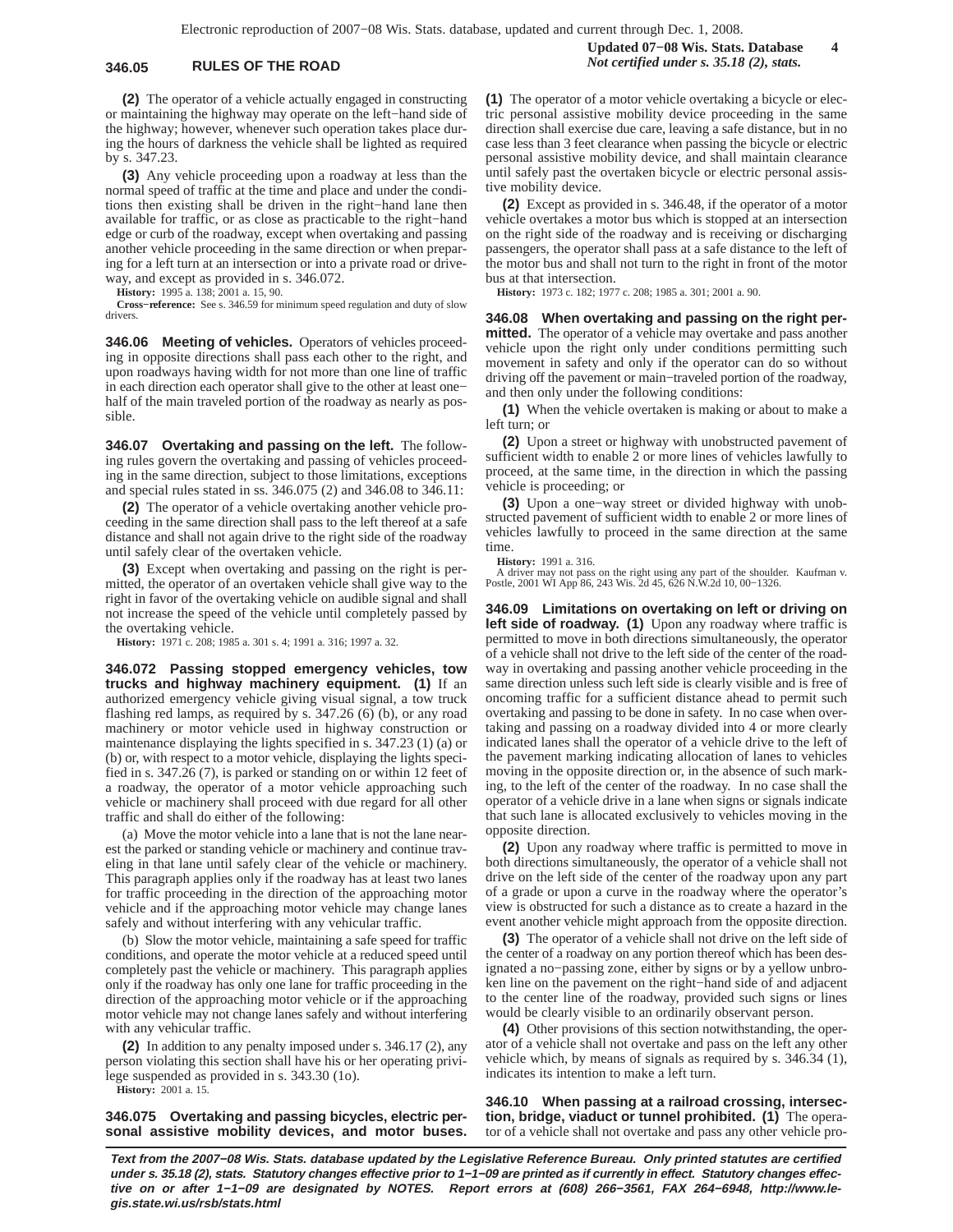**RULES OF THE ROAD 346.17 5 Updated 07−08 Wis. Stats. Database** *Not certified under s. 35.18 (2), stats.*

ceeding in the same direction when approaching within 100 feet of or traversing any railroad crossing unless the roadway is of sufficient width for 2 or more lines of vehicles to lawfully proceed simultaneously in the direction in which such vehicle is proceeding or unless permitted or directed by a traffic officer to pass at such crossing.

**(2)** Subject to the exception stated in sub. (3), the operator of a vehicle shall not overtake and pass any other vehicle proceeding in the same direction when approaching within 100 feet of or traversing any intersection unless the roadway is marked or posted for 2 or more lines of vehicles moving simultaneously in the direction in which such vehicle is proceeding or unless permitted or directed by a traffic officer to pass at such intersection.

**(3)** Outside of a business or residence district, the restrictions which sub. (2) places upon passing at an intersection apply only if such intersection is designated in the direction of travel by a traffic control signal, stop sign, yield sign or sign that warns traffic of existing or potentially hazardous conditions on or adjacent to the roadway.

**(4)** The operator of a vehicle shall not overtake and pass any other vehicle proceeding in the same direction when the view is obstructed upon approaching within 100 feet of any bridge, viaduct or tunnel unless the roadway is of sufficient width for 2 or more lines of vehicles to lawfully proceed simultaneously in the direction in which such vehicle is proceeding or unless permitted or directed by a traffic officer to so overtake and pass.

**History:** 1989 a. 105; 1999 a. 80.

**346.11 Passing or meeting frightened animal.** Whenever a person riding, driving or leading an animal which is frightened gives a signal of distress to the operator of a motor vehicle by a raising of the hand or otherwise, the operator of the motor vehicle shall promptly stop the vehicle unless a movement forward is necessary to avoid an accident or injury and shall, upon request, stop all motive power until such animal is under control. **History:** 1991 a. 316.

**346.12 Driving through safety zones prohibited.** The operator of a vehicle shall not at any time drive through or over a safety zone when such safety zone is clearly indicated.

**346.13 Driving on roadways laned for traffic.** Whenever any roadway has been divided into 2 or more clearly indicated lanes, including those roadways divided into lanes by clearly indicated longitudinal joints, the following rules, in addition to all others consistent with this section, apply:

**(1)** The operator of a vehicle shall drive as nearly as practicable entirely within a single lane and shall not deviate from the traffic lane in which the operator is driving without first ascertaining that such movement can be made with safety to other vehicles approaching from the rear.

**(2)** Upon a 2−way roadway which is divided into 3 lanes the operator of a vehicle shall not drive in the center lane except when overtaking and passing another vehicle where the roadway is clearly visible and such center lane is clear of traffic within a safe distance, or in preparation for a left turn, or where such center lane is at the time allocated exclusively to traffic moving in the direction the vehicle is proceeding and is marked or posted to give notice of such allocation.

**(3)** Notwithstanding sub. (2), when lanes have been marked or posted for traffic moving in a particular direction or at designated speeds, the operator of a vehicle shall drive in the lane designated. **History:** 1991 a. 316.

In calculating the time required to safely execute deviation from traffic lane or turn at intersection driver must consider condition of highway. Thompson v. Howe, 77 Wis. 2d 441, 253 N.W.2d 59 (1977).

**346.14 Distance between vehicles. (1)** The operator of a motor vehicle shall not follow another vehicle more closely than is reasonable and prudent, having due regard for the speed of such vehicle and the traffic upon and the condition of the highway.

**(2)** (a) Upon a highway outside a business or residence district, the operator of any motor truck with a gross weight of more than 10,000 pounds or of any motor vehicle which is drawing or towing another vehicle where the combined gross weight is more than 10,000 pounds shall do all of the following:

1. Keep the vehicle he or she is operating at a distance of not less than 500 feet to the rear of any vehicle immediately preceding it, being driven in the same direction.

2. Leave sufficient space so that an overtaking vehicle may enter and occupy such space without danger.

(b) This subsection does not apply upon any lane especially designated for use by motor trucks or by truck tractor−semitrailer or tractor−trailer units nor does it apply when overtaking and passing another vehicle, but the fact that the operator of any vehicle or combination of vehicles mentioned in this subsection follows the preceding vehicle more closely than 500 feet for one mile or more or follows more closely than 500 feet when the preceding vehicle is moving at the maximum speed then and there permissible for such following vehicle is prima facie evidence that the operator of such following vehicle is violating this subsection.

**History:** 1987 a. 27; 1989 a. 105.

Sub. (1) not only imposes a duty upon a tailgating driver to the driver of the preceding vehicle, but to all other cars and persons who are causally affected by the negligence of tailgating. Northland Insurance Co. v. Avis Rent−A−Car, 62 Wis. 2d 643, 215 N.W.2d 439 (1974).

This section does not impose an absolute liability upon drivers to avoid accidents. Millonig v. Bakken, 112 Wis. 2d 445, 334 N.W.2d 80 (1983).

**346.15 Driving on divided highway.** Whenever any highway has been divided into 2 roadways by an intervening unpaved or otherwise clearly indicated dividing space or by a physical barrier so constructed as to substantially impede crossing by vehicular traffic, the operator of a vehicle shall drive only to the right of such space or barrier and no operator of a vehicle shall drive over, across or within any such space or barrier except through an opening or at a crossover or intersection established by the authority in charge of the maintenance of the highway, except that the operator of a vehicle when making a left turn to or from a private driveway, alley or highway may drive across a paved dividing space or a physical barrier not so constructed as to impede crossing by vehicular traffic, unless such crossing is prohibited by signs erected by the authority in charge of the maintenance of the highway.

**346.16 Use of controlled−access highways, expressways and freeways. (1)** No person shall drive a vehicle onto or from a controlled−access highway, expressway or freeway except through an opening provided for that purpose.

**(2)** (a) Except as provided in par. (b), no pedestrian or person riding a bicycle or other nonmotorized vehicle and no person operating a moped or motor bicycle may go upon any expressway or freeway when official signs have been erected prohibiting such person from using the expressway or freeway.

(am) Notwithstanding s. 349.105 and except as provided in par. (b), no person riding an electric personal assistive mobility device may go upon any expressway or freeway when official signs have been erected prohibiting persons specified in par. (a) from using the expressway or freeway.

(ar) Notwithstanding s. 349.105, no person operating an off− road utility vehicle may go upon any expressway or freeway when official signs have been erected prohibiting persons specified in par. (a) from using the expressway or freeway.

(b) A pedestrian or other person under par. (a) or (am) may go upon a portion of a hiking trail, cross−country ski trail, bridle trail or bicycle trail incorporated into the highway right−of−way and crossing the highway if the portion of the trail is constructed under s. 84.06 (11).

**History:** 1983 a. 243; 1987 a. 98; 2001 a. 90; 2003 a. 192.

**Cross−reference:** See s. 59.84 (2) (j) for additional restrictions on the use of expressways in Milwaukee County.

**346.17 Penalty for violating sections 346.04 to 346.16. (1)** Except as provided in sub. (5), any person violating s. 346.04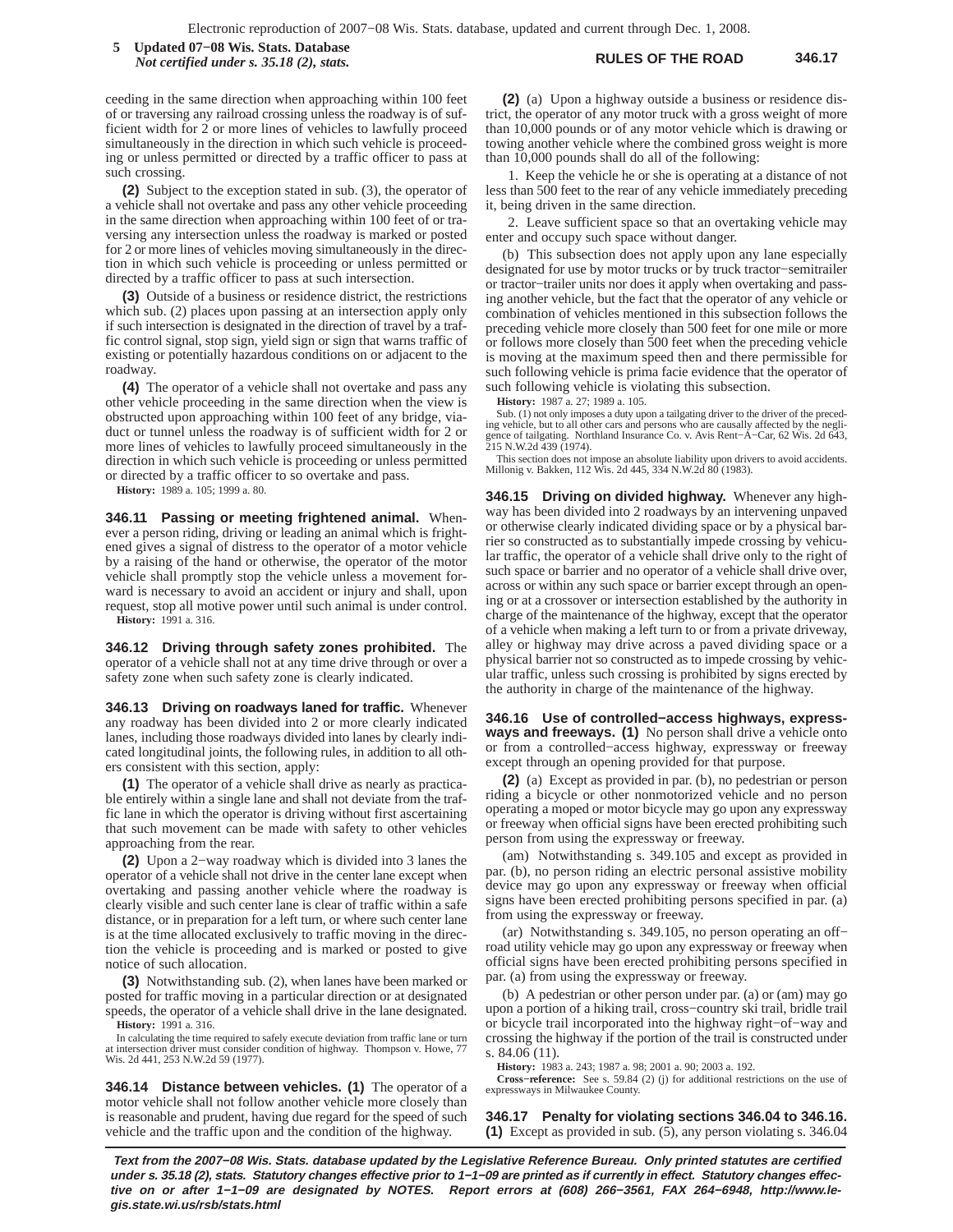(1) or (2), 346.06, 346.12 or 346.13 (1) or (3) may be required to forfeit not less than \$20 nor more than \$40 for the first offense and not less than \$50 nor more than \$100 for the 2nd or subsequent conviction within a year.

**(2)** Any person violating ss. 346.05, 346.07 (2) or (3), 346.072, 346.08, 346.09, 346.10 (2) to (4), 346.11, 346.13 (2) or 346.14 to 346.16 may be required to forfeit not less than \$30 nor more than \$300.

**(2m)** Any person violating s. 346.10 (1) shall forfeit not less than \$60 nor more than \$600.

**(2t)** Any person violating s. 346.04 (2t) may be fined not more than \$10,000 or imprisoned for not more than 9 months or both.

**(3)** (a) Except as provided in par. (b), (c) or (d), any person violating s. 346.04 (3) is guilty of a Class I felony.

(b) If the violation results in bodily harm, as defined in s. 939.22 (4), to another, or causes damage to the property of another, as defined in s. 939.22 (28), the person is guilty of a Class H felony.

(c) If the violation results in great bodily harm, as defined in s. 939.22 (14), to another, the person is guilty of a Class F felony.

(d) If the violation results in the death of another, the person is guilty of a Class E felony.

**(4)** Any person violating s. 346.075 may be required to forfeit not less than \$25 nor more than \$200 for the first offense and not less than \$50 nor more than \$500 for the 2nd or subsequent violation within 4 years.

**(5)** If an operator of a vehicle violates s. 346.04 (1) or (2) where persons engaged in work in a highway maintenance or construction area or in a utility work area are at risk from traffic, any applicable minimum and maximum forfeiture specified in sub. (1) for the violation shall be doubled.

**History:** 1971 c. 278; 1973 c. 182; 1977 c. 208; 1981 c. 324; 1983 a. 27; 1985 a. 82; 1993 a. 189, 198; 1997 a. 32, 88, 237, 277, 283; 2001 a. 15, 109.

**346.175 Vehicle owner's liability for fleeing a traffic officer.** (1) (a) Subject to s. 346.01 (2), the owner of a vehicle involved in a violation of s. 346.04 (2t) or (3) for fleeing a traffic officer shall be presumed liable for the violation as provided in this section.

(b) Notwithstanding par. (a), no owner of a vehicle involved in a violation of s. 346.04 (2t) or (3) for fleeing a traffic officer may be convicted under this section if the person operating the vehicle or having the vehicle under his or her control at the time of the violation has been convicted for the violation under this section or under s. 346.04 (2t) or (3).

**(2)** A traffic officer may proceed under sub. (3) instead of pursuing the operator of a motor vehicle who flees after being given a visual or audible signal by the officer or marked police vehicle.

**(3)** (a) Within 72 hours after observing the violation, the traffic officer shall investigate the violation and may prepare a uniform traffic citation under s. 345.11 for the violation and, within 96 hours after observing the violation, any traffic officer employed by the authority issuing the citation may personally serve it upon the owner of the vehicle.

(b) If with reasonable diligence the owner cannot be served under par. (a), service may be made by leaving a copy of the citation at the owner's usual place of abode within this state in the presence of a competent member of the family at least 14 years of age, who shall be informed of the contents thereof. Service under this paragraph may be made by any traffic officer employed by the authority issuing the citation and shall be performed within 96 hours after the violation was observed.

(c) If with reasonable diligence the owner cannot be served under par. (a) or (b) or if the owner lives outside of the jurisdiction of the issuing authority, service may be made by certified mail addressed to the owner's last−known address. Service under this

paragraph shall be performed by posting the certified mail within 96 hours after the violation was observed.

**(4)** Defenses to the imposition of liability under this section include:

(a) That a report that the vehicle was stolen was given to a traffic officer before the violation occurred or within a reasonable time after the violation occurred.

(b) If the owner of the vehicle provides a traffic officer employed by the authority issuing the citation with the name and address of the person operating the vehicle or having the vehicle under his or her control at the time of the violation and sufficient information for the officer to determine that probable cause does not exist to believe that the owner of the vehicle was operating the vehicle at the time of the violation, then the owner of the vehicle shall not be liable under this section or under s. 346.04 (2t) or (3).

(c) If the vehicle is owned by a lessor of vehicles and at the time of the violation the vehicle was in the possession of a lessee, and the lessor provides a traffic officer employed by the authority issuing the citation with the information required under s. 343.46 (3), then the lessee and not the lessor shall be liable under this section or under s. 346.04 (2t) or (3).

(d) If the vehicle is owned by a dealer, as defined in s. 340.01 (11) (intro.) but including the persons specified in s. 340.01 (11) (a) to (d), and at the time of the violation the vehicle was being operated by or was under the control of any person on a trial run, and if the dealer provides a traffic officer employed by the authority issuing the citation with the name, address and operator's license number of the person operating the vehicle, then that person, and not the dealer, shall be liable under this section or under s. 346.04 (2t) or (3).

**(5)** Notwithstanding the penalty otherwise specified under s. 346.17 (2t) or (3) for a violation of s. 346.04 (2t) or (3):

(a) A vehicle owner or other person found liable under this section for a violation of s. 346.04 (2t) or (3) shall be required to forfeit not less than \$300 nor more than \$1,000.

(b) Imposition of liability under this section shall not result in suspension or revocation of a person's operating license under s. 343.30 or 343.31, nor shall it result in demerit points being recorded on a person's driving record under s. 343.32 (2) (a). **History:** 1993 a. 189; 1997 a. 27; 2001 a. 109.

**346.177 Railroad crossing improvement surcharge for vehicles illegally passing at railroad crossings. (1)** Whenever a court imposes a forfeiture under s. 346.17 (2m) for a violation of s. 346.10 (1), the court shall also impose a railroad crossing improvement surcharge under ch. 814 equal to 50% of the amount of the forfeiture.

**(2)** If a forfeiture is suspended in whole or in part, the railroad crossing improvement surcharge shall be reduced in proportion to the suspension.

**(3)** If any deposit is made for an offense to which this section applies, the person making the deposit shall also deposit a sufficient amount to include the railroad crossing improvement surcharge under this section. If the deposit is forfeited, the amount of the railroad crossing improvement surcharge shall be transmitted to the secretary of administration under sub. (4). If the deposit is returned, the amount of the railroad crossing improvement surcharge shall also be returned.

**(4)** The clerk of the circuit court shall collect and transmit to the county treasurer the railroad crossing improvement surcharge as required under s. 59.40 (2) (m). The county treasurer shall then pay the secretary of administration as provided in s. 59.25 (3) (f) 2. The secretary of administration shall deposit all amounts received under this subsection in the transportation fund to be appropriated under s. 20.395 (2) (gj). **History:** 1997 a. 237; 2003 a. 33, 139, 326.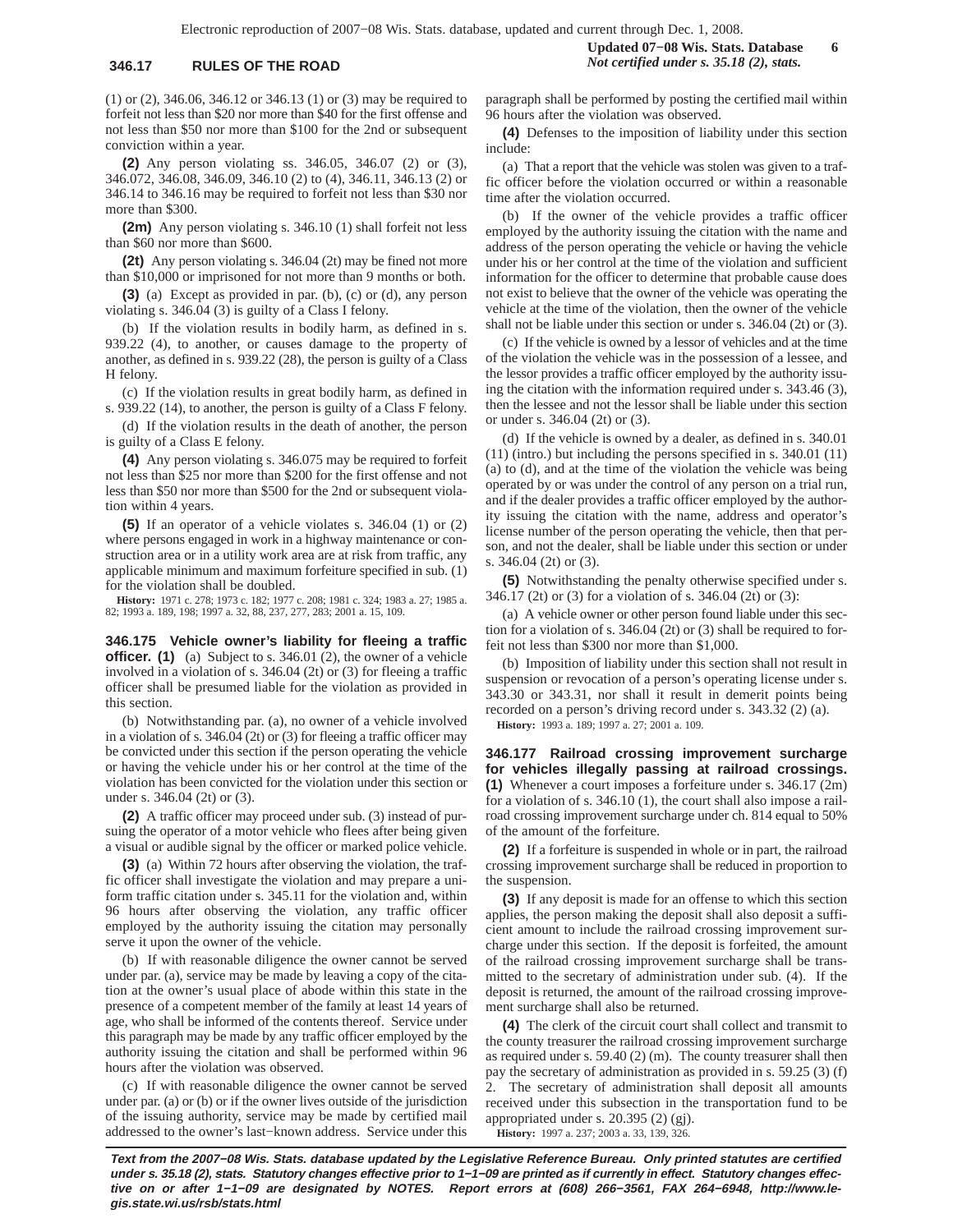**RULES OF THE ROAD 346.20 7 Updated 07−08 Wis. Stats. Database** *Not certified under s. 35.18 (2), stats.*

## SUBCHAPTER III

### RIGHT−OF−WAY

**346.18 General rules of right−of−way. (1)** GENERAL RULE AT INTERSECTIONS. Except as otherwise expressly provided in this section or in s. 346.19, 346.20 or 346.46 (1), when 2 vehicles approach or enter an intersection at approximately the same time, the operator of the vehicle on the left shall yield the right−of−way to the vehicle on the right. The operator of any vehicle driving at an unlawful speed forfeits any right−of−way which he or she would otherwise have under this subsection.

**(2)** TURNING LEFT AT INTERSECTION. The operator of a vehicle within an intersection intending to turn to the left across the path of any vehicle approaching from the opposite direction shall yield the right−of−way to such vehicle.

**(3)** RULE AT INTERSECTION WITH THROUGH HIGHWAY. The operator of a vehicle shall stop as required by s.  $346.46$  (2) (a), (b) or (c) before entering a through highway, and shall yield the right− of−way to other vehicles which have entered or are approaching the intersection upon the through highway.

**(3m)** UNCONTROLLED "T" INTERSECTION. At an intersection where traffic is not controlled by an official traffic control device or by a traffic officer, the operator of a vehicle approaching the intersection on a highway which terminates at the intersection shall yield the right−of−way to any vehicle approaching the intersection on a highway which continues through the intersection.

**(4)** ENTERING HIGHWAY FROM ALLEY OR NONHIGHWAY ACCESS. The operator of a vehicle entering a highway from an alley or from a point of access other than another highway shall yield the right− of−way to all vehicles approaching on the highway which the operator is entering.

**(5)** MOVING FROM PARKED POSITION. The operator of any vehicle that has been parked or standing shall, while moving such vehicle from such position, yield the right−of−way to all vehicles approaching on the highway.

**(6)** RIGHT−OF−WAY WHERE YIELD SIGN INSTALLED. The operator of a vehicle, when approaching any intersection at which has been installed a yield sign, shall yield the right−of−way to other vehicles which have entered the intersection from an intersecting highway or which are approaching so closely on the intersecting highway as to constitute a hazard of collision and, if necessary, shall reduce speed or stop in order to so yield.

**(7)** ENTERING ALLEY OR DRIVEWAY FROM HIGHWAY. (a) The operator of any vehicle intending to turn to the left into an alley or private driveway across the path of any vehicle approaching from the opposite direction shall yield the right−of−way to the vehicle.

(b) The operator of any vehicle crossing a sidewalk or entering an alley or driveway from a highway shall yield the right−of−way to any pedestrian, vehicle or conveyance on the sidewalk or in the alley or driveway.

**History:** 1979 c. 210; 1987 a. 25, 28; 1991 a. 316; 1993 a. 490.

A driver who makes a left turn that results in an accident is not always guilty of more negligence than the other driver; the comparison is for the jury. Pucci v. Rausch, 51 Wis. 2d 513, 187 N.W.2d 138 (1971).

**346.19 What to do on approach of emergency vehicle. (1)** Upon the approach of any authorized emergency vehicle giving audible signal by siren the operator of a vehicle shall yield the right−of−way and shall immediately drive such vehicle to a position as near as possible and parallel to the right curb or the right− hand edge of the shoulder of the roadway, clear of any intersection and, unless otherwise directed by a traffic officer, shall stop and remain standing in such position until the authorized emergency vehicle has passed.

**(2)** This section does not relieve the operator of an authorized emergency vehicle from the duty to drive with due regard under the circumstances for the safety of all persons using the highway. **History:** 1993 a. 490.

Section 346.19, regarding the requirements on the approach of an emergency vehicle, is the proper statute to invoke when the proof requirements for fleeing under s. 346.04 are not met. 76 Atty. Gen. 214.

**346.195 Owner's liability for vehicle failing to yield the right−of−way to an authorized emergency vehicle. (1)** Subject to s. 346.01 (2), the owner of a vehicle involved in a violation of s. 346.19 (1) for failing to yield the right−of−way to an authorized emergency vehicle shall be liable for the violation as provided in this section.

**(2)** The operator of an authorized emergency vehicle who observes a violation of s. 346.19 (1) for failing to yield the right− of−way to an authorized emergency vehicle may prepare a written report indicating that a violation has occurred. If possible, the report shall contain the following information:

(a) The time and the approximate location at which the violation occurred.

(b) The license number and color of the vehicle involved in the violation.

(c) Identification of the vehicle as an automobile, motor truck, motor bus, motorcycle or other type of vehicle.

**(3)** Within 24 hours after observing the violation, the operator of the authorized emergency vehicle may deliver the report to a traffic officer of the county or municipality in which the violation occurred. A report that does not contain all the information in sub. (2) shall, nevertheless, be delivered and shall be maintained by the county or municipality for statistical purposes.

**(4)** (a) Within 48 hours after receiving a report containing all the information in sub. (2) and after investigating the violation, the traffic officer may prepare a uniform traffic citation under s. 345.11 and may personally serve it upon the owner of the vehicle.

(b) If with reasonable diligence the owner cannot be served under par. (a), service may be made by leaving a copy of the citation at the owner's usual place of abode within this state in the presence of a competent member of the family at least 14 years of age, who shall be informed of the contents thereof.

(c) If with reasonable diligence the owner cannot be served under par. (a) or (b) or if the owner lives outside of the jurisdiction of the issuing authority, service may be made by certified mail addressed to the owner's last−known address.

**(5)** (a) Except as provided in par. (b), it shall be no defense to a violation of this section that the owner was not operating the vehicle at the time of the violation.

(b) The following are defenses to a violation of this section:

1. That a report that the vehicle was stolen was given to a traffic officer before the violation occurred or within a reasonable time after the violation occurred.

2. That the owner of the vehicle provides a traffic officer with the name and address of the person operating the vehicle at the time of the violation and the person so named admits operating the vehicle at the time of the violation. In such case, the person operating the vehicle and not the owner shall be charged under this section.

3. That the vehicle is owned by a lessor of vehicles and at the time of the violation the vehicle was in the possession of a lessee, and the lessor provides a traffic officer with the information required under s. 343.46 (3). In such case, the lessee and not the lessor shall be charged under this section.

4. That the vehicle is owned by a dealer, as defined in s. 340.01 (11) (intro.) but including the persons specified in s. 340.01 (11) (a) to (d), and at the time of the violation the vehicle was being operated by any person on a trial run, and the dealer provides a traffic officer with the name, address and operator's license number of the person operating the vehicle. In such case, the person operating the vehicle, and not the dealer, shall be charged under this section.

**History:** 1995 a. 121; 1997 a. 27; 1999 a. 80.

**346.20 Right−of−way of funeral processions and military convoys. (1)** Except as provided in sub. (4), the operator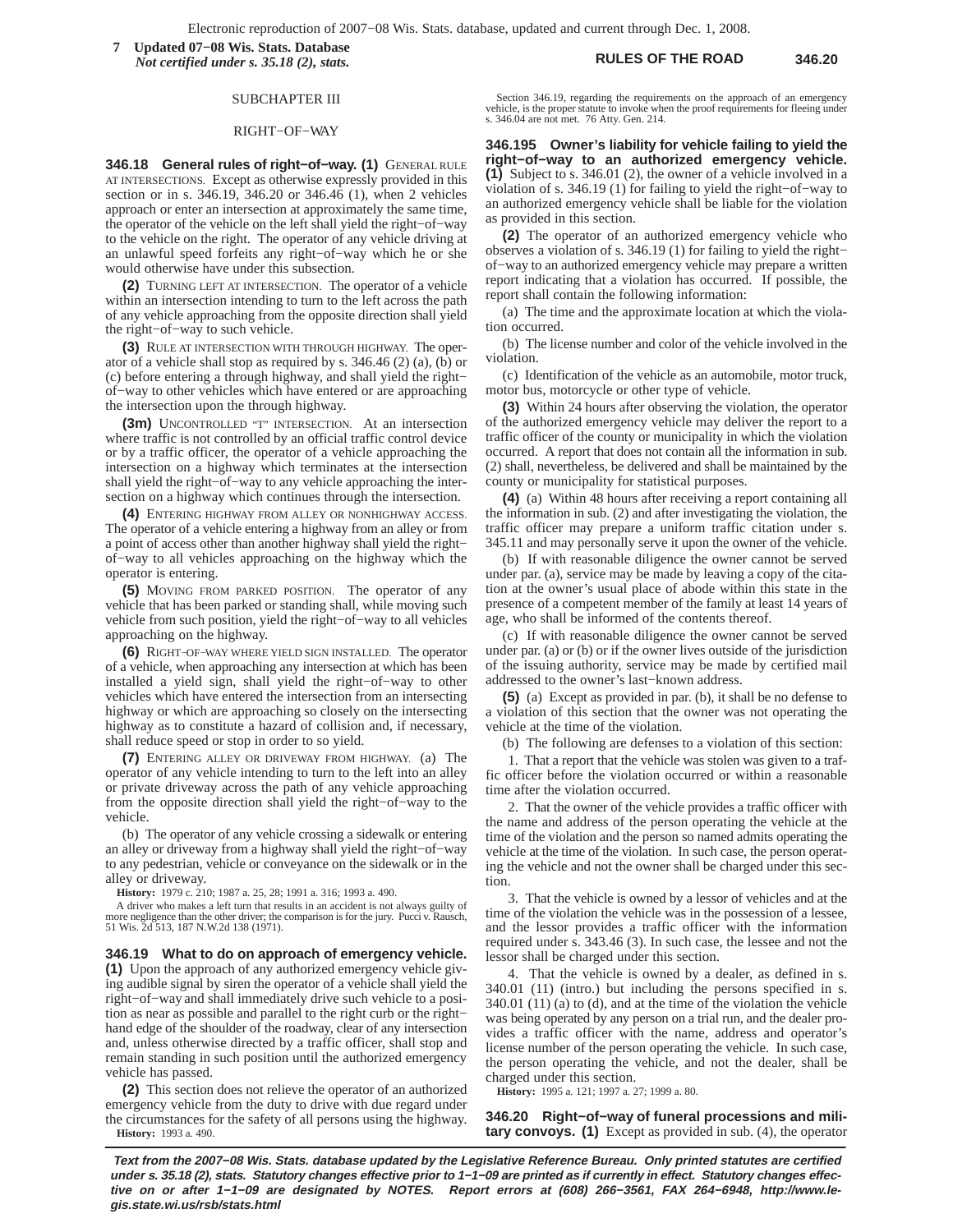of a vehicle not in a funeral procession or military convoy shall yield the right−of−way at an intersection to vehicles in a funeral procession or military convoy when vehicles comprising such procession have their headlights lighted.

**(2)** The operator of a vehicle not in a funeral procession shall not drive the vehicle between the vehicles of the funeral procession, except when authorized to do so by a traffic officer or when such vehicle is an authorized emergency vehicle giving audible signal by siren.

**(3)** Operators of vehicles not a part of a funeral procession or military convoy shall not form a procession or convoy and have their headlights lighted for the purpose of securing the right−of− way granted by this section to funeral processions or military convoys.

**(4)** (a) Operators of vehicles in a funeral procession or military convoy shall yield the right−of−way in accordance with s. 346.19 upon the approach of an authorized emergency vehicle giving audible signal by siren.

(b) Operators of vehicles in a funeral procession or military convoy shall yield the right−of−way when directed to do so by a traffic officer.

(c) The operator of the leading vehicle in a funeral procession or military convoy shall comply with stop signs and traffic control signals, but when the leading vehicle has proceeded across an intersection in accordance with such signal or after stopping as required by the stop sign, all vehicles in such procession may proceed without stopping, regardless of the sign or signal.

**History:** 1977 c. 43; 1991 a. 73, 316; 1993 a. 490.

**346.205 Owner's liability for vehicle failing to yield the right−of−way to a funeral procession. (1)** Subject to s. 346.01 (2), the owner of a vehicle involved in a violation of s. 346.20 (1) for failing to yield the right−of−way to a funeral procession shall be liable for the violation as provided in this section.

**(2)** The operator of a lead vehicle or a motorcycle escort in a funeral procession who observes a violation of s. 346.20 (1) for failing to yield the right−of−way to a funeral procession may prepare a written report indicating that a violation has occurred. If possible, the report shall contain the following information:

(a) The time and the approximate location at which the violation occurred.

(b) The license number and color of the vehicle involved in the violation.

(c) Identification of the vehicle as an automobile, motor truck, motor bus, motorcycle or other type of vehicle.

**(3)** Within 24 hours after observing the violation, the operator of the lead vehicle or motorcycle escort may deliver the report to a traffic officer of the county or municipality in which the violation occurred. A report that does not contain all the information in sub. (2) shall nevertheless be delivered and shall be maintained by the county or municipality for statistical purposes.

**(4)** (a) Within 48 hours after receiving a report containing all the information in sub. (2), the traffic officer may prepare a uniform traffic citation under s. 345.11 and may personally serve it upon the owner of the vehicle.

(b) If with reasonable diligence the owner cannot be served under par. (a), service may be made by leaving a copy of the citation at the owner's usual place of abode within this state in the presence of a competent member of the family at least 14 years of age, who shall be informed of the contents thereof.

(c) If with reasonable diligence the owner cannot be served under par. (a) or (b) or if the owner lives outside of the jurisdiction of the issuing authority, service may be made by certified mail addressed to the owner's last−known address.

**(5)** (a) Except as provided in par. (b), it shall be no defense to a violation of this section that the owner was not operating the vehicle at the time of the violation.

(b) The following are defenses to a violation of this section:

1. That a report that the vehicle was stolen was given to a traffic officer before the violation occurred or within a reasonable time after the violation occurred.

2. If the owner of the vehicle provides a traffic officer with the name and address of the person operating the vehicle at the time of the violation and the person so named admits operating the vehicle at the time of the violation, then the person operating the vehicle and not the owner shall be charged under this section.

3. If the vehicle is owned by a lessor of vehicles and at the time of the violation the vehicle was in the possession of a lessee, and the lessor provides a traffic officer with the information required under s. 343.46 (3), then the lessee and not the lessor shall be charged under this section.

4. If the vehicle is owned by a dealer as defined in s. 340.01 (11) (intro.) but including the persons specified in s. 340.01 (11) (a) to (d), and at the time of the violation the vehicle was being operated by any person on a trial run, and if the dealer provides a traffic officer with the name, address and operator's license number of the person operating the vehicle, then the person operating the vehicle, and not the dealer, shall be charged under this section. **History:** 1991 a. 73; 1993 a. 490; 1997 a. 27; 1999 a. 80.

**346.21 Right−of−way of livestock.** The operator of a motor vehicle shall yield the right−of−way to livestock being driven over or along any highway but any person in charge of such livestock shall use reasonable care and diligence to open the roadway for

vehicular traffic. **History:** 1993 a. 490.

**346.22 Penalty for violating sections 346.18 to 346.21. (1)** (a) Except as provided in par. (b), (c), (d), or (e), any person violating s. 346.18 or 346.20 (1) may be required to forfeit not less than \$20 nor more than \$50 for the first offense and not less than \$50 nor more than \$100 for the 2nd or subsequent conviction within a year.

(b) If an operator of a vehicle violates s. 346.18 (6) where persons engaged in work in a highway maintenance or construction area or in a utility work area are at risk from traffic, any applicable minimum and maximum forfeiture specified in par. (a), (c), (d), or (e) for the violation shall be doubled.

(c) If a person violates s. 346.18 and the violation results in bodily harm, as defined in s. 939.22 (4), to another, the person shall forfeit \$200 and shall have his or her operating privilege suspended as provided in s. 343.30 (1j).

(d) If a person violates s. 346.18 and the violation results in great bodily harm, as defined in s. 939.22 (14), to another, the person shall forfeit \$500 and shall have his or her operating privilege suspended as provided in s. 343.30 (1j).

(e) If a person violates s. 346.18 and the violation results in death to another, the person shall forfeit \$1,000 and shall have his or her operating privilege suspended as provided in s. 343.30 (1j).

(f) If a court finds that a person violated s. 346.18, the court shall, in addition to any other penalty provided by law, order the person to attend a traffic safety school as provided under s. 345.60  $(4)$ 

**(2)** Any person violating s. 346.19 or 346.20 (4) (a) may be required to forfeit not less than \$30 nor more \$300.

**(3)** Any person violating s. 346.20 (2), (3) or (4) (b) or (c) or 346.21 may be required to forfeit not less than \$10 nor more than \$20 for the first offense and not less than \$25 nor more than \$50 for the 2nd or subsequent conviction within a year.

**(3m)** A vehicle owner or other person found liable under s. 346.195 may be required to forfeit not less than \$30 nor more than \$300. Imposition of liability under s. 346.195 shall not result in suspension or revocation of a person's operating license under s. 343.30, and shall not result in demerit points being recorded on a person's driving record under s. 343.32 (2) (a).

**(4)** A vehicle owner or other person found liable under s. 346.205 may be required to forfeit not less than \$20 nor more than \$50 for the first offense and not less than \$50 nor more than \$100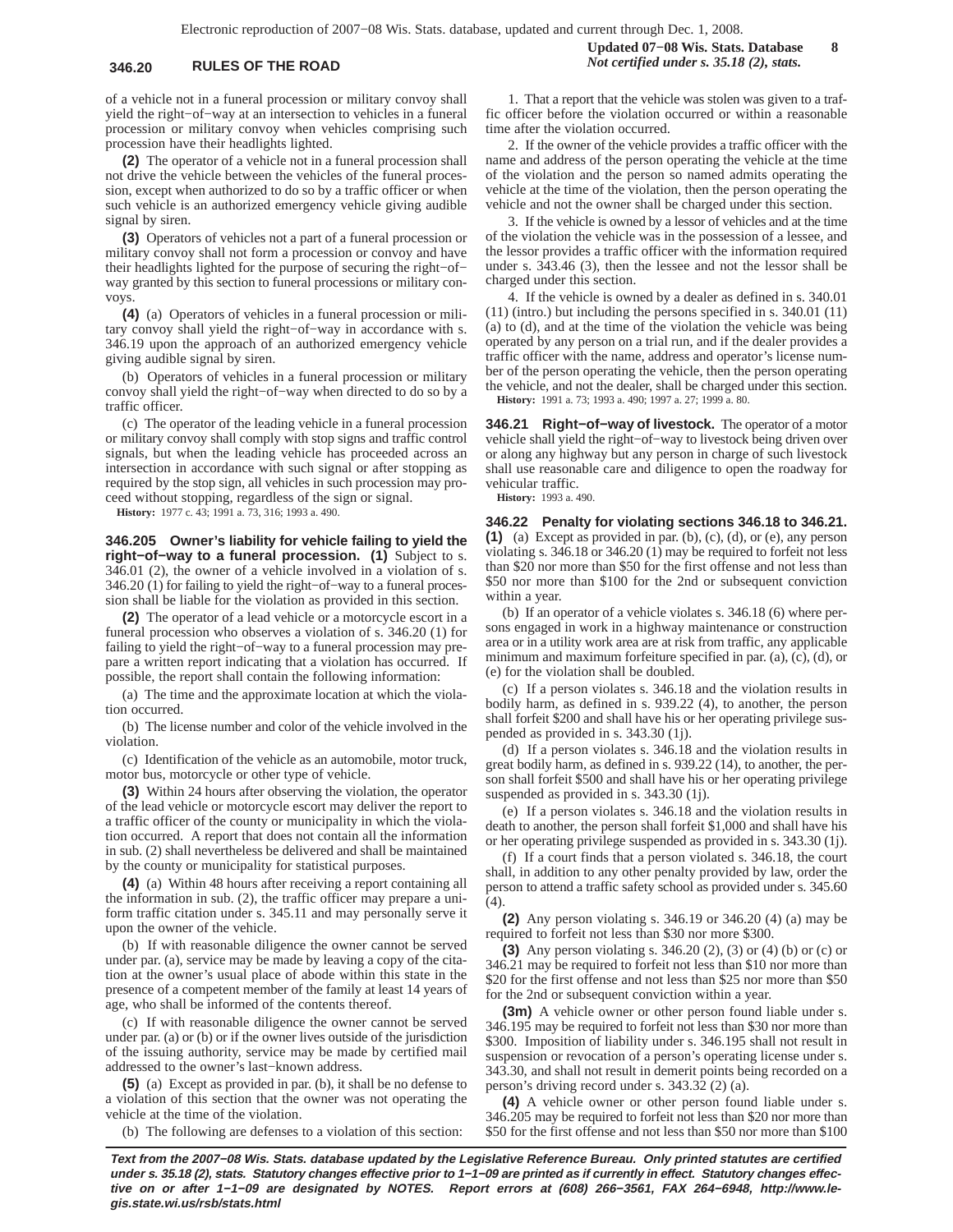**RULES OF THE ROAD 346.30 9 Updated 07−08 Wis. Stats. Database** *Not certified under s. 35.18 (2), stats.*

for the 2nd or subsequent conviction within a year. Imposition of liability under s. 346.205 shall not result in suspension or revocation of a person's operating license under s. 343.30, nor shall it result in demerit points being recorded on a person's driving record under s. 343.32 (2) (a).

**History:** 1971 c. 278; 1983 a. 27; 1991 a. 73; 1993 a. 198; 1995 a. 121; 1997 a. 277; 2005 a. 466.

### SUBCHAPTER IV

# RESPECTIVE RIGHTS AND DUTIES OF DRIVERS, PEDESTRIANS, BICYCLISTS, AND RIDERS OF ELECTRIC PERSONAL ASSISTIVE MOBILITY DEVICES

**346.23 Crossing controlled intersection or crosswalk. (1)** At an intersection or crosswalk where traffic is controlled by traffic control signals or by a traffic officer, the operator of a vehicle shall yield the right−of−way to a pedestrian, or to a person who is riding a bicycle or electric personal assistive mobility device in a manner which is consistent with the safe use of the crosswalk by pedestrians, who has started to cross the highway on a green or "Walk" signal and in all other cases pedestrians, bicyclists, and riders of electric personal assistive mobility devices shall yield the right−of−way to vehicles lawfully proceeding directly ahead on a green signal. No operator of a vehicle proceeding ahead on a green signal may begin a turn at a controlled intersection or crosswalk when a pedestrian, bicyclist, or rider of an electric personal assistive mobility device crossing in the crosswalk on a green or "Walk" signal would be endangered or interfered with in any way. The rules stated in this subsection are modified at intersections or crosswalks on divided highways or highways provided with safety zones in the manner and to the extent stated in sub. (2).

**(2)** At intersections or crosswalks on divided highways or highways provided with safety zones where traffic is controlled by traffic control signals or by a traffic officer, the operator of a vehicle shall yield the right−of−way to a pedestrian, bicyclist, or rider of an electric personal assistive mobility device who has started to cross the roadway either from the near curb or shoulder or from the center dividing strip or a safety zone with the green or "Walk" signal in the favor of the pedestrian, bicyclist, or rider of an electric personal assistive mobility device.

**History:** 1979 c. 36; 1985 a. 69; 2001 a. 90.

The duties of drivers and pedestrians under ss. 346.23 and 346.24 are discussed and compared. Schoenauer v. Wendinger, 49 Wis. 2d 415, 182 N.W.2d 441 (1971).

Pedestrians have the right−of−way on a green light only where there are no pedestrian control signals. City of Hartford v. Godfrey, 92 Wis. 2d 815, 286 N.W.2d 10 (Ct. App. 1979).

**346.24 Crossing at uncontrolled intersection or crosswalk. (1)** At an intersection or crosswalk where traffic is not controlled by traffic control signals or by a traffic officer, the operator of a vehicle shall yield the right−of−way to a pedestrian, or to a person riding a bicycle or electric personal assistive mobility device in a manner which is consistent with the safe use of the crosswalk by pedestrians, who is crossing the highway within a marked or unmarked crosswalk.

**(2)** No pedestrian, bicyclist, or rider of an electric personal assistive mobility device shall suddenly leave a curb or other place of safety and walk, run, or ride into the path of a vehicle which is so close that it is difficult for the operator of the vehicle to yield.

**(3)** Whenever any vehicle is stopped at an intersection or crosswalk to permit a pedestrian, bicyclist, or rider of an electric personal assistive mobility device to cross the roadway, the operator of any other vehicle approaching from the rear shall not overtake and pass the stopped vehicle.

**History:** 1985 a. 69; 2001 a. 90.

The duties of drivers and pedestrians under ss. 346.23 and 346.24 are discussed and compared. Schoenauer v. Wendinger, 49 Wis. 2d 415, 182 N.W.2d 441 (1971).

**346.25 Crossing at place other than crosswalk.** Every pedestrian, bicyclist, or rider of an electric personal assistive mobility device crossing a roadway at any point other than within a marked or unmarked crosswalk shall yield the right−of−way to all vehicles upon the roadway.

**History:** 1985 a. 69; 2001 a. 90.

Section 891.44 provides an exception to this section and the standard instruction is not to be given when the pedestrian is a child under 7. Thoreson v. Milwaukee & Suburban Transport Corp. 56 Wis. 2d 231, 201 N.W.2d 745 (1972).

This section does not apply to bicyclists operating on the roadway and only applies to bicyclists acting as pedestrians by operating on sidewalks and within crosswalks. Chernetski v. American Family Mutual Insurance Co. 183 Wis. 2d 68, 515 N.W.2d 283 (Ct. App. 1994)

**346.26 Blind pedestrian on highway. (1)** An operator of a vehicle shall stop the vehicle before approaching closer than 10 feet to a pedestrian who is carrying a cane or walking stick which is white in color or white trimmed with red and which is held in an extended or raised position or who is using a service animal, as defined in s. 106.52 (1) (fm), and shall take such precautions as may be necessary to avoid accident or injury to the pedestrian. The fact that the pedestrian may be violating any of the laws applicable to pedestrians does not relieve the operator of a vehicle from the duties imposed by this subsection.

**(2)** Nothing in this section shall be construed to deprive any totally or partially blind person not carrying the white or the red and white cane or walking stick or not using a service animal, as defined in s. 106.52 (1) (fm), of the rights of other pedestrians crossing highways, nor shall the failure of such totally or partially blind pedestrian to carry such cane or walking stick or to use a service animal be evidence of any negligence.

**(3)** No person who is not totally or partially blind shall carry or use on any street, highway or other public place any cane or walking stick which is white in color, or white trimmed with red. **History:** 1977 c. 302; 2005 a. 354.

**346.27 Persons working on highway.** The operator of a vehicle shall yield the right−of−way to persons engaged in maintenance or construction work on a highway whenever the operator is notified of their presence by flagmen or warning signs. **History:** 1991 a. 316; 1993 a. 490.

**346.28 Pedestrians to walk on left side of highway; pedestrians, bicyclists, and riders of electric personal assistive mobility devices on sidewalks. (1)** Any pedestrian traveling along and upon a highway other than upon a sidewalk shall travel on and along the left side of the highway and upon meeting a vehicle shall, if practicable, move to the extreme outer limit of the traveled portion of the highway.

**(2)** Operators of vehicles shall yield the right−of−way to pedestrians, bicyclists, and riders of electric personal assistive mobility devices on sidewalks as required by s. 346.47.

**History:** 1985 a. 69; 1987 a. 259; 2001 a. 90.

**346.29 When standing or loitering in roadway or highway prohibited. (1)** No person shall be on a roadway for the purpose of soliciting a ride from the operator of any vehicle other than a public passenger vehicle.

**(2)** No person shall stand or loiter on any roadway other than in a safety zone if such act interferes with the lawful movement of traffic.

**(3)** No person shall be on a bridge or approach thereto for the purpose of utilizing such bridge or approach for fishing or swimming when signs have been erected by the authority in charge of maintenance of the highway indicating that fishing or swimming off of such bridge or approach is prohibited.

**346.30 Penalty for violating sections 346.23 to 346.29. (1)** (a) Any pedestrian violating s. 346.23, 346.24 (2), 346.25, 346.28 or 346.29 may be required to forfeit not less than \$2 nor more than \$20 for the first offense and not less than \$10 nor more than \$50 for the 2nd or subsequent conviction within a year.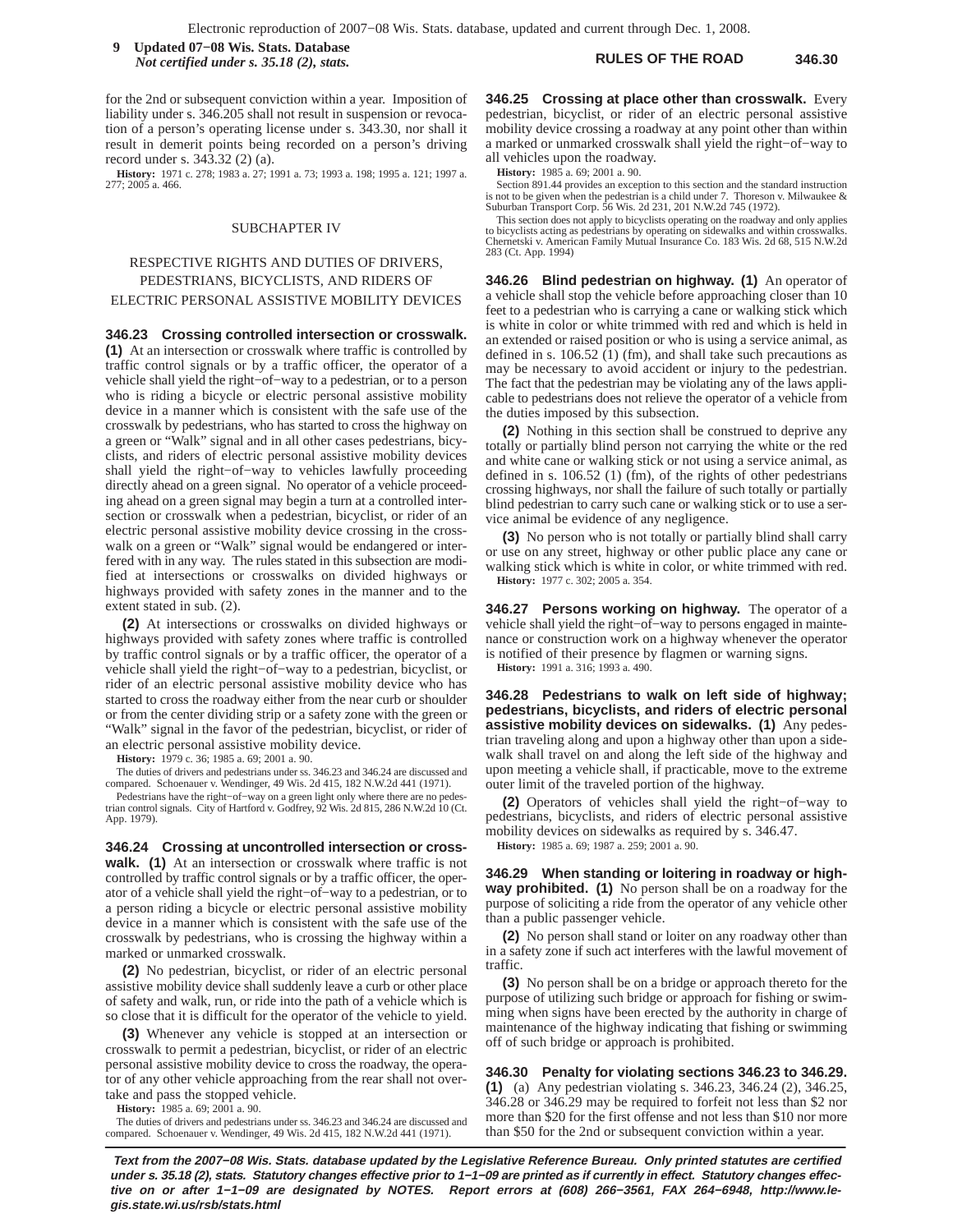(b) 1. Unless otherwise provided in subd. 2., any operator of a vehicle violating s. 346.23 or 346.28 may be required to forfeit not less than \$20 nor more than \$40 for the first offense and not less than \$50 nor more than \$100 for the 2nd or subsequent conviction within a year.

2. Any operator of a bicycle or electric personal assistive mobility device violating s. 346.23, 346.24 or 346.25 may be required to forfeit not more than \$20.

**(2)** Unless otherwise provided in sub. (1) (b) 2., any person violating s. 346.24 (1) or (3) may be required to forfeit not less than \$30 nor more than \$300.

**(3)** Any person violating s. 346.26 may be required to forfeit not less than \$25 nor more than \$200 for the first offense and may be required to forfeit not less than \$50 nor more than \$500 for the 2nd or subsequent conviction within a year.

**(4)** Any person violating s. 346.27 may be required to forfeit not less than \$60 nor more than \$600.

**History:** 1971 c. 278; 1983 a. 27; 1985 a. 69; 1993 a. 198; 2001 a. 90.

### SUBCHAPTER V

## TURNING AND STOPPING AND REQUIRED SIGNALS

**346.31 Required position and method of turning at intersections. (1)** TURNS INDICATED BY MARKERS. Where state or local authorities have placed markers, buttons or signs within or adjacent to an intersection directing traffic turning at such intersection to follow a particular course, the operator of a vehicle turning at such intersection shall comply with such directions. In the absence of such markers, buttons or signs, the operator of a vehicle intending to turn at an intersection shall do as provided in subs. (2) to (4).

**(2)** RIGHT TURNS. Both the approach for a right turn and the right turn shall be made as closely as practicable to the right−hand edge or curb of the roadway. If, because of the size of the vehicle or the nature of the intersecting roadway, the turn cannot be made from the traffic lane next to the right−hand edge of the roadway, the turn shall be made with due regard for all other traffic.

**(3)** LEFT TURNS. Except as otherwise provided in sub. (4), left turns at intersections shall be made as follows:

(a) The approach for a left turn shall be made in that lane farthest to the left which is lawfully available to traffic moving in the direction of travel of the vehicle about to turn left. Unless otherwise marked or posted, this means the lane immediately to the right of the center line or center dividing strip of a 2−way highway and the lane next to the left−hand curb or edge of the roadway of a one−way highway.

(b) The intersection shall be entered in the lane of approach and, whenever practicable, the left turn shall be made in that portion of the intersection immediately to the left of the center of the intersection. For the purposes of this paragraph, a divided highway intersected by any other highway is considered to be one intersection.

(c) A left turn shall be completed so as to enter the intersecting highway in that lane farthest to the left which is lawfully available to traffic moving in the direction of the vehicle completing the left turn. Unless otherwise marked or posted, this means the lane immediately to the right of the center line or center dividing strip of a 2−way highway and the lane next to the left−hand curb or edge of the roadway of a one−way highway.

**(4)** LEFT TURNS ON 3−LANE HIGHWAYS. On a 2−way highway having an uneven number of lanes the approach for a left turn shall be made in the center lane thereof, unless otherwise posted or marked. A left turn into a 2−way highway having an uneven number of lanes shall be made so as to enter the highway in the lane immediately to the right of the center lane.

**346.32 Required position for turning into private road or driveway.** The operator of a vehicle on a highway who

**Updated 07−08 Wis. Stats. Database 10 346.30 RULES OF THE ROAD** *Not certified under s. 35.18 (2), stats.*

> intends to turn into a private road or driveway shall make the approach for the turn in the same manner as specified in s. 346.31 for vehicles making an approach for a right or left turn at an intersection. If, because of the size of the vehicle or the nature of the intersecting private road or driveway, the turn cannot be made from the specified lane of approach, the turn shall be made with due regard for all other traffic.

> **346.33 Where turns prohibited, exception. (1)** The operator of a vehicle shall not turn the vehicle so as to proceed in the opposite direction upon a highway at any of the following places:

> (a) At any intersection at which traffic is being controlled by traffic control signals or by a traffic officer;

> (b) In mid−block on any street in a business district, except where the highway is a divided highway and where the turn is made at an opening or crossover established by the authority in charge of the maintenance of the highway.

> (c) In mid−block on any through highway in a residence district, except where the highway is a divided highway and where the turn is made at an opening or crossover established by the authority in charge of the maintenance of the highway.

> (d) At any place where signs prohibiting such turn have been erected by the authority in charge of the maintenance of the highway

> **(2)** The operator of a vehicle shall not back the vehicle into an intersection at which turns are prohibited by sub. (1) (a) for the purpose of turning the vehicle so as to proceed in the opposite direction upon the highway.

> **(3)** In this section, "mid−block" means any part of a street or highway other than an intersection.

**History:** 1971 c. 203; 1991 a. 316.

## **346.34 Turning movements and required signals on turning and stopping. (1)** TURNING. (a) No person may:

1. Turn a vehicle at an intersection unless the vehicle is in proper position upon the roadway as required in s. 346.31.

2. Turn a vehicle to enter a private road or driveway unless the vehicle is in proper position on the roadway as required in s. 346.32.

3. Turn a vehicle from a direct course or move right or left upon a roadway unless and until such movement can be made with reasonable safety.

(b) In the event any other traffic may be affected by such movement, no person may so turn any vehicle without giving an appropriate signal in the manner provided in s. 346.35. When given by the operator of a vehicle other than a bicycle or electric personal assistive mobility device, such signal shall be given continuously during not less than the last 100 feet traveled by the vehicle before turning. The operator of a bicycle or electric personal assistive mobility device shall give such signal continuously during not less than the last 50 feet traveled before turning. A signal by the hand and arm need not be given continuously if the hand is needed in the control or operation of the bicycle or electric personal assistive mobility device.

**(2)** STOPPING. No person may stop or suddenly decrease the speed of a vehicle without first giving an appropriate signal in the manner provided in s. 346.35 to the operator of any vehicle immediately to the rear when there is opportunity to give such signal. This subsection does not apply to the operator of a bicycle approaching an official stop sign or traffic control signal.

**History:** 1973 c. 182; 1995 a. 138; 2001 a. 90.

When it is impossible to signal for the last 100 feet before turning, the 100 feet requirement does not apply. Betchkal v. Willis, 127 Wis. 2d 177, 378 N.W.2d 684 (1985).

**346.35 Method of giving signals on turning and stopping.** Whenever a stop or turn signal is required by s. 346.34, such signal may in any event be given by a signal lamp or lamps of a type meeting the specifications set forth in s. 347.15. Except as provided in s. 347.15 (3m), such signals also may be given by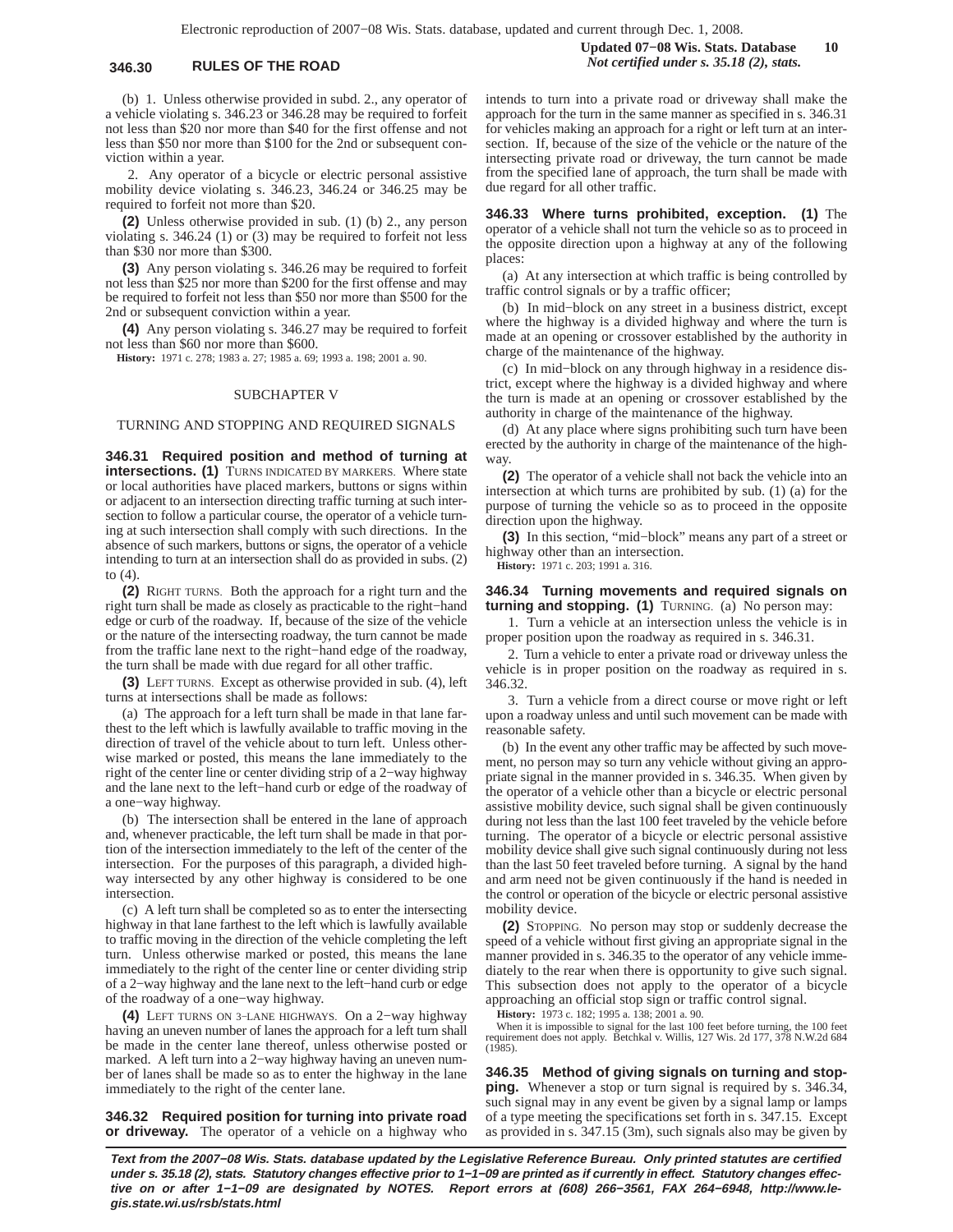**RULES OF THE ROAD 346.40 11 Updated 07−08 Wis. Stats. Database** *Not certified under s. 35.18 (2), stats.*

the hand and arm in lieu of or in addition to signals by signal lamp. When given by hand and arm, such signals shall be given from the left side of the vehicle in the following manner and shall indicate as follows:

**(1)** Left turn—Hand and arm extended horizontally.

**(2)** Right turn—Hand and arm extended upward.

**(3)** Stop or decrease speed—Hand and arm extended downward.

**346.36 Penalty for violating sections 346.31 to 346.35. (1)** Unless otherwise provided in sub. (2), any person violating ss. 346.31 to 346.35 may be required to forfeit not less than \$20 nor more than \$40 for the first offense and not less than \$50 nor more than \$100 for the 2nd or subsequent conviction within a year.

**(2)** Any operator of a bicycle or electric personal assistive mobility device violating ss. 346.31 to 346.35 may be required to forfeit not more than \$20.

**History:** 1971 c. 278; 1977 c. 208; 2001 a. 90.

### SUBCHAPTER VI

### TRAFFIC SIGNS, SIGNALS AND MARKINGS

**346.37 Traffic−control signal legend. (1)** Whenever traffic is controlled by traffic control signals exhibiting different colored lights successively, or with arrows, the following colors shall be used and shall indicate and apply to operators of vehicles and pedestrians as follows:

(a) *Green.* 1. Vehicular traffic facing a green signal may proceed straight through or turn right or left unless a sign at such place prohibits either such turn, but vehicular traffic shall yield the right−of−way to other vehicles and to pedestrians lawfully within the intersection or an adjacent crosswalk at the time such signal is exhibited.

2. Pedestrians, and persons who are riding bicycles or electric personal assistive mobility devices in a manner which is consistent with the safe use of the crosswalk by pedestrians, facing the signal may proceed across the roadway within any marked or unmarked crosswalk.

(b) *Yellow.* When shown with or following the green, traffic facing a yellow signal shall stop before entering the intersection unless so close to it that a stop may not be made in safety.

(c) *Red.* 1. Vehicular traffic facing a red signal shall stop before entering the crosswalk on the near side of an intersection, or if none, then before entering the intersection or at such other point as may be indicated by a clearly visible sign or marking and shall remain standing until green or other signal permitting movement is shown.

2. No pedestrian, bicyclist, or rider of an electric personal assistive mobility device facing such signal shall enter the roadway unless he or she can do so safely and without interfering with any vehicular traffic.

3. Vehicular traffic facing a red signal at an intersection may, after stopping as required under subd. 1., cautiously enter the intersection to make a right turn into the nearest lawfully available lane for traffic moving to the right or to turn left from a one−way highway into the nearest lawfully available lane of a one−way highway on which vehicular traffic travels to the left. No turn may be made on a red signal if lanes of moving traffic are crossed or if a sign at the intersection prohibits a turn. In making a turn on a red signal vehicular traffic shall yield the right−of−way to pedestrians, bicyclists, and riders of electric personal assistive mobility devices lawfully within a crosswalk and to other traffic lawfully using the intersection.

4. Notwithstanding subd. 1., a motorcycle, moped, motor bicycle, or bicycle facing a red signal at an intersection may, after stopping as required under subd. 1. for not less than 45 seconds, proceed cautiously through the intersection before the signal turns

green if no other vehicles are present at the intersection to actuate the signal and the operator of the motorcycle, moped, motor bicycle, or bicycle reasonably believes the signal is vehicle actuated. The operator of a motorcycle, moped, motor bicycle, or bicycle proceeding through a red signal under this subdivision shall yield the right−of−way to any vehicular traffic, pedestrian, bicyclist, or rider of an electric personal assistive mobility device proceeding through a green signal at the intersection or lawfully within a crosswalk or using the intersection. This subdivision does not affect any authorization for a bicyclist under subd. 2.

(d) *Green arrow.* 1. Vehicular traffic facing a green arrow signal may enter the intersection only to make the movement indicated by the arrow but shall yield the right−of−way to pedestrians, bicyclists, and riders of electric personal assistive mobility devices lawfully within a crosswalk and to other traffic lawfully using the intersection. When the green arrow signal indicates a right or left turn traffic shall cautiously enter the intersection.

2. No pedestrian, bicyclist, or rider of electric personal assistive mobility device facing such signal shall enter the roadway unless he or she can do so safely and without interfering with any vehicular traffic.

**(2)** In the event an official traffic signal is erected and maintained at a place other than an intersection, the provisions of this section are applicable except as to those provisions which by their nature can have no application. Any stop required shall be made at a sign or marking on the pavement indicating where the stop shall be made, but in the absence of any such sign or marking the stop shall be made at the signal.

**History:** 1975 c. 23; 1979 c. 152; 1985 a. 69; 1993 a. 490; 2001 a. 90; 2005 a. 466.

**346.38 Pedestrian control signals.** Whenever special pedestrian control signals exhibiting the words "Walk" or "Don't Walk" are in place, such signals indicate as follows:

**(1)** WALK. A pedestrian, or a person riding a bicycle or electric personal assistive mobility device in a manner which is consistent with the safe use of the crossing by pedestrians, facing a "Walk" signal may proceed across the roadway or other vehicular crossing in the direction of the signal and the operators of all vehicles shall yield the right−of−way to the pedestrian, bicyclist, or electric personal assistive mobility device rider.

**(2)** DON'T WALK. No pedestrian, bicyclist, or rider of an electric personal assistive mobility device may start to cross the roadway or other vehicular crossing in the direction of a "Don't Walk" signal, but any pedestrian, bicyclist, or rider of an electric personal assistive mobility device who has partially completed crossing on the "Walk" signal may proceed to a sidewalk or safety zone while a "Don't Walk" signal is showing.

**History:** 1975 c. 229, 421; 1979 c. 36; 1985 a. 69; 2001 a. 90.

Pedestrians have the right−of−way on a green light only where there are no pedes-trian control signals. City of Hartford v. Godfrey, 92 Wis. 2d 815, 286 N.W.2d 10 (Ct. App. 1979).

**346.39 Flashing signals.** Whenever flashing red or yellow signals are used they require obedience by vehicular traffic as follows:

**(1)** FLASHING RED (STOP SIGNAL). When a red lens is illuminated with rapid intermittent flashes, operators of vehicles shall stop before entering the nearest crosswalk at an intersection or at a limit line when marked, or, if none, then before entering the intersection, and the right to proceed is subject to the rules applicable after making a stop at a stop sign.

**(2)** FLASHING YELLOW (CAUTION SIGNAL). When a yellow lens is illuminated with rapid intermittent flashes, operators of vehicles may proceed through the intersection or past such signal only with caution.

Sub. (2) imposes a greater duty of care on a driver proceeding through an intersection with a flashing yellow light than on a driver proceeding where an intersection is not so controlled. Sabinasz v. Milwaukee & Suburban Transport Corp. 71 Wis. 2d 218, 238 N.W.2d 99 (1975).

**346.40 Whistle signals. (1)** Whenever traffic is alternately being directed to stop and to proceed by a traffic officer using a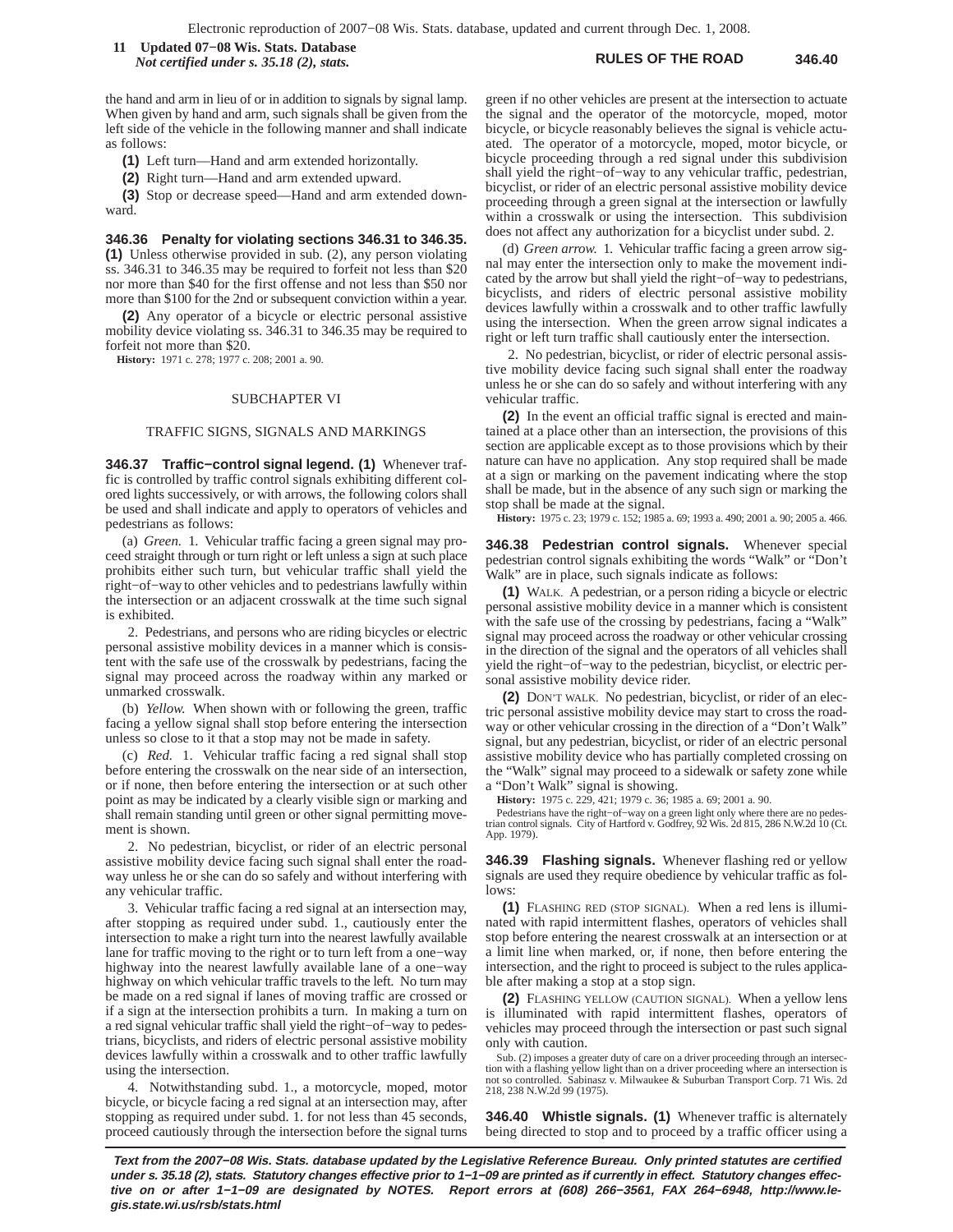whistle, such officer shall use the following whistle signals which shall signify as follows:

(a) One blast of the whistle means that all traffic not within the intersection shall stop.

(b) Two blasts of the whistle means that traffic which had been stopped prior to the one blast shall proceed through the intersection and that the traffic which was stopped by the one blast shall remain stopped.

**(2)** The traffic officer shall regulate the interval between the one and the 2 blasts so as to permit traffic that is legally within the intersection to clear the intersection.

**346.41 Display of unauthorized signs and signals prohibited. (1)** No person shall place, maintain or display upon or in view of any highway or at or in view of any railroad crossing any unauthorized sign, light, reflector, signal, marking or device which:

(a) Purports to be or is an imitation of or resembles or may be mistaken for an official traffic sign or signal or railroad sign or signal; or

(b) Attempts to direct the movement of traffic; or

(c) Hides from view or by its color, location, brilliance or manner of operation interferes with the effectiveness of any official traffic sign or signal or railroad sign or signal.

**(2)** No person shall place or maintain nor shall any public authority permit upon any highway any traffic control device bearing thereon any advertising except that a federal yellow flag, 24 inches square and bearing either the words "Safety Patrol" or "School," attached to a light weight pole 8 feet or less in length may be used by members of school safety patrols standing adjacent to but off the roadway to warn traffic that children are about to cross the roadway.

**(3)** No person shall place or maintain, or allow to be displayed any red or amber reflector within the limits of the highway boundaries at or near the entrance to a private road or driveway. The use of blue reflectors is permitted provided there is no disapproval by the highway authority in charge of maintenance of the highway. **History:** 1981 c. 42.

**Cross Reference:** See also s. Trans 200.04, Wis. adm. code.

### **346.42 Interference with signs and signals prohibited.**

No person may intentionally damage, deface, move, or obstruct an official traffic sign or signal or neighborhood watch sign under s. 60.23 (17m) or 66.0429 (2) or intentionally interfere with the effective operation of such sign or signal.

**History:** 1985 a. 194; 1987 a. 205; 1999 a. 150 s. 672.

**346.43 Penalty for violating sections 346.37 to 346.42. (1)** (a) Any pedestrian violating s. 346.37 or 346.38 may be required to forfeit not less than \$2 nor more than \$20 for the first offense and not less than \$10 nor more than \$50 for the 2nd or subsequent conviction within a year.

(b) 1. Unless otherwise provided in subd. 2. or 3., any operator of a vehicle violating ss. 346.37 to 346.39 may be required to forfeit not less than \$20 nor more than \$40 for the first offense and not less than \$50 nor more than \$100 for the 2nd or subsequent conviction within a year.

2. Any operator of a bicycle or electric personal assistive mobility device violating s. 346.37, 346.38 or 346.39 may be required to forfeit not more than \$20.

3. If an operator of a vehicle violates s. 346.37 or 346.39 where persons engaged in work in a highway maintenance or construction area or in a utility work area are at risk from traffic, any applicable minimum and maximum forfeiture specified in subd. 1. for the violation shall be doubled.

**(2)** Any person violating s. 346.42 may be required to forfeit not less than \$30 nor more than \$300.

**(3)** Any person violating s. 346.41 may be required to forfeit not less than \$25 nor more than \$200 for the first offense and may

## **Updated 07−08 Wis. Stats. Database 12 346.40 RULES OF THE ROAD** *Not certified under s. 35.18 (2), stats.*

be required to forfeit not less than \$50 nor more than \$500 for the 2nd or subsequent conviction within a year.

**History:** 1971 c. 278, 336; 1973 c. 182; 1983 a. 27; 1985 a. 69 s. 16; 1993 a. 198; 1997 a. 277; 2001 a. 90.

### SUBCHAPTER VII

### REQUIRED STOPS

**346.44 All vehicles to stop at signal indicating approach of train. (1)** The operator of a vehicle shall not drive on or across a railroad crossing under any of the following circumstances:

(a) While any traffic officer or railroad employee signals to stop;

(b) While any warning device signals to stop, except that if the operator of the vehicle after stopping and investigating finds that no railroad train is approaching the operator may proceed.

(c) If any crossbuck sign specified under s. 192.29 (5) (a) is maintained at the crossing, while any train occupies the crossing or approaches so closely to the crossing as to constitute a hazard of collision.

**(2)** The operator of a vehicle shall not drive through, around or under any crossing gate or barrier at a railroad crossing while such gate or barrier is closed or is being opened or closed. **History:** 1991 a. 316; 2005 a. 95.

**346.45 Certain vehicles to stop at railroad crossings. (1)** Except as provided in sub. (3), the operator of any of the following vehicles before crossing at grade any track of a railroad, shall stop such vehicle within 50 feet, but not less than 15 feet from the nearest rail of such railroad:

(a) Every motor bus transporting passengers.

(am) Every vehicle painted and displaying markings in accordance with s. 347.44 (1).

(b) Every motor vehicle transporting any quantity of chlorine.

(c) Every motor vehicle which, in accordance with sub. (4), is required to be marked or placarded with one of the following markings:

- 1. Explosives A.
- 2. Explosives B.
- 3. Poison.
- 4. Flammable.
- 5. Oxidizers.
- 6. Compressed gas.
- 7. Corrosives.
- 8. Flammable gas.
- 9. Radioactive.
- 
- 10. Dangerous.

(d) Every cargo tank motor vehicle, whether loaded or empty, used for the transportation of any liquid having a flashpoint below 200° Fahrenheit, as determined by the test method approved for that product by the American society for testing and materials.

(e) Every cargo tank motor vehicle transporting a commodity which at the time of loading has a temperature above its flashpoint as determined by the same standard method of testing as prescribed in par. (d).

(f) Every vehicle transporting a building, as defined in s. 348.27 (12m) (a) 1.

**(2)** The operator of every vehicle required to stop before crossing any track shall listen and look in both directions along the track for any approaching train, and shall not proceed until such precautions have been taken and until the operator has ascertained that the course is clear. Wherever an auxiliary lane is provided for stopping at a railroad, operators of vehicles required to stop shall use such lane for stopping.

**(3)** A stop need not be made at: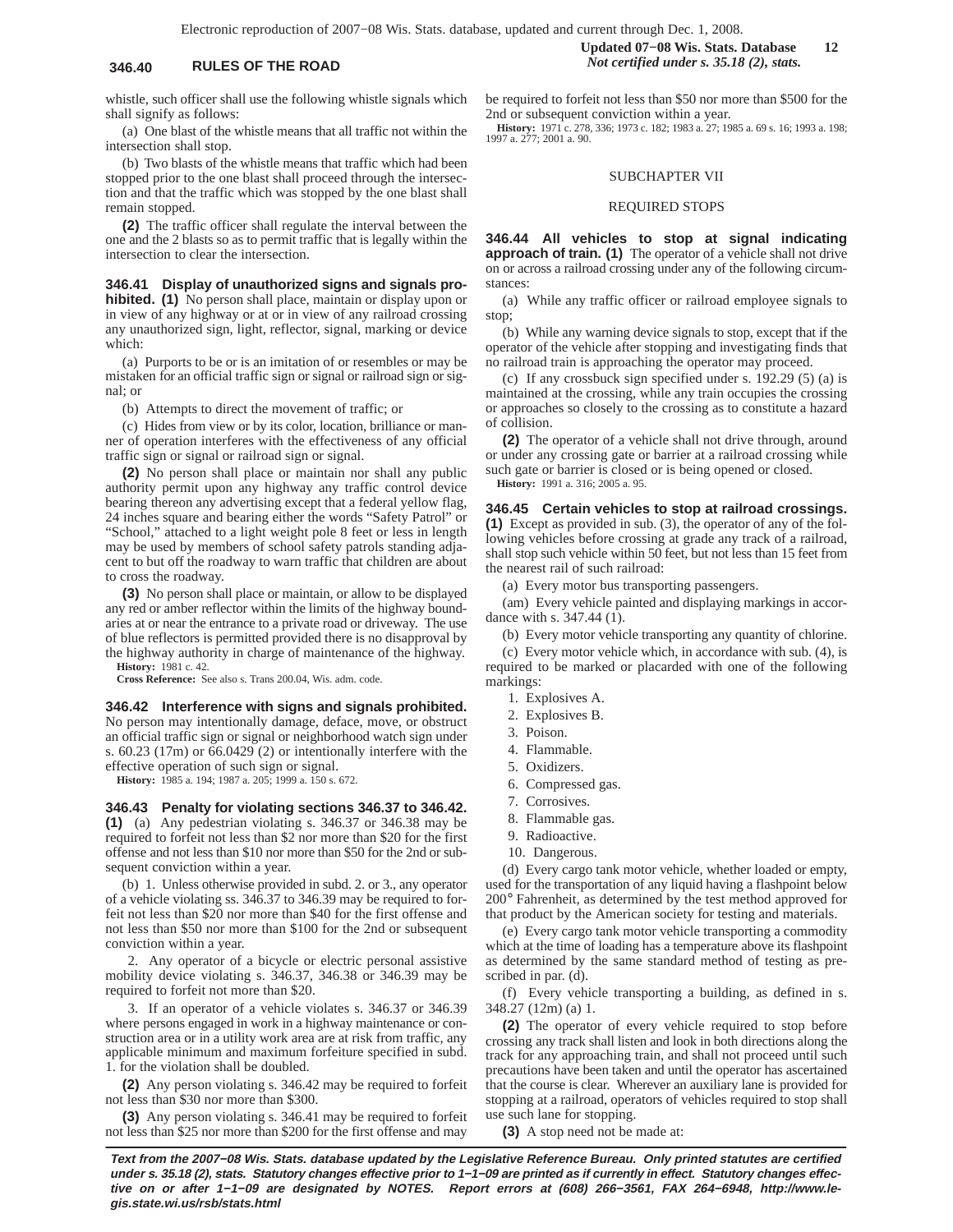### **RULES OF THE ROAD 346.457 13 Updated 07−08 Wis. Stats. Database** *Not certified under s. 35.18 (2), stats.*

(a) A railroad grade crossing when a police officer or crossing flagman directs traffic to proceed.

(b) A railroad grade crossing when an official traffic control signal permits traffic to proceed.

(c) An abandoned railroad grade crossing with a sign indicating the rail line is abandoned.

(d) A railroad grade crossing which is marked with a sign in accordance with s. 195.285 (3). Such signs shall be erected by the maintaining authority only upon order of the office of the commissioner of railroads as set forth in s. 195.285.

**(4)** The department shall adopt rules for the marking and placarding of vehicles being used to transport hazardous materials which are potentially dangerous to life and property, which rules shall be in accordance with the regulations of the U.S. department of transportation.

**History:** 1973 c. 12; 1975 c. 41, 63, 199; 1977 c. 29 s. 1654 (6) (b), (9) (f); 1977 c. 410; 1981 c. 347 s. 80 (2); 1993 a. 16, 123; 2005 a. 250.

**346.452 Owner's liability for vehicle illegally crossing at a railroad crossing. (1)** Subject to s. 346.01 (2), the owner of a vehicle involved in a violation of s. 346.44 or 346.45 shall be liable for the violation as provided in this section.

**(2)** A railroad employee who observes a violation of s. 346.44 or 346.45 may prepare a written report indicating that a violation has occurred. If possible, the report shall contain the following information:

(a) The violation alleged.

(b) The time and the approximate location at which the violation occurred.

(c) The license number and color of the vehicle involved in the violation.

(d) Identification of the vehicle as an automobile, station wagon, motor truck, motor bus, motorcycle, or other type of vehicle.

**(3)** Within 24 hours after observing the violation, the railroad employee may deliver the report to a traffic officer of the county or municipality in which the violation occurred. A report which does not contain all of the information in sub. (2) shall nevertheless be delivered and shall be maintained by the county or municipality for statistical purposes.

**(4)** (a) Within 48 hours after receiving a report containing all of the information in sub. (2) and after verifying the information provided under sub. (2) (c) and (d), the traffic officer may prepare a uniform traffic citation under s. 345.11 and may personally serve it upon the owner of the vehicle.

(b) If with reasonable diligence the owner cannot be served under par. (a), service may be made by leaving a copy of the citation at the owner's usual place of abode within this state in the presence of a competent member of the family at least 14 years of age, who shall be informed of the contents thereof.

(c) If with reasonable diligence the owner cannot be served under par. (a) or (b) or if the owner lives outside of the jurisdiction of the issuing authority, service may be made by certified mail addressed to the owner's last−known address.

(d) In addition to serving the person with the citation under par. (a), (b), or (c), the serving agency shall include a notice that informs the person that he or she may petition the court for a change of venue; of the court costs required for petitioning for a change of venue; and of the procedures for petitioning the court for a change of venue.

**(4m)** The venue for the action shall be in the county where the violation occurred, except that the venue shall be in the county where the person is a resident if he or she is a resident of the state and he or she petitions the court for a change of venue to his or her county of residence.

**(5)** (a) Except as provided in par. (b), it shall be no defense to a violation of this section that the owner was not operating the vehicle at the time of the violation.

(b) The following are defenses to a violation of this section:

1. That a report that the vehicle was stolen was given to a traffic officer before the violation occurred or within a reasonable time after the violation occurred.

2. If the owner of the vehicle provides a traffic officer with the name and address of the person operating the vehicle at the time of the violation and the person so named admits operating the vehicle at the time of the violation, then the person operating the vehicle and not the owner shall be charged under this section.

3. If the vehicle is owned by a lessor of vehicles and at the time of the violation the vehicle was in the possession of a lessee, and the lessor provides a traffic officer with the information required under s. 343.46 (3), then the lessee and not the lessor shall be charged under this section.

4. If the vehicle is owned by a dealer as defined in s. 340.01 (11) (intro.) but including the persons specified in s. 340.01 (11) (a) to (d), and at the time of the violation the vehicle was being operated by any person on a trial run, and if the dealer provides a traffic officer with the name, address, and operator's license number of the person operating the vehicle, then the person operating the vehicle, and not the dealer, shall be charged under this section. **History:** 2003 a. 209.

**346.455 Vehicles to stop at fire station. (1)** The operator of a motor vehicle approaching an authorized emergency vehicle shall stop not less than 30 feet from that vehicle and shall remain stopped, if all of the following apply:

(a) The authorized emergency vehicle is about to be or is being driven backwards into a driveway entrance to a fire station.

(b) The authorized emergency vehicle is giving visual signal by means of at least one flashing, oscillating or rotating red light or by a member of the fire department or fire patrol standing on the roadway in a position that is visible to approaching traffic and directing traffic to stop.

**(2)** The operator of a motor vehicle required to stop under sub. (1) shall remain stopped until a member of the fire department or fire patrol directs the operator to proceed or until the visual signal under sub. (1) (b) is terminated and all members of the fire department or fire patrol have left the roadway.

**History:** 1995 a. 424.

**346.457 Owner's liability for vehicle illegally passing fire truck. (1)** Subject to s. 346.01 (2), the owner of a vehicle involved in a violation of s. 346.455 (1) or (2) shall be liable for the violation as provided in this subsection.

**(2)** A member of the fire department or fire patrol who observes a violation of s. 346.455 (1) or (2) may prepare a written report indicating that a violation has occurred. The report shall contain the following information:

(a) The time and location at which the violation occurred.

(b) The license number and color of the vehicle involved in the violation.

(c) Identification of the vehicle as an automobile, motor truck, motor bus, motorcycle or other type of vehicle.

**(3)** Within 24 hours after observing the violation, the member of the fire department or fire patrol may deliver the report to a traffic officer of the political subdivision in which the violation occurred. A report which does not contain all of the information in sub. (2) may nevertheless be delivered and shall be maintained by the political subdivision for statistical purposes.

**(4)** (a) Within 48 hours after receiving a report containing all of the information in sub. (2) and after conducting an investigation, the traffic officer may prepare a uniform traffic citation under s. 345.11 for the violation and may personally serve it upon the owner of the vehicle.

(b) If with reasonable diligence the owner of the vehicle cannot be served under par. (a) or if the owner lives outside of the jurisdiction of the issuing authority, service may be made by certified mail addressed to the owner's last−known address.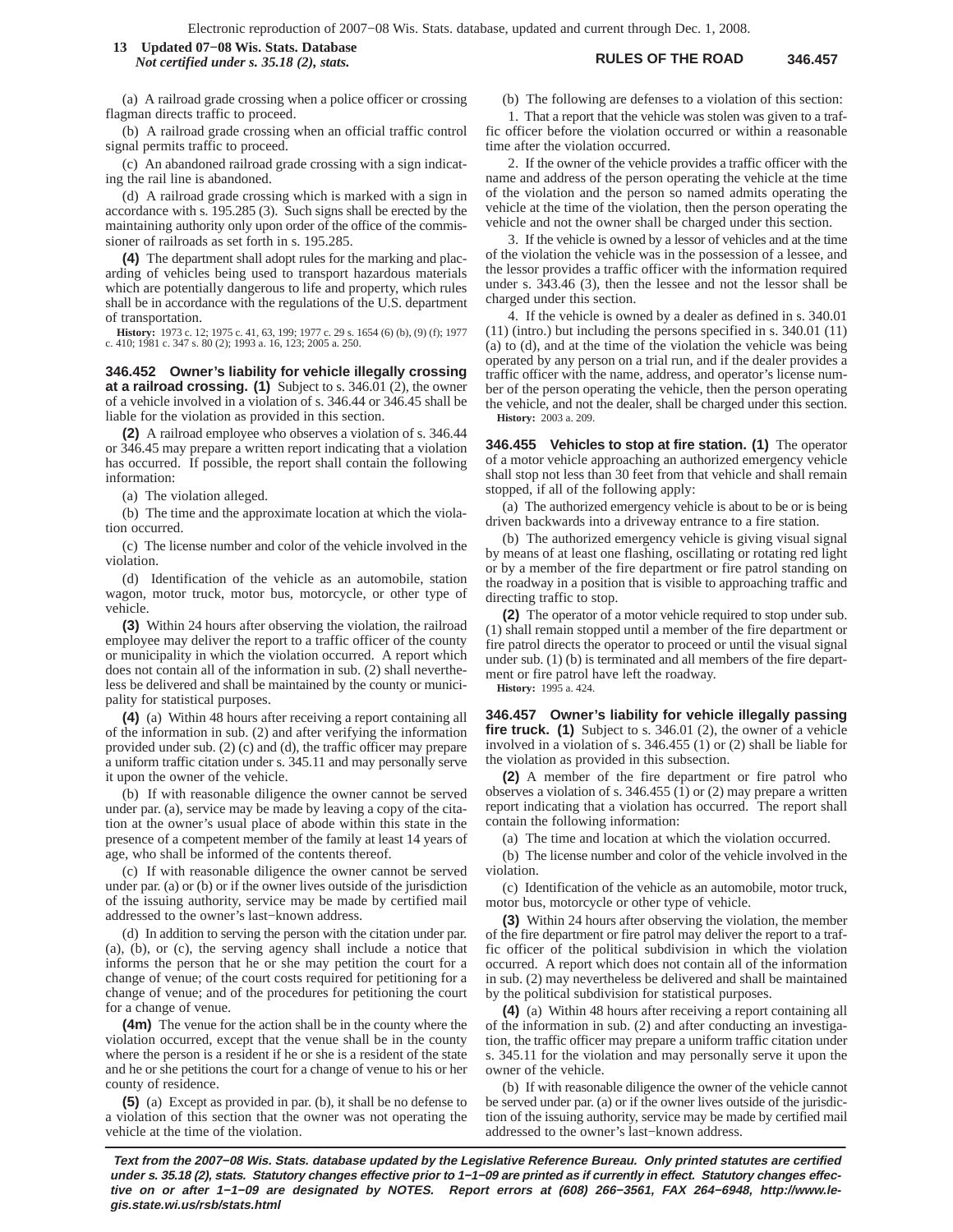**(5)** (a) Except as provided in par. (b), it is not a defense to a violation of s. 346.455 (1) or (2) that the owner of the vehicle was not in control of the vehicle at the time of the violation.

(b) The following are defenses to a violation of s. 346.455 (1) or (2):

1. That a report that the vehicle was stolen was given to a traffic officer before the violation occurred or within a reasonable time after the violation occurred.

2. That the owner of the vehicle provides a traffic officer with the name and address of the person who was in control of the vehicle at the time of the violation and the person so named admits having the vehicle under his or her control at the time of the violation. In such a case, that person and not the owner shall be charged with the violation.

3. That the vehicle is owned by a lessor of vehicles and at the time of the violation the vehicle was in the possession of a lessee, and the lessor provides a traffic officer with the information required under s. 343.46 (3). In such a case, the lessee and not the lessor shall be charged with the violation.

4. That the vehicle is owned by a dealer as defined in s. 340.01 (11) (intro.) but including the persons specified in s. 340.01 (11) (a) to (d), and at the time of the violation the vehicle was under the control of a person on a trial run and the dealer provides a traffic officer with the name, address and operator's license number of that person. In such a case, that person and not the dealer shall be charged with the violation.

**History:** 1995 a. 424; 1997 a. 27; 1999 a. 80.

**346.46 Vehicles to stop at stop signs and school crossings. (1)** Except when directed to proceed by a traffic officer or traffic control signal, every operator of a vehicle approaching an official stop sign at an intersection shall cause such vehicle to stop before entering the intersection and shall yield the right−of−way to other vehicles which have entered or are approaching the intersection upon a highway which is not controlled by an official stop sign or traffic signal.

**(2)** Stops required by sub. (1) shall be made in the following manner:

(a) If there is a clearly marked stop line, the operator shall stop the vehicle immediately before crossing such line.

(b) If there is no clearly marked stop line, the operator shall stop the vehicle immediately before entering the crosswalk on the near side of the intersection.

(c) If there is neither a clearly marked stop line nor a marked or unmarked crosswalk at the intersection or if the operator cannot efficiently observe traffic on the intersecting roadway from the stop made at the stop line or crosswalk, the operator shall, before entering the intersection, stop the vehicle at such point as will enable the operator to efficiently observe the traffic on the intersecting roadway.

**(2m)** Every operator of a motor vehicle approaching a school crossing which is controlled by an adult school crossing guard appointed under s. 120.13 (31) or 349.215 shall follow the directions of the school crossing guard. If directed by the school crossing guard to stop, the operator shall stop the vehicle not less than 10 feet nor more than 30 feet from the school crossing and shall remain stopped until the school crossing guard directs the operator to proceed.

**(3)** Every operator of a vehicle approaching an official stop sign at a railroad crossing shall, before proceeding on or over such crossing, stop the vehicle not less than 10 nor more than 30 feet from the nearest rail.

**(4)** (a) Every operator of a vehicle approaching an official stop sign or official temporary stop sign erected mid−block on or in the roadway by local authorities under s. 349.07 (6) shall cause such vehicle to stop not less than 10 nor more than 30 feet from such official sign except when directed to proceed by a traffic officer.

(b) As used in this subsection "mid−block" has the meaning given it in s. 346.33 (3).

**History:** 1977 c. 116 s. 16; 1979 c. 344, 1985 a. 29 s. 3202 (43); 1987 a. 25; 1989 a. 359; 1991 a. 316.

A violation of sub. (1) constitutes negligence per se, but a violation may be excused through the application of the emergency doctrine, which provides that a person faced with an emergency that the person did not create is not negligent for failing to avoid the threatened disaster if compelled to act instantly. Totsky v. Riteway Bus Service, Inc. 2000 WI 29, 233 Wis. 2d 371, 607 N.W.2d 637, 97−0530.

**346.465 Owner's liability for vehicle illegally crossing controlled school crossing. (1)** Subject to s. 346.01 (2), the owner of a vehicle involved in a violation of s. 346.46 (2m) shall be liable for the violation as provided in this section.

**(2)** An adult school crossing guard who observes a violation of s. 346.46 (2m) may prepare a written report indicating that a violation has occurred. If possible, the report shall contain the following information:

(a) The time and the approximate location at which the violation occurred.

(b) The license number and color of the vehicle involved in the violation.

(c) Identification of the vehicle as an automobile, motor truck, motor bus, motorcycle or other type of vehicle.

**(3)** Within 24 hours after observing the violation, the school crossing guard may deliver the report to a traffic officer of the county or municipality in which the violation occurred. A report which does not contain all the information in sub. (2) shall nevertheless be delivered and shall be maintained by the county or municipality for statistical purposes.

**(4)** (a) Within 48 hours after receiving a report containing all the information in sub. (2), the traffic officer may prepare a uniform traffic citation under s. 345.11 and may personally serve it upon the owner of the vehicle.

(b) If with reasonable diligence the owner cannot be served under par. (a), service may be made by leaving a copy of the citation at the owner's usual place of abode within this state in the presence of a competent member of the family at least 14 years of age, who shall be informed of the contents thereof.

(c) If with reasonable diligence the owner cannot be served under par. (a) or (b) or if the owner lives outside of the jurisdiction of the issuing authority, service may be made by certified mail addressed to the owner's last−known address.

**(5)** (a) Except as provided in par. (b), it shall be no defense to a violation of this section that the owner was not operating the vehicle at the time of the violation.

(b) The following are defenses to a violation of this section:

1. That a report that the vehicle was stolen was given to a traffic officer before the violation occurred or within a reasonable time after the violation occurred.

1m. If the owner of the vehicle provides a traffic officer with the name and address of the person operating the vehicle at the time of the violation and the person so named admits operating the vehicle at the time of the violation, then the person operating the vehicle and not the owner shall be charged under this section.

2. If the vehicle is owned by a lessor of vehicles and at the time of the violation the vehicle was in the possession of a lessee, and the lessor provides a traffic officer with the information required under s. 343.46 (3), then the lessee and not the lessor shall be charged under this section.

3. If the vehicle is owned by a dealer as defined in s. 340.01 (11) (intro.) but including the persons specified in s. 340.01 (11) (a) to (d), and at the time of the violation the vehicle was being operated by any person on a trial run, and if the dealer provides a traffic officer with the name, address and operator's license number of the person operating the vehicle, then the person operating the vehicle, and not the dealer, shall be charged under this section. **History:** 1985 a. 186; 1997 a. 27; 1999 a. 80.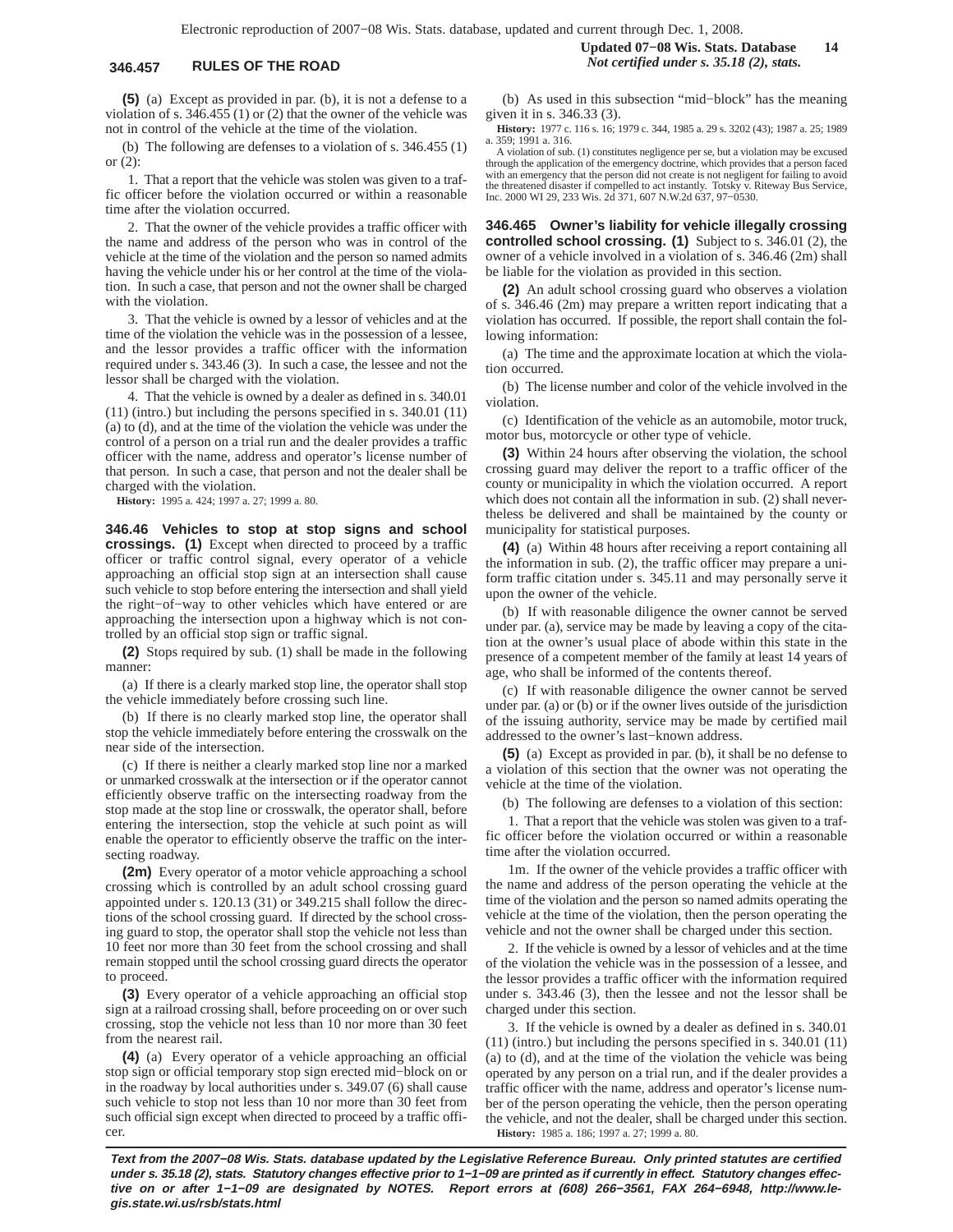**RULES OF THE ROAD 346.485 15 Updated 07−08 Wis. Stats. Database** *Not certified under s. 35.18 (2), stats.*

**346.47 When vehicles using alley or nonhighway access to stop. (1)** The operator of a vehicle emerging from an alley or about to cross or enter a highway from any point of access other than another highway shall stop such vehicle immediately prior to moving on to the sidewalk or on to the sidewalk area extending across the path of such vehicle and shall yield the right−of−way to any pedestrian, bicyclist, or rider of an electric personal assistive mobility device, and upon crossing or entering the roadway shall yield the right−of−way to all vehicles approaching on such roadway.

**(2)** The operator of a vehicle on an alley shall stop such vehicle immediately before crossing or entering an intersecting alley, whether or not such intersecting alley crosses the alley on which the vehicle is being operated.

**(3)** The operator of a vehicle about to cross or enter a highway from a point of access other than another highway is not required to stop in compliance with sub. (1) if a traffic control officer or official traffic control device directs or permits otherwise.

**History:** 1975 c. 229; 1985 a. 69; 2001 a. 90.

**346.475 Human service vehicles; loading or unloading children with disabilities.** No person who operates a human service vehicle may stop to load or unload passengers who are children with disabilities unless the vehicle is entirely off the traveled portion of the roadway in an area where stopping, standing or parking is not prohibited and the children do not have to cross the roadway in order to be loaded or unloaded.

**History:** 1983 a. 175 s. 28; Stats. 1983 s. 346.475; 1997 a. 164.

**346.48 Vehicles to stop for school buses displaying flashing lights. (1)** The operator of a vehicle which approaches from the front or rear any school bus which has stopped on a street or highway when the bus is equipped according to s. 347.25 (2) and when it is displaying flashing red warning lights, shall stop the vehicle not less than 20 feet from the bus and shall remain stopped until the bus resumes motion or the operator extinguishes the flashing red warning lights. The operator of any school bus which approaches from the front or rear any school bus which has stopped and is displaying flashing red warning lights shall display its flashing red lights while stopped. This subsection does not apply to operators of vehicles proceeding in the opposite direction on a divided highway.

**(2)** (a) Except as provided in par. (b) the operator of a school bus equipped with flashing red warning lights as specified in s. 347.25 (2) shall actuate such lights at least 100 feet before stopping to load or unload pupils or other authorized passengers, and shall not extinguish such lights until loading or unloading is completed and persons who must cross the highway are safely across. Where the curb and sidewalk are laid on one side of the road only, the operator shall use the flashing red warning lights when loading or unloading passengers from either side.

(b) School bus operators shall not use the flashing red warning lights in:

1. Special school bus loading areas where the bus is entirely off the traveled portion of the highway.

2. Residence or business districts when pupils or other authorized passengers are to be loaded or unloaded where a sidewalk and curb are laid on both sides of the road, unless required otherwise by municipal ordinance enacted under s. 349.21 (1).

(bm) Except as provided in par. (b) 2. or unless prohibited by municipal ordinance enacted under s. 349.21 (2), a school bus operator shall use the flashing red warning lights as provided in par. (a) in a zone designated by "school" warning signs as provided in s. 118.08 (1) in which a street or highway borders the grounds of a school when pupils or other authorized passengers are loaded or unloaded directly from or onto the school grounds or that portion of the right−of−way between the roadway and the school grounds.

(c) When a school bus is being used on a highway for purposes other than those specified in s. 340.01 (56) (a) and (am), the flashing red warning lights shall not be used, and all markings on the front and rear of the bus indicating it is a school bus shall be removed or completely concealed; except that any time a motor vehicle is equipped as provided under ss. 347.25 (2) and 347.44 and is transporting children for any purpose, the school bus markings may remain unconcealed and the flashing red signals may be used as provided in this section and when so used, sub. (1) applies to operators of other motor vehicles.

**(3)** If the operator of a motor vehicle overtakes a school bus which is stopped and is loading or unloading pupils or other authorized passengers at an intersection on the right side of a roadway in a business or residence district in which the display of the flashing red warning lights on the school bus is not permitted, the operator shall pass at a safe distance to the left of the school bus and shall not turn to the right in front of the school bus at that intersection.

**History:** 1973 c. 93; 1975 c. 18, 120, 429; 1985 a. 287, 301; 1987 a. 125.

**Cross−reference:** See s. 349.21, which authorizes towns, cities, villages, and counties to provide for the use of flashing red lights by school buses in certain residential or business districts.

**346.485 Owner's liability for vehicle illegally passing school bus.** (1) Subject to s. 346.01 (2), the owner of a vehicle involved in a violation of s. 346.48 (1) shall be liable for the violation as provided in this section.

**(2)** The operator of a school bus who observes a violation of s. 346.48 (1) may prepare a written report indicating that a violation has occurred. If possible, the report shall contain the following information:

(a) The time and the approximate location at which the violation occurred.

(b) The license number and color of the vehicle involved in the violation.

(c) Identification of the vehicle as an automobile, motor truck, motor bus, motorcycle or other type of vehicle.

**(3)** Within 24 hours after observing the violation, the school bus operator may deliver the report to a traffic officer of the county or municipality in which the violation occurred. A report which does not contain all the information in sub. (2) shall nevertheless be delivered and shall be maintained by the county or municipality for statistical purposes.

**(4)** (a) Within 48 hours after receiving a report containing all the information in sub. (2), the traffic officer may prepare a uniform traffic citation under s. 345.11 and may personally serve it upon the owner of the vehicle.

(b) If with reasonable diligence the owner cannot be served under par. (a), service may be made by leaving a copy of the citation at the owner's usual place of abode within this state in the presence of a competent member of the family at least 14 years of age, who shall be informed of the contents thereof.

(c) If with reasonable diligence the owner cannot be served under par. (a) or (b) or if the owner lives outside of the jurisdiction of the issuing authority, service may be made by certified mail addressed to the owner's last−known address.

**(5)** (a) Except as provided in par. (b), it shall be no defense to a violation of this section that the owner was not operating the vehicle at the time of the violation.

(b) The following are defenses to a violation of this section:

1. That a report that the vehicle was stolen was given to a traffic officer before the violation occurred or within a reasonable time after the violation occurred.

1m. If the owner of the vehicle provides a traffic officer with the name and address of the person operating the vehicle at the time of the violation and the person so named admits operating the vehicle at the time of the violation, then the person operating the vehicle and not the owner shall be charged under this section.

2. If the vehicle is owned by a lessor of vehicles and at the time of the violation the vehicle was in the possession of a lessee, and the lessor provides a traffic officer with the information required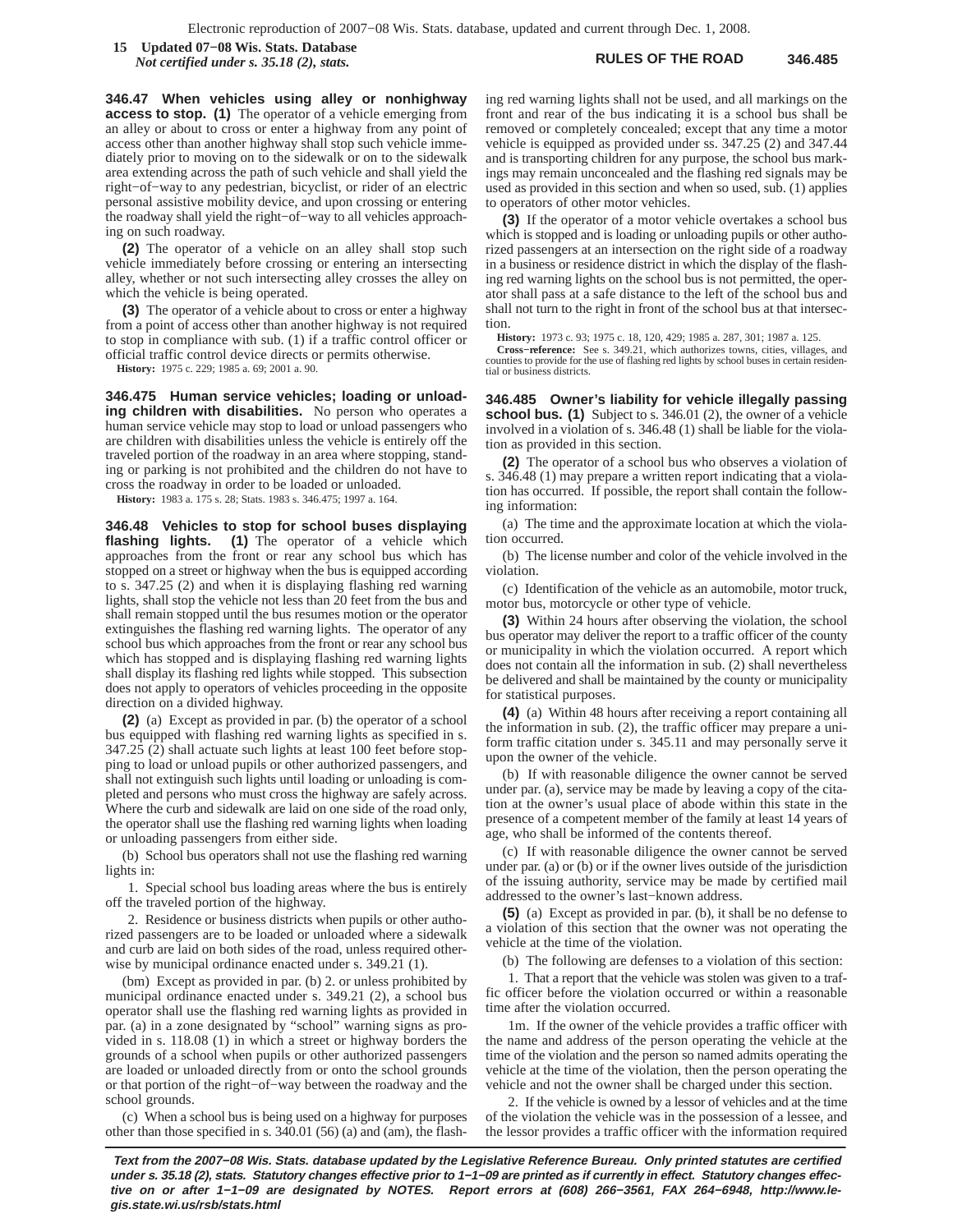under s. 343.46 (3), then the lessee and not the lessor shall be charged under this section.

3. If the vehicle is owned by a dealer as defined in s. 340.01 (11) (intro.) but including the persons specified in s. 340.01 (11) (a) to (d), and at the time of the violation the vehicle was being operated by any person on a trial run, and if the dealer provides a traffic officer with the name, address and operator's license number of the person operating the vehicle, then the person operating the vehicle, and not the dealer, shall be charged under this section. **History:** 1981 c. 168; 1983 a. 243, 252; 1997 a. 27; 1999 a. 80.

**346.49 Penalty for violating ss. 346.44 to 346.485. (1)** (a) Unless otherwise provided in par. (b) or (c), any person violat-

ing s. 346.46 (1), (2m) or (4) or 346.47 may be required to forfeit not less than \$20 nor more than \$40 for the first offense and not less than \$50 nor more than \$100 for the 2nd or subsequent conviction within a year.

(b) Any operator of a bicycle or electric personal assistive mobility device violating s. 346.46 (1), (2m) or (4) may be required to forfeit not more than \$20.

(c) If an operator of a vehicle violates s. 346.46 (1) where persons engaged in work in a highway maintenance or construction area or in a utility work area are at risk from traffic, any applicable minimum and maximum forfeiture specified in par. (a) for the violation shall be doubled.

**(1g)** (a) Unless otherwise provided in par. (b), any person violating s. 346.46 (3) shall forfeit not less than \$40 nor more than \$80 for the first offense and not less than \$100 nor more than \$200 for the 2nd or subsequent conviction within a year.

(b) Any operator of a bicycle or electric personal assistive mobility device violating s. 346.46 (3) shall forfeit not more than \$40.

**(1m)** A vehicle owner or other person found liable under s. 346.465 may be required to forfeit not less than \$20 nor more than \$40 for the first offense and not less than \$50 nor more than \$100 for the 2nd or subsequent conviction within a year. Imposition of liability under s. 346.465 shall not result in suspension or revocation of a person's operating license under s. 343.30, nor shall it result in demerit points being recorded on a person's driving record under s. 343.32 (2) (a).

**(2)** Any person violating s. 346.455 or 346.48 may be required to forfeit not less than \$30 nor more than \$300.

**(2m)** (a) Unless otherwise provided in par. (b), any person violating s. 346.44 may be required to forfeit not more than \$1,000.

(am) Any person violating s. 346.45 shall forfeit not less than \$60 nor more than \$600.

(b) Any operator of a bicycle or electric personal assistive mobility device violating s. 346.44 may be required to forfeit not more than \$40.

**(2r)** (a) A vehicle owner or other person found liable under s. 346.452 with respect to a violation of s. 346.44 may be required to forfeit not more than \$1,000, except that, if the vehicle involved in the violation was a bicycle, the bicycle owner or other person may be required to forfeit not more than \$40.

(b) A vehicle owner or other person found liable under s. 346.452 with respect to a violation of s. 346.45 shall forfeit not less than \$60 nor more than \$600.

(c) Imposition of liability under s. 346.452 shall not result in suspension or revocation of a person's operating license under s. 343.30 or 343.31, nor shall it result in demerit points being recorded on a person's driving record under s. 343.32 (2) (a).

**(3)** A vehicle owner or other person found liable under s. 346.485 or 346.457 may be required to forfeit not less than \$30 nor more than \$300. Imposition of liability under s. 346.485 or 346.457 shall not result in suspension or revocation of a person's operating license under s. 343.30, nor shall it result in demerit points being recorded on a person's driving record under s. 343.32 (2) (a).

## **Updated 07−08 Wis. Stats. Database 16 346.485 RULES OF THE ROAD** *Not certified under s. 35.18 (2), stats.*

**(4)** Any person violating s. 346.475 may be required to forfeit not less than \$50 nor more than \$200.

**History:** 1971 c. 278; 1973 c. 182; 1981 c. 168; 1983 a. 27, 175; 1985 a. 186; 1993 a. 198; 1995 a. 424; 1997 a. 135, 237, 277; 2001 a. 90; 2003 a. 209.

**346.495 Railroad crossing improvement surcharge. (1)** (a) If a court imposes a forfeiture under s. 346.49 (1g) or (2m) (a), (am), or (b) for a violation of s. 346.44, 346.45, or 346.46 (3), the court shall also impose a railroad crossing improvement surcharge under ch. 814 equal to 50% of the amount of the forfeiture.

(b) If a court imposes a forfeiture under s. 346.49 (2r) with respect to a violation of s. 346.44 or 346.45, the court shall also impose a railroad crossing improvement surcharge equal to 50% of the amount of the forfeiture.

**(2)** If a forfeiture is suspended in whole or in part, the railroad crossing improvement surcharge shall be reduced in proportion to the suspension.

**(3)** If any deposit is made for an offense to which this section applies, the person making the deposit shall also deposit a sufficient amount to include the railroad crossing improvement surcharge under this section. If the deposit is forfeited, the amount of the railroad crossing improvement surcharge shall be transmitted to the secretary of administration under sub. (4). If the deposit is returned, the amount of the railroad crossing improvement surcharge shall also be returned.

**(4)** The clerk of the circuit court shall collect and transmit to the county treasurer the railroad crossing improvement surcharge as required under s. 59.40 (2) (m). The county treasurer shall then pay the secretary of administration as provided in s. 59.25 (3) (f) The secretary of administration shall deposit all amounts received under this subsection in the transportation fund to be appropriated under s. 20.395 (2) (gj).

**History:** 1997 a. 135, 237; 2003 a. 33, 139, 209, 326, 327.

### SUBCHAPTER VIII

## RESTRICTIONS ON STOPPING AND PARKING

**346.50 Exceptions to stopping and parking restrictions. (1)** The prohibitions against stopping or leaving a vehicle stand contained in ss. 346.51 to 346.54 and 346.55 do not apply when:

(a) The vehicle becomes disabled while on the highway in such a manner or to such an extent that it is impossible to avoid stopping or temporarily leaving the vehicle in the prohibited place; or

(b) The stopping of the vehicle is necessary to avoid conflict with other traffic or to comply with traffic regulations or the directions of a traffic officer or traffic control sign or signal.

(c) The vehicle of a public utility, as defined in s. 196.01 (5), a telecommunications carrier, as defined in s. 196.01 (8m), or a rural electric cooperative is stopped or left standing and is required for maintenance, installation, repair, construction or inspection of its facilities by the public utility or a rural electric cooperative when warning signs, flags, traffic cones, or flashing yellow lights or barricades, have been placed to warn approaching motorists of any obstruction to the traveled portion of the highway.

**(1m)** In subs. (2) and (2a), the terms "municipal" and "municipally" include county.

**(2)** Except as provided in sub. (3m), a motor vehicle bearing a special registration plate issued under s. 341.14 (1) or (1r) (a) to a disabled veteran or on his or her behalf is exempt from any ordinance imposing time limitations on parking in any street or highway zone and parking lot, whether municipally owned or leased, or both municipally owned and leased or a parking place owned or leased, or both owned and leased by a municipal parking utility, with one−half hour or more limitation but otherwise is subject to the laws relating to parking. Where the time limitation on a metered stall is one−half hour or more, no meter payment is required. Parking privileges granted by this subsection are limited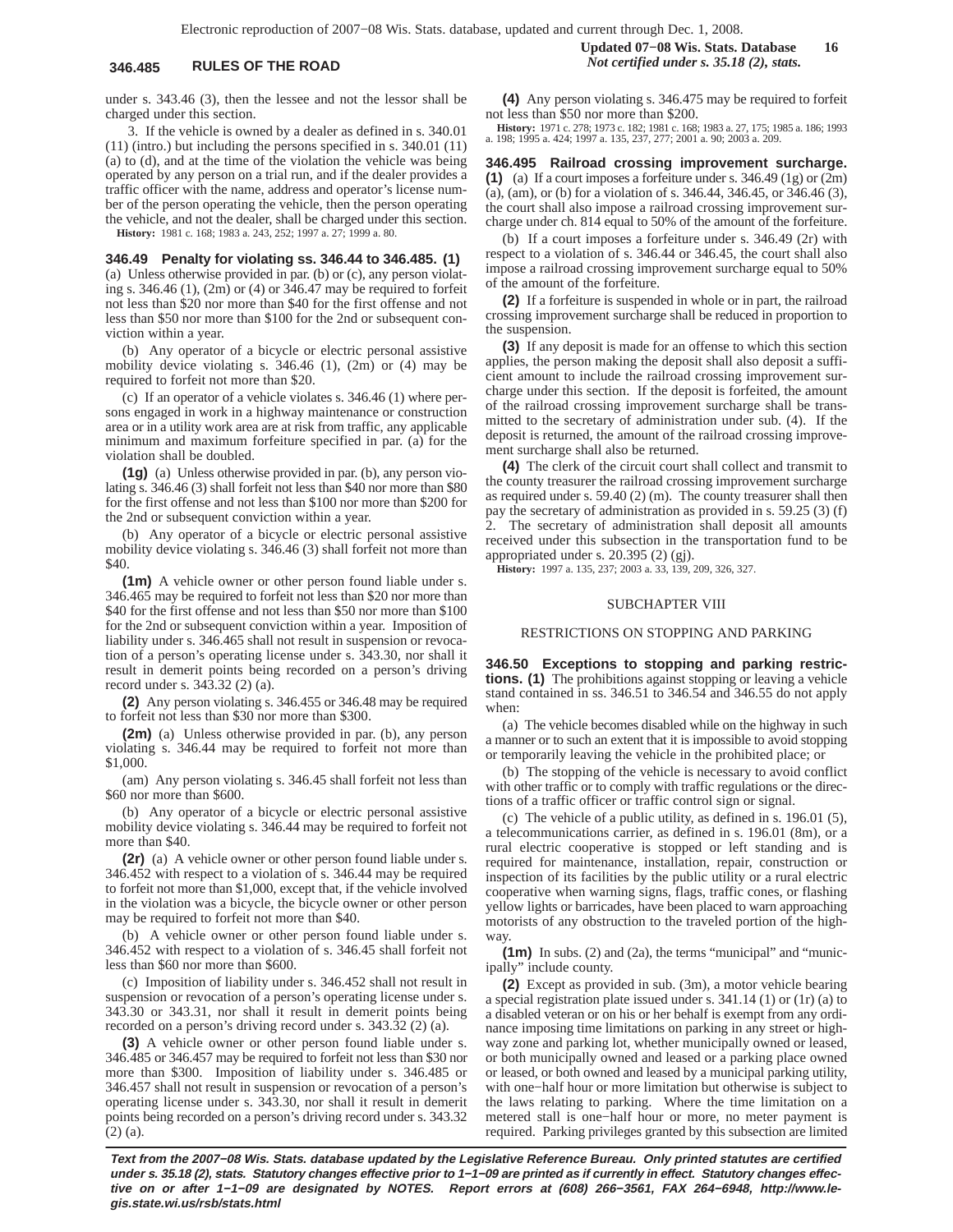**RULES OF THE ROAD 346.503 17 Updated 07−08 Wis. Stats. Database** *Not certified under s. 35.18 (2), stats.*

to the disabled veteran to whom or on whose behalf the special plates were issued and to qualified operators acting under the disabled veteran's express direction with the disabled veteran present.

**(2a)** Except as provided in sub. (3m), a motor vehicle bearing special registration plates issued under s. 341.14 (1a), (1e), (1m), (1q) or (1r) (a) or a motor vehicle, other than a motorcycle, upon which a special identification card issued under s. 343.51 is displayed or a motor vehicle registered in another jurisdiction upon which is displayed a registration plate, a card or an emblem issued by the other jurisdiction designating the vehicle as a vehicle used by a physically disabled person is exempt from any ordinance imposing time limitations on parking in any street or highway zone and parking lot, whether municipally owned or leased, or both municipally owned and leased or a parking place owned or leased, or both owned and leased by a municipal parking utility, with one−half hour or more limitation but otherwise is subject to the laws relating to parking. Where the time limitation on a metered stall is one−half hour or more, no meter payment is required. Parking privileges granted by this subsection are limited to the following:

(a) A person to whom plates were issued under s. 341.14 (1a).

(b) A qualified operator acting under the express direction of a person to whom plates were issued under s. 341.14 (1a) when such person is present.

(c) A person to whom plates were issued under s. 341.14 (1m) when the disabled person for whom the plates were issued is present.

(d) A person for whom plates were issued under s. 341.14 (1q).

(e) A qualified operator acting under the express direction of a person for whom plates were issued under s. 341.14 (1q) when such person is present.

(f) A person for whom plates were issued under s. 341.14 (1r) (a).

(g) A qualified operator acting under the express direction of a person for whom plates were issued under s. 341.14 (1r) (a) when the person is present.

(h) A person or organization to whom a special identification card was issued under s. 343.51.

(j) A qualified operator acting under the express direction of a person to whom a special identification card was issued under s. 343.51 when such person is present.

(k) A qualified operator of a motor vehicle registered in another jurisdiction upon which is displayed a registration plate, a card or an emblem issued by the other jurisdiction designating the vehicle as a vehicle used by a physically disabled person if the vehicle is transporting the disabled person for whom the plate, card or emblem was issued.

(L) A person to whom a plate was issued under s. 341.14 (1e).

(m) A qualified operator acting under the express direction of a person to whom a plate was issued under s. 341.14 (1e) when such person is present.

**(3)** Except as provided in sub. (3m), a vehicle bearing special registration plates issued under s.  $341.14(1)$ ,  $(1a)$ ,  $(1e)$ ,  $(1m)$ ,  $(1q)$ or (1r) (a) or a motor vehicle, other than a motorcycle, upon which a special identification card issued under s. 343.51 is displayed or a motor vehicle registered in another jurisdiction upon which is displayed a registration plate, a card or an emblem issued by the other jurisdiction designating the vehicle as a vehicle used by a person with a physical disability is exempt from s. 346.505 (2) (a) or any ordinance in conformity therewith prohibiting parking, stopping or standing upon any portion of a street, highway or parking facility reserved for persons with physical disabilities by official traffic signs indicating the restriction. Stopping, standing and parking privileges granted by this subsection are limited to the persons listed under subs. (2) and (2a) (a) to (m).

**(3m)** (a) In this subsection, "motor vehicle used by a physically disabled person" has the meaning given in s. 346.503 (1).

(b) The city council of a 1st or 2nd class city may enact an ordinance imposing a 3−hour or less limitation on parking of a motor vehicle used by a physically disabled person upon any portion of a street, highway or parking facility reserved by the city for physically disabled persons by official traffic signs indicating the restriction if the following conditions are complied with:

1. Before enactment, the city council seeks the advice and recommendation of a disabled parking council of at least 7 members established by an ordinance of the city or, if the city has established a disabled parking enforcement assistance council under s. 349.145, by that council, and holds a public hearing on the proposal. The majority of the members of any disabled parking council shall be appointed by the city council from among those residents of the city to whom or on whose behalf the department has issued a special registration plate under s. 341.14 (1) to (1r) or a special identification card under s. 343.51.

2. The ordinance may apply to not more than one−third of the number of spaces reserved by the city for use by a motor vehicle used by a physically disabled person, and no time limitation may be imposed on a reserved space in a parking facility unless an adjacent space without any such time limitation is reserved for use by a motor vehicle used by a physically disabled person. The ordinance shall require that the disabled parking council or, if applicable, the disabled parking enforcement assistance council give advice and make a recommendation on the location of such reserved spaces.

3. The official traffic sign for such reserved spaces shall include information on the applicable time limitation for use by a motor vehicle used by a physically disabled person.

4. The ordinance may not impose a penalty for a violation of the ordinance that is greater than the penalty for violation of any ordinance of the city imposing time limitations on parking upon any portion of a street, highway or parking facility.

5. The ordinance shall require the city to submit a report by December 31 of each odd−numbered year to the council on physical disabilities under s. 46.29 (1) (fm) on implementation and administration of the ordinance, including an evaluation of the effectiveness of time limitations imposed by the ordinance. With respect to spaces reserved by the city for use by a motor vehicle used by a physically disabled person upon any portion of a street, highway or parking facility, the report shall include the total number of spaces; the total number of spaces in a parking facility and the number of those spaces that are subject to a time limitation, and the duration of any such limitation; and the total number of spaces upon a street or highway and the number of those spaces that are subject to a time limitation, and the duration of any such limitation.

**History:** 1977 c. 29, 418; 1979 c. 55, 276, 288; 1981 c. 119; 1981 c. 255 ss. 5, 6, 13; 1983 a. 53 s. 114; 1983 a. 227; 1985 a. 87; 1989 a. 304; 1991 a. 239; 1993 a. 256, 496; 1995 a. 422; 1997 a. 92; 2001 a. 103.

**346.503 Parking spaces for vehicles displaying special registration plates or special identification cards. (1)** In this section, "motor vehicle used by a physically disabled person" means a motor vehicle bearing special registration plates issued under s.  $341.14$  (1), (1a), (1e), (1m), (1q) or (1r) (a) or a motor vehicle, other than a motorcycle, upon which a special identification card issued under s. 343.51 is displayed or a motor vehicle registered in another jurisdiction and displaying a registration plate, card or emblem issued by the other jurisdiction which designates the vehicle as a vehicle used by a physically disabled person.

**(1m)** (a) The owner or lessee of any public building or place of employment and the owner or lessee of any parking facility which offers parking to the public shall reserve at least the following number of spaces for use by a motor vehicle used by a physically disabled person:

1. At least one space for a facility offering 26 to 49 spaces.

2. At least 2% of all spaces for a facility offering 50 to 1,000 spaces.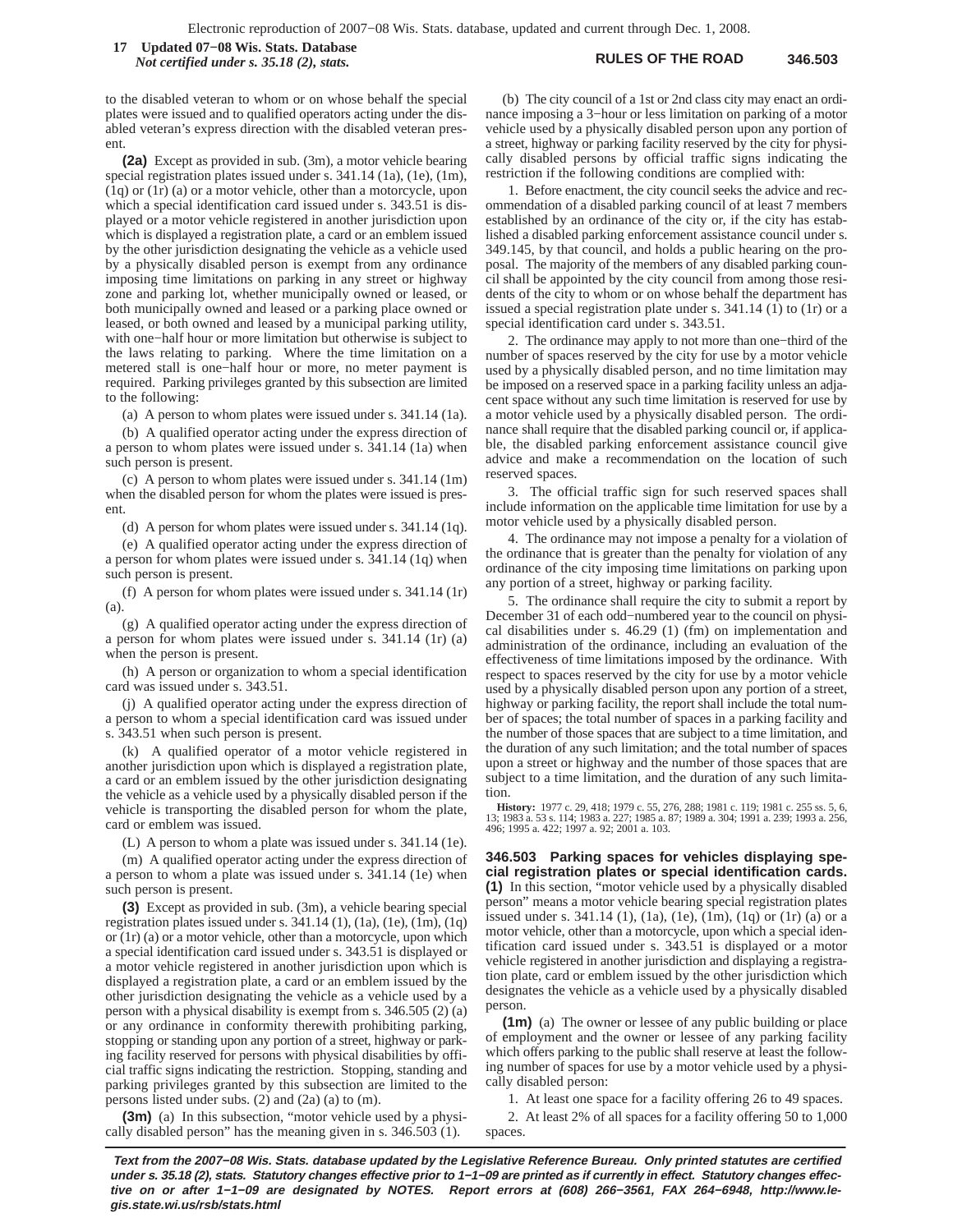3. At least one percent, in addition to that specified in subd. 2., of each 1,000 spaces over the first 1,000 for a facility offering more than 1,000 spaces.

(b) Parking spaces reserved under this subsection shall be at least 12 feet wide.

(c) Parking spaces reserved under this subsection shall be located as close as possible to an entrance of the parking facility and to an entrance of a public building or place of employment which allows a physically disabled person to enter and leave without assistance. Parking spaces reserved under this subsection in a parking ramp shall be located as close as possible to the main entrance of the parking ramp, to an adjacent public walk, or to an elevator which allows a physically disabled person to enter and leave without assistance.

(d) If the state or any other employer maintains a parking facility restricted to use by employees, the employer shall, at the request of a physically disabled employee, reserve a parking space for the employee as provided by pars. (b) and (c) for use by a motor vehicle used by a physically disabled person.

(e) Instead of complying with the requirements under par. (a), a nonprofit organization as defined under s. 108.02 (19), an institution of higher education as defined under s. 108.02 (18) or a government unit as defined under s. 108.02 (17) which owns more than one parking facility which offers parking to the public may reserve at least 2% of the total number of parking spaces in its facilities. A nonprofit organization, institution of higher education or government unit which reserves parking space under this paragraph shall reserve at least one parking space in each facility for use by a motor vehicle used by any physically disabled person. If the number of spaces so reserved in a facility is fewer than would be reserved under par. (a), upon request of a physically disabled person the nonprofit organization, institution of higher education or government unit shall reserve one additional space in the facility for use by a motor vehicle used by any physically disabled person.

(f) The owner or lessee of a parking facility which is ancillary to a building and restricted wholly or in part to use by tenants of the building shall, at the request of a physically disabled tenant, reserve a parking space in the facility as provided by pars. (b) and (c) for use by a motor vehicle used by the physically disabled tenant.

(g) This subsection does not affect the authority under s. 101.13 of the department of commerce to require by rule the reservation of parking spaces for use by a motor vehicle used by a physically disabled person.

**(2)** The owner or lessee subject to the requirements of sub. (1m) shall post official traffic signs indicating that the spaces are reserved.

**(2e)** The owner or lessee subject to the requirements of sub. (1m) shall keep the parking spaces reserved for vehicles designated under sub. (1m) or (2m) clear of snow and ice in a timely manner and make other reasonable efforts to ensure that the spaces are available for use by a motor vehicle used by a physically disabled person.

**(2m)** In addition to the requirements of sub. (1m), the owner or lessee of a parking facility not open to the public and the owner or lessee of a parking facility which offers parking for 25 or fewer motor vehicles to the public may reserve one or more spaces as provided under sub. (1m) (b) and (c) for use by a motor vehicle used by a physically disabled person. An owner or lessee reserving spaces under this subsection shall post official traffic signs indicating that the spaces are reserved.

**(3)** The official traffic sign shall include the international symbol for barrier−free environments and a statement to inform the public that the parking space is reserved for vehicles designated under sub. (1m) or (2m).

**(4)** The department, after consulting with the department of commerce, shall promulgate rules governing the design, size and installation of the official traffic signs required under sub. (2) or  $(2m)$ 

**(5)** (b) A member of a disabled parking enforcement assistance council under s. 349.145 who observes a violation of this section may prepare a written report indicating that a violation has occurred. The report shall contain the time and location at which the violation occurred and any other relevant information relating to the violation.

(c) Within 24 hours after observing the violation, the member may deliver the report to a traffic officer of the political subdivision in which the violation occurred. A report which does not contain all of the information in par. (b) shall nevertheless be delivered and shall be maintained by the political subdivision for statistical purposes.

(d) 1. Within 48 hours after receiving a report containing all of the information in par. (b) and after conducting an investigation, the traffic officer may prepare a uniform traffic citation under s. 345.11 for the violation and may personally serve it upon the owner or lessee.

2. If with reasonable diligence the owner or lessee cannot be served under subd. 1. or if the owner or lessee lives outside of the jurisdiction of the issuing authority, service may be made by certified mail addressed to the owner's or lessee's last−known address.

**History:** 1981 c. 255 ss. 7, 13; 1983 a. 77, 227, 246; 1985 a. 87 s. 5; 1985 a. 135 s. 85; 1987 a. 260; 1989 a. 304; 1993 a. 256; 1995 a. 27 ss. 6415, 6416, 9116 (5). **Cross Reference:** See also s. Trans 200.07, Wis. adm. code.

**346.505 Stopping, standing or parking prohibited in parking spaces reserved for vehicles displaying special registration plates or special identification cards. (1)** The legislature finds that parking facilities which are open to use by the public without a permit, whether publicly or privately owned, are public places. By enacting this section the legislature intends to ensure that people who are physically disabled have clear and reasonable access to public places. The legislature, therefore, urges the police, sheriff's and traffic departments of every unit of government and each authorized department of the state to enforce this section vigorously and see that all violations of this section are promptly prosecuted.

**(2)** (a) Except for a motor vehicle used by a physically disabled person as defined under s. 346.503 (1), no person may park, stop or leave standing any vehicle, whether attended or unattended and whether temporarily or otherwise, upon any portion of a street, highway or parking facility reserved, by official traffic signs indicating the restriction, for vehicles displaying special registration plates issued under s. 341.14 (1), (1a), (1e), (1m), (1q) or (1r) (a) or a special identification card issued under s. 343.51 or vehicles registered in another jurisdiction and displaying a registration plate, card or emblem issued by the other jurisdiction which designates the vehicle as a vehicle used by a physically disabled person.

(b) No person may park, stop or leave standing any vehicle, whether attended or unattended and whether temporarily or otherwise, upon any portion of a street, highway or parking facility so as to obstruct, block or otherwise limit the use of any portion of a street, highway or parking facility reserved, by official traffic signs indicating the restriction, for vehicles displaying special registration plates issued under s.  $341.14(1)$ ,  $(1a)$ ,  $(1e)$ ,  $(1m)$ ,  $(1q)$ or (1r) (a) or a special identification card issued under s. 343.51 or vehicles registered in another jurisdiction and displaying a registration plate, card or emblem issued by the other jurisdiction which designates the vehicle as a vehicle used by a physically disabled person.

(c) Notwithstanding par. (b), no person may park, stop or leave standing any vehicle, whether attended or unattended and whether temporarily or otherwise, upon any portion of a street, highway or parking facility that is clearly marked as and intended to be an access aisle to provide entry to and exit from vehicles by persons with physical disabilities and which is immediately adjacent to any portion of a street, highway or parking facility reserved, by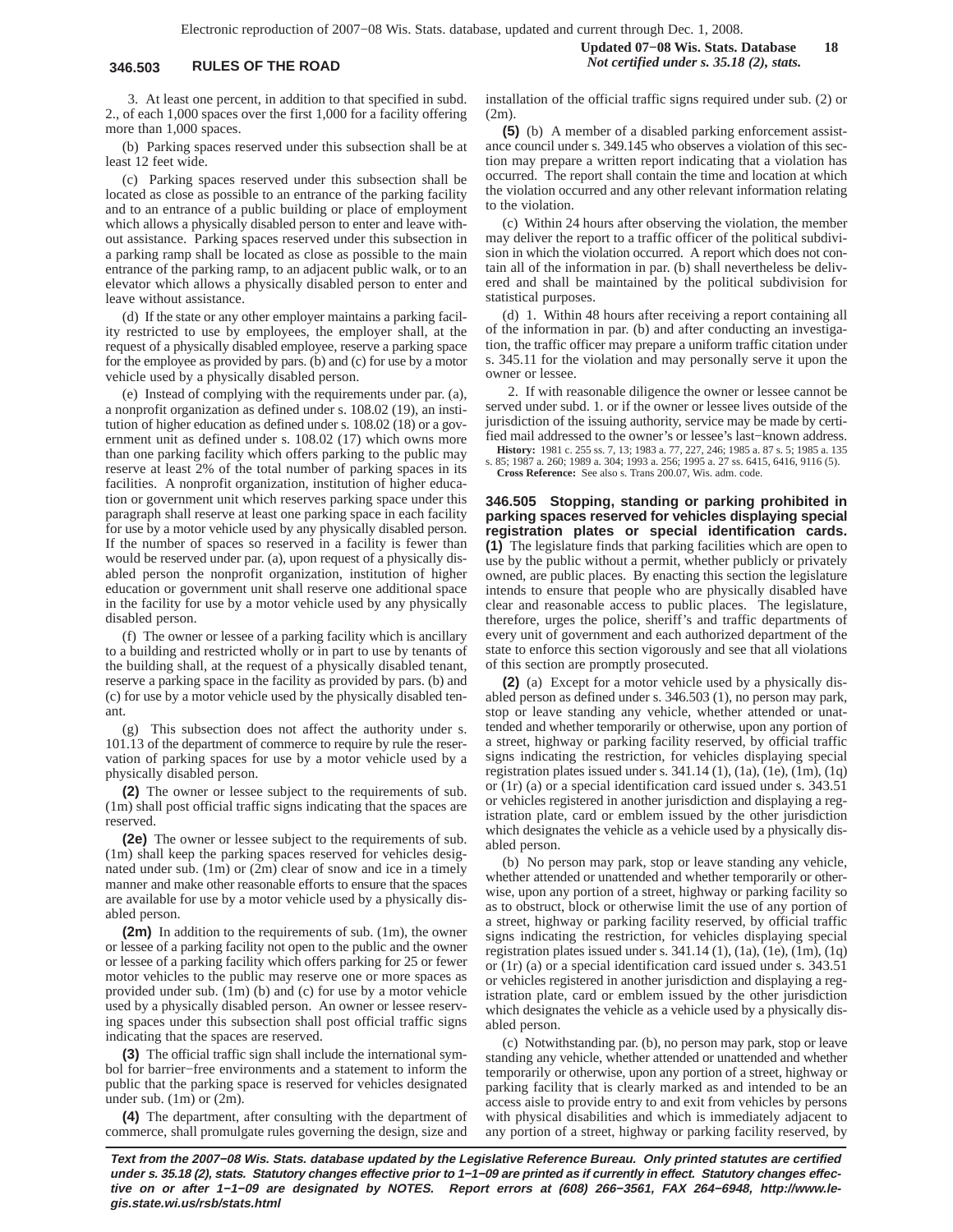**RULES OF THE ROAD 346.53 19 Updated 07−08 Wis. Stats. Database** *Not certified under s. 35.18 (2), stats.*

official traffic signs indicating the restriction, for vehicles displaying special registration plates issued under s. 341.14 (1), (1a), (1e), (1m), (1q) or (1r) (a) or a special identification card issued under s. 343.51 or vehicles registered in another jurisdiction and displaying a registration plate, card or emblem issued by the other jurisdiction which designates the vehicle as a vehicle used by a person with a physical disability.

**(3)** (a) Subject to s. 346.01 (2), the owner of a vehicle involved in a violation of sub. (2) shall be liable for the violation as provided in this subsection.

(b) A member of a disabled parking enforcement assistance council under s. 349.145 who observes a violation of sub. (2), or any person who observes a violation of sub. (2) (c), may prepare a written report indicating that a violation has occurred. The report shall contain the following information:

1. The time and location at which the violation occurred.

2. The license number and color of the vehicle involved in the violation.

3. Identification of the vehicle as an automobile, motor truck, motor bus, motorcycle or other type of vehicle.

(c) Within 24 hours after observing the violation, the member or other person may deliver the report to a traffic officer of the political subdivision in which the violation occurred. A report which does not contain all of the information in par. (b) shall nevertheless be delivered and shall be maintained by the political subdivision for statistical purposes.

(d) 1. Within 48 hours after receiving a report containing all of the information in par. (b) and after conducting an investigation, the traffic officer may prepare a uniform traffic citation under s. 345.11 for the violation and may personally serve it upon the owner of the vehicle.

2. If with reasonable diligence the owner cannot be served under subd. 1. or if the owner lives outside of the jurisdiction of the issuing authority, service may be made by certified mail addressed to the owner's last−known address.

(e) 1. Except as provided in subd. 2., it shall be no defense to a violation of sub. (2) that the owner was not in control of the vehicle at the time of the violation.

2. The following are defenses to a violation of sub. (2):

a. That a report that the vehicle was stolen was given to a traffic officer before the violation occurred or within a reasonable time after the violation occurred.

b. If the owner of the vehicle provides a traffic officer with the name and address of the person who was in control of the vehicle at the time of the violation and the person so named admits having the vehicle under his or her control at the time of the violation, then that person and not the owner shall be charged with the violation.

c. If the vehicle is owned by a lessor of vehicles and at the time of the violation the vehicle was in the possession of a lessee, and the lessor provides a traffic officer with the information required under s. 343.46 (3), then the lessee and not the lessor shall be charged with the violation.

d. If the vehicle is owned by a dealer as defined in s. 340.01 (11) (intro.) but including the persons specified in s. 340.01 (11) (a) to (d), and at the time of the violation the vehicle was under the control of any person on a trial run, and if the dealer provides a traffic officer with the name, address and operator's license number of that person, then that person and not the dealer shall be charged with the violation.

**History:** 1977 c. 418; 1979 c. 276; 1981 c. 255 ss. 8, 9, 13; 1983 a. 77, 192; 1985 a. 87 s. 5; 1987 a. 260; 1989 a. 304; 1993 a. 256, 490; 1997 a. 27, 92; 1999 a. 80.

**346.51 Stopping, standing or parking outside of business or residence districts. (1)** No person shall park, stop or leave standing any vehicle, whether attended or unattended, upon the roadway of any highway outside a business or residence district when it is practical to park, stop or leave such vehicle standing off the roadway, but even the parking, stopping or standing of a vehicle off the roadway of such highway is unlawful unless the following requirements are met:

(a) An unobstructed width of at least 15 feet upon the roadway of such highway must be left opposite such standing vehicle for the free passage of other vehicles. This section shall not apply to a school bus when the school bus is loading or unloading pupils or other authorized passengers where red flashing signal lights are used as required by s. 346.48 (2).

(b) Such standing vehicle must be capable of being seen by operators of other vehicles from a distance of 500 feet in each direction along such highway.

**(2)** This section also applies to vehicles or equipment used in highway maintenance or construction work unless the nature of the work is such as to require the stopping or standing of the vehicle or equipment on the roadway.

**History:** 1987 a. 125.

The graded, but unfinished, bed of a highway lane under construction is not a "roadway" under s. 340.01 (54). Burg v. Cincinnati Casualty Insurance Co. 2002 WI 76, 254 Wis. 2d 36, 645 N.W.2d 880, 00−3258.

**346.52 Stopping prohibited in certain specified places. (1)** No person may stop or leave standing any vehicle, whether attended or unattended and whether temporarily or otherwise, in any of the following places:

(a) Within an intersection.

(b) On a crosswalk.

(c) Between a safety zone and the adjacent curb, or within 15 feet of a point on the curb immediately opposite the end of a safety zone unless a different distance is clearly indicated by an official traffic sign or marker or parking meter.

(d) On a sidewalk or sidewalk area, except when parking on the sidewalk or sidewalk area is clearly indicated by official traffic signs or markers or parking meters.

(e) Alongside or opposite any highway excavation or obstruction when stopping or standing at that place would obstruct traffic or when pedestrian traffic would be required to travel in the roadway.

(f) On the roadway side of any parked vehicle unless double parking is clearly indicated by official traffic signs or markers.

(g) Within 15 feet of the driveway entrance to a fire station or directly across the highway from a fire station entrance.

(h) Upon any portion of a highway where, and at the time when, stopping or standing is prohibited by official traffic signs indicating the prohibition of any stopping or standing.

(i) Within 25 feet of the nearest rail at a railroad crossing.

**(1m)** Notwithstanding sub. (1) (a) and (b), if snow accumulation at the usual bus passenger loading area makes it difficult to load or discharge bus passengers, the driver may stop a motor bus to load or discharge passengers on a crosswalk at an intersection where traffic is not controlled by a traffic control signal or a traffic officer.

**(2)** During the hours of 7:30 a.m. to 4:30 p.m. during school days, no person may stop or leave any vehicle standing, whether temporarily or otherwise, upon the near side of a through highway adjacent to a schoolhouse used for any children below the 9th grade. If the highway adjacent to the schoolhouse is not a through highway, the operator of a vehicle may stop upon the near side thereof during such hours, provided such stopping is temporary and only for the purpose of receiving or discharging passengers. This subsection shall not apply to villages, towns or cities when the village or town board or common council thereof by ordinance permits parking of any vehicle or of school buses only on the near side of specified highways adjacent to schoolhouses during specified hours, or to the parking of vehicles on the near side of highways adjacent to schoolhouses authorized by s. 349.13 (1j).

**History:** 1979 c. 325; 1983 a. 59; 1989 a. 71; 1993 a. 246; 1997 a. 159; 1999 a. 85.

**346.53 Parking prohibited in certain specified places.** No person shall stop or leave any vehicle standing in any of the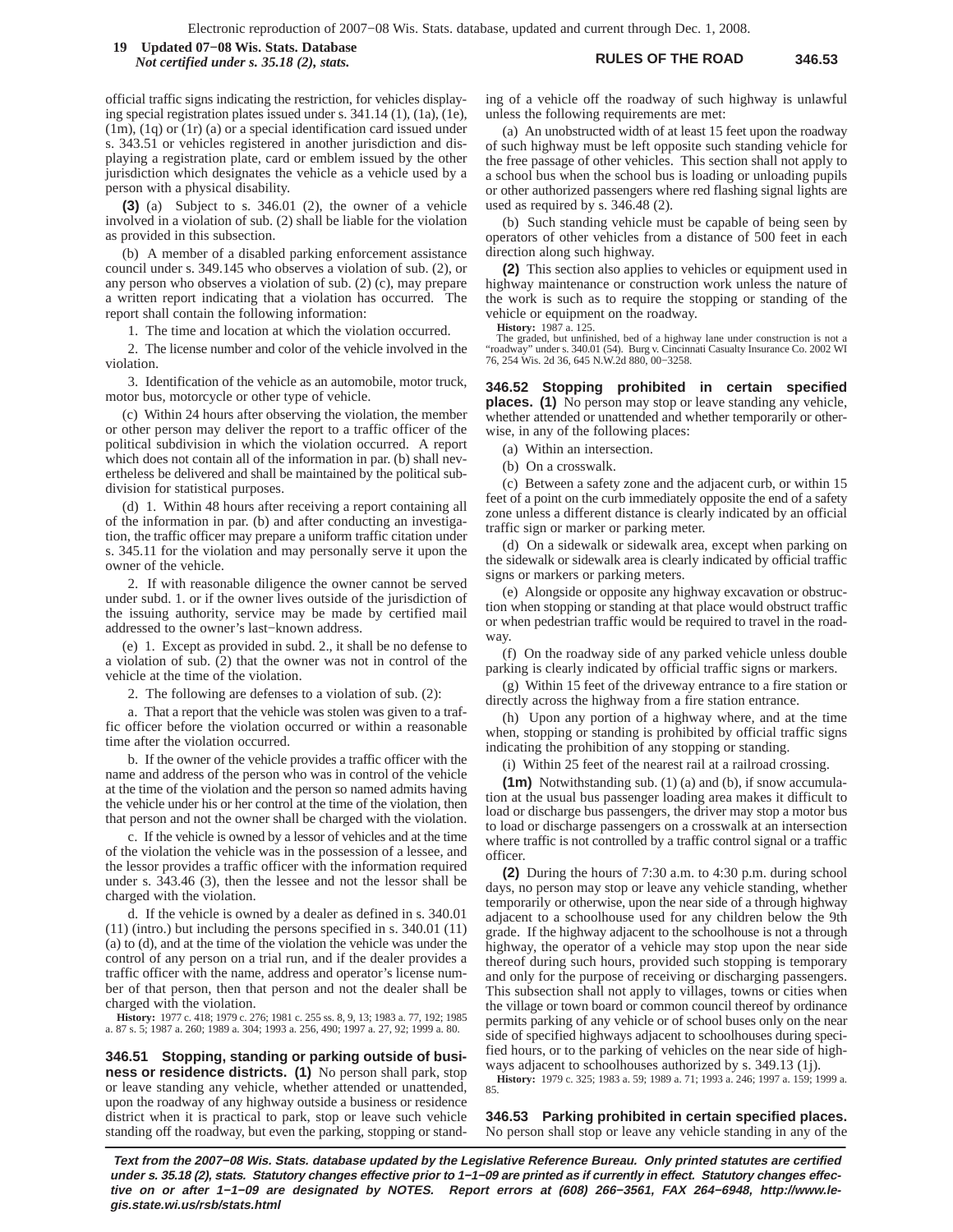following places except temporarily for the purpose of and while actually engaged in loading or unloading or in receiving or discharging passengers and while the vehicle is attended by a licensed operator so that it may promptly be moved in case of an emergency or to avoid obstruction of traffic:

**(1)** In a loading zone.

**(2)** In an alley in a business district.

**(3)** Within 10 feet of a fire hydrant, unless a greater distance is indicated by an official traffic sign.

**(4)** Within 4 feet of the entrance to an alley or a private road or driveway.

**(5)** Closer than 15 feet to the near limits of a crosswalk.

**(6)** Upon any portion of a highway where and at the time when parking is prohibited, limited or restricted by official traffic signs. **History:** 1999 a. 85.

The trial court erred in finding a truck driver, who parked on a highway for the pur-pose of unloading sewage into a manhole, negligent as a matter of law and refusing to submit the question of practicality to the jury. Nelson v. Travelers Insurance Co. 80 Wis. 2d 272, 259 N.W.2d 48 (1977).

**346.54 How to park and stop on streets. (1)** Upon streets where stopping or parking is authorized or permitted, a vehicle is not lawfully stopped or parked unless it complies with the following requirements:

(a) Upon a street where traffic is permitted to move in both directions simultaneously and where angle parking is not clearly designated by official traffic signs or markers, a vehicle must be parked parallel to the edge of the street, headed in the direction of traffic on the right side of the street.

(b) Upon a one−way street or divided street where parking on the left side of the roadway is clearly authorized by official traffic signs or markers, vehicles may be parked only as indicated by the signs or markers.

(c) Upon streets where angle parking is clearly authorized by official traffic signs or markers, vehicles shall be parked at the angle and within the spaces indicated.

(cm) 1. In a parallel parking area, a Type 1 motorcycle may park at an angle. If parallel parking spaces are not indicated by markers, no Type 1 motorcycle may be parked within 2 feet of another vehicle. Where a parallel parking space is indicated by a marker or where angle parking is authorized, up to 3 Type 1 motorcycles may park in the space.

2. Up to 3 Type 1 motorcycles may be parked in a parking space where a parking meter has been installed unless the space is restricted by official traffic sign or marker to a single motorcycle. The operator of each Type 1 motorcycle parked in a single space regulated by a parking meter shall receive a citation for any violation of a time restriction.

(d) In parallel parking, a vehicle shall be parked facing in the direction of traffic with the right wheels within 12 inches of the curb or edge of the street when parked on the right side and with the left wheels within 12 inches of the curb or edge of the street when parked on the left side. In parallel parking, a vehicle shall be parked with its front end at least 2 feet from the vehicle in front and with its rear end at least 2 feet from the vehicle in the rear, unless a different system of parallel parking is clearly indicated by official traffic signs or markers.

(e) For the purpose of parking, mopeds and electric personal assistive mobility devices shall be considered bicycles. Where possible without impeding the flow of pedestrian traffic, a bicycle, moped, or electric personal assistive mobility device may be parked on a sidewalk. A bicycle, moped, or electric personal assistive mobility device may be parked in a bike rack or other similar area designated for bicycle parking.

**(2)** No person shall stop or leave a vehicle standing in violation of this section.

**History:** 1977 c. 288; 1983 a. 57, 243; 1985 a. 65; 1995 a. 138; 1999 a. 85; 2001 a. 90.

**Updated 07−08 Wis. Stats. Database 20 346.53 RULES OF THE ROAD** *Not certified under s. 35.18 (2), stats.*

> **346.55 Other restrictions on parking and stopping. (1)** No person shall stop or leave standing any vehicle on the left side of a highway except as provided in ss. 167.31 (4) (co) and 346.54.

> **(3)** No person may leave or park any motor vehicle on private property without the consent of the owner or lessee of the property.

> **(4)** Owners or lessees of public or private property may permit parking by certain persons and limit, restrict or prohibit parking as to other persons if the owner or lessee posts a sign on the property indicating for whom parking is permitted, limited, restricted or prohibited. No person may leave or park any motor vehicle on public or private property contrary to a sign posted thereon.

> **History:** 1979 c. 276, 288; 1981 c. 157; 1981 c. 255 ss. 9g, 9m, 13; 1983 a. 77; 1991 a. 77, 189; 1995 a. 422.

**346.56 Penalty for violating sections 346.503 to 346.55. (1)** (a) Except as provided in sub. (1g), any person violating s. 346.503 (1m) to (3) or a rule of the department under s. 346.503 (4) may be required to forfeit not less than \$50 nor more than \$200.

(b) No forfeiture may be assessed under par. (a) if within 30 days after the uniform traffic citation was issued the person provides proof that he or she has complied with the provision of s. 346.503 for which the citation was issued.

**(1g)** Any person violating s. 346.503 (2e) shall forfeit not less than \$20 nor more than \$40 for the first offense. For a 2nd or subsequent conviction within 3 years, a person shall forfeit not less than \$50 nor more than \$100.

**(1m)** Any person violating s. 346.52 to 346.54 or 346.55 (3) or (4) may be required to forfeit not less than \$20 nor more than \$40 for the first offense and not less than \$50 nor more than \$100 for the 2nd or subsequent conviction within a year.

**(2)** Any person violating s. 346.51 or 346.55 (1) may be required to forfeit not less than \$30 nor more than \$300.

**(4)** Any person violating s. 346.505 (2) shall forfeit not less than \$50 nor more than \$300.

**History:** 1971 c. 278; 1977 c. 418; 1979 c. 288; 1981 c. 157; 1983 a. 27, 77; 1987 a. 260; 1993 a. 256; 1995 a. 422.

### SUBCHAPTER IX

### SPEED RESTRICTIONS

**346.57 Speed restrictions. (1)** DEFINITIONS. In this section:

(ag) "Expressway" means a state trunk highway that, as determined by the department, has 4 or more lanes of traffic physically separated by a median or barrier and that gives preference to through traffic by utilizing interchanges or limiting at−grade access to selected public roads and public driveways.

(am) "Freeway" means a state trunk highway that has 4 or more lanes of traffic physically separated by a median or barrier and that gives preference to through traffic by limiting access to interchanges only.

(ar) "Outlying district" means the territory contiguous to and including any highway within the corporate limits of a city or village where on each side of the highway within any 1,000 feet along such highway the buildings in use for business, industrial or residential purposes fronting thereon average more than 200 feet apart.

(b) "Semiurban district" means the territory contiguous to and including any highway where on either side of the highway within any 1,000 feet along such highway the buildings in use for business, industrial or residential purposes fronting thereon average not more than 200 feet apart or where the buildings in use for such purposes fronting on both sides of the highway considered collectively average not more than 200 feet apart.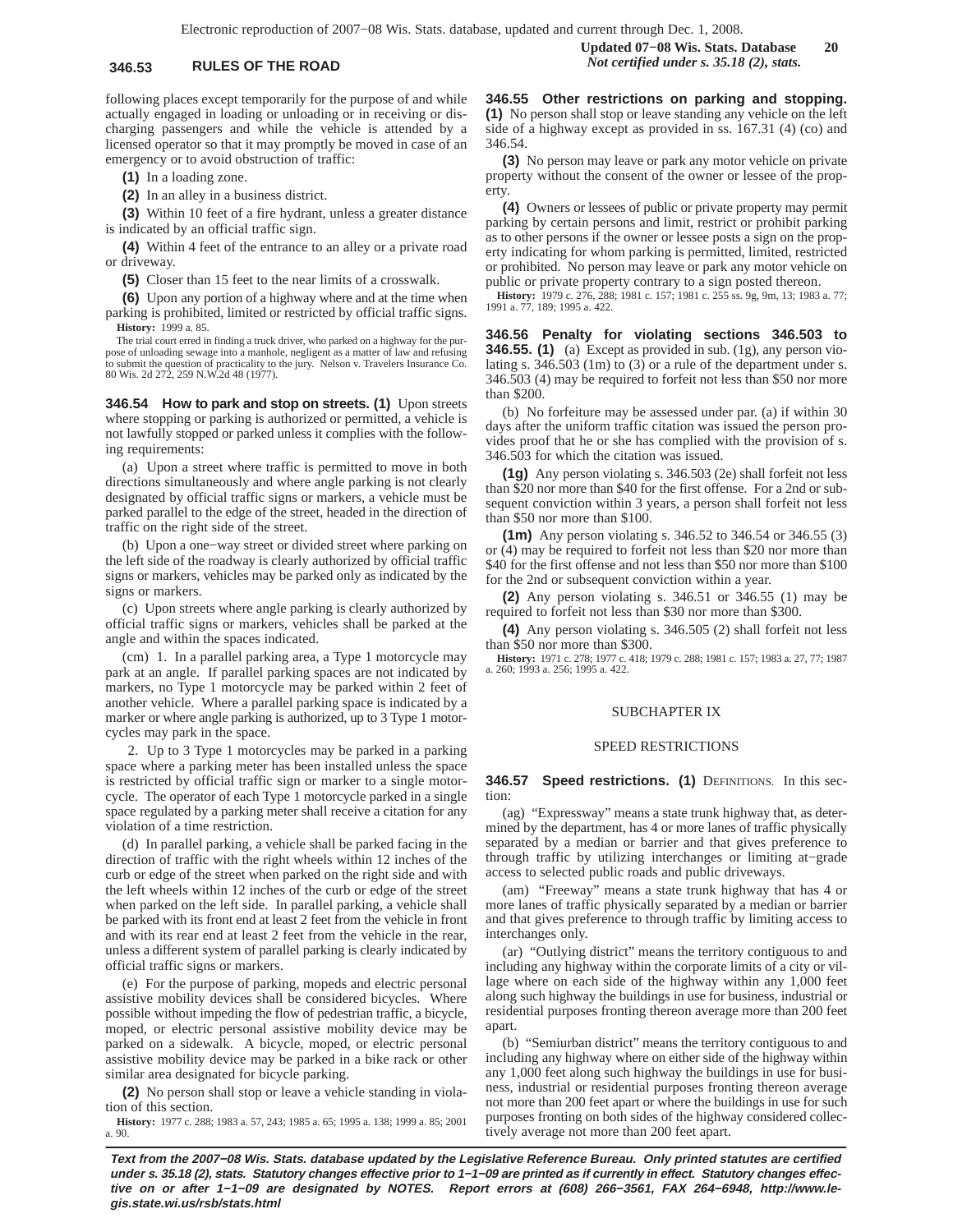**RULES OF THE ROAD 346.59 21 Updated 07−08 Wis. Stats. Database** *Not certified under s. 35.18 (2), stats.*

**(2)** REASONABLE AND PRUDENT LIMIT. No person shall drive a vehicle at a speed greater than is reasonable and prudent under the conditions and having regard for the actual and potential hazards then existing. The speed of a vehicle shall be so controlled as may be necessary to avoid colliding with any object, person, vehicle or other conveyance on or entering the highway in compliance with legal requirements and using due care.

**(3)** CONDITIONS REQUIRING REDUCED SPEED. The operator of every vehicle shall, consistent with the requirements of sub. (2), drive at an appropriate reduced speed when approaching and crossing an intersection or railway grade crossing, when approaching and going around a curve, when approaching a hillcrest, when traveling upon any narrow or winding roadway, when passing school children, highway construction or maintenance workers or other pedestrians, and when special hazard exists with regard to other traffic or by reason of weather or highway conditions.

**(4)** FIXED LIMITS. In addition to complying with the speed restrictions imposed by subs. (2) and (3), no person shall drive a vehicle at a speed in excess of the following limits unless different limits are indicated by official traffic signs:

(a) Fifteen miles per hour when passing a schoolhouse at those times when children are going to or from school or are playing within the sidewalk area at or about the school.

(b) Fifteen miles per hour when passing an intersection or other location properly marked with a "school crossing" sign of a type approved by the department when any of the following conditions exists:

1. Any child is present.

2. A school crossing guard is within a crosswalk at the intersection or the other location or, if no crosswalk exists, is in the roadway at the intersection or the other location.

3. A school crossing guard is placing in or removing from the roadway at or near the intersection or the other location a temporary sign or device that guides, warns, or regulates traffic.

(c) Fifteen miles per hour when passing a safety zone occupied by pedestrians and at which a public passenger vehicle has stopped for the purpose of receiving or discharging passengers.

(d) Fifteen miles per hour in any alley.

(e) Twenty−five miles per hour on any highway within the corporate limits of a city or village, other than on highways in outlying districts in such city or village.

(em) Twenty−five miles per hour on any service road within the corporate limits of a city or village unless modified by the authority in charge of the highway.

(f) Thirty−five miles per hour in any outlying district within the corporate limits of a city or village.

(g) Thirty−five miles per hour on any highway in a semiurban district outside the corporate limits of a city or village.

(gm) Sixty−five miles per hour on any freeway or expressway.

(h) In the absence of any other fixed limits or the posting of limits as required or authorized by law, 55 miles per hour.

(i) Fifteen miles per hour on any street or town road, except a state trunk highway or connecting highway, within, contiguous to or adjacent to a public park or recreation area when children are going to or from or are playing within such area, when the local authority has enacted an ordinance regulating such traffic and has properly marked such area with official traffic control devices erected at such points as said authority deems necessary and at those points on the streets or town roads concerned where persons traversing the same would enter such area from an area where a different speed limit is in effect.

(j) Thirty−five miles per hour on any town road where on either side of the highway within any 1,000 feet along such highway the buildings in use for business, industrial or residential purposes fronting thereon average less than 150 feet apart, provided the town board has adopted an ordinance determining such speed limit and has posted signs at such points as the town board deems necessary to give adequate warning to users of the town road.

(k) Forty−five miles per hour on any highway designated as a rustic road under s. 83.42.

**(5)** ZONED AND POSTED LIMITS. In addition to complying with the speed restrictions imposed by subs. (2) and (3), no person shall drive a vehicle in excess of any speed limit established pursuant to law by state or local authorities and indicated by official signs.

**(6)** CERTAIN STATUTORY LIMITS TO BE POSTED. (a) On state trunk highways and connecting highways and on county trunk highways or highways marked and signed as county trunks, the speed limits specified in sub. (4) (e) and (f) are not effective unless official signs giving notice thereof have been erected by the authority in charge of maintenance of the highway in question. The speed limit specified in sub.  $(4)$   $(g)$  and  $(k)$  is not effective on any highway unless official signs giving notice thereof have been erected by the authority in charge of maintenance of the highway in question. The signs shall be erected at such points as the authority in charge of maintenance deems necessary to give adequate warning to users of the highway in question, but an alleged failure to post a highway as required by this paragraph is not a defense to a prosecution for violation of the speed limits specified in sub. (4) (e), (f), (g) or (k), or in an ordinance enacted in conformity therewith, if official signs giving notice of the speed limit have been erected at those points on the highway in question where a person traversing such highway would enter it from an area where a different speed limit is in effect.

(b) The limit specified under sub. (4) (gm) is not effective unless official signs giving notice of the limit have been erected by the department.

**History:** 1973 c. 157; 1975 c. 192, 210; 1977 c. 29 s. 1654 (3), (8) (a); 1977 c. 30, 67, 116, 203, 272; 1987 a. 17, 136; 1993 a. 246; 1995 a. 318; 1997 a. 35; 2001 a. 47.

While sub. (2) is related to sub. (3), it is not limited by sub. (3). Sub. (3) creates a greater duty in respect to speed than sub. (2) does. Thoreson v. Milwaukee & Subur-ban Transport Corp. 56 Wis. 2d 231, 201 N.W.2d 745 (1972).

Judicial notice may be taken of the reliability of the underlying principles of radar that employs the Doppler effect to determine speed. A prima facie presumption of accuracy of moving radar will be accorded upon competent testimony of the operat-ing officer of required facts. State v. Hanson, 85 Wis. 2d 233, 270 N.W.2d 212 (1978).

A prima facie presumption of accuracy applies to stationary radar devices. City of Wauwatosa v. Collett, 99 Wis. 2d 522, 299 N.W.2d 620 (Ct. App. 1980).

The application of the *Hanson* requirements is discussed. State v. Kramer, 99 Wis. 2d 700, 299 N.W.2d 882 (1981).

An actor may claim the defense of legal justification if the conduct of a law enforcement officer causes the actor to reasonably believe that violating the law is the only means of preventing bodily harm to the actor or another and causes the actor to violate the law. State v. Brown, 107 Wis. 2d 44, 318 N.W.2d 370 (1982).

This section does not impose absolute liability upon drivers to avoid accidents. Millonig v. Bakken, 112 Wis. 2d 445, 334 N.W.2d 80 (1983).

The presumption of the accuracy of moving radar is discussed. The elements of the *Hanson/Kramer* criteria are explained. Washington County v. Luedtke, 135 Wis. 2d 131, 399 N.W.2d 906 (1987).

### **346.58 Special speed restrictions for certain vehicles. (1)** In this section:

(a) "Metal tire" means a tire the surface of which in contact with the highway is wholly or partially of metal or other hard, nonresilient material.

(b) "Solid rubber tire" means a tire made of rubber but not inflated with compressed air.

**(2)** In addition to complying with other speed restrictions imposed by law, no person may drive any vehicle equipped with metal tires or solid rubber tires at a speed in excess 15 miles per hour.

**History:** 1973 c. 165; 1975 c. 297; 1983 a. 54; 1999 a. 85.

**346.59 Minimum speed regulation. (1)** No person shall drive a motor vehicle at a speed so slow as to impede the normal and reasonable movement of traffic except when reduced speed is necessary for safe operation or is necessary to comply with the law.

**(2)** The operator of a vehicle moving at a speed so slow as to impede the normal and reasonable movement of traffic shall, if practicable, yield the roadway to an overtaking vehicle whenever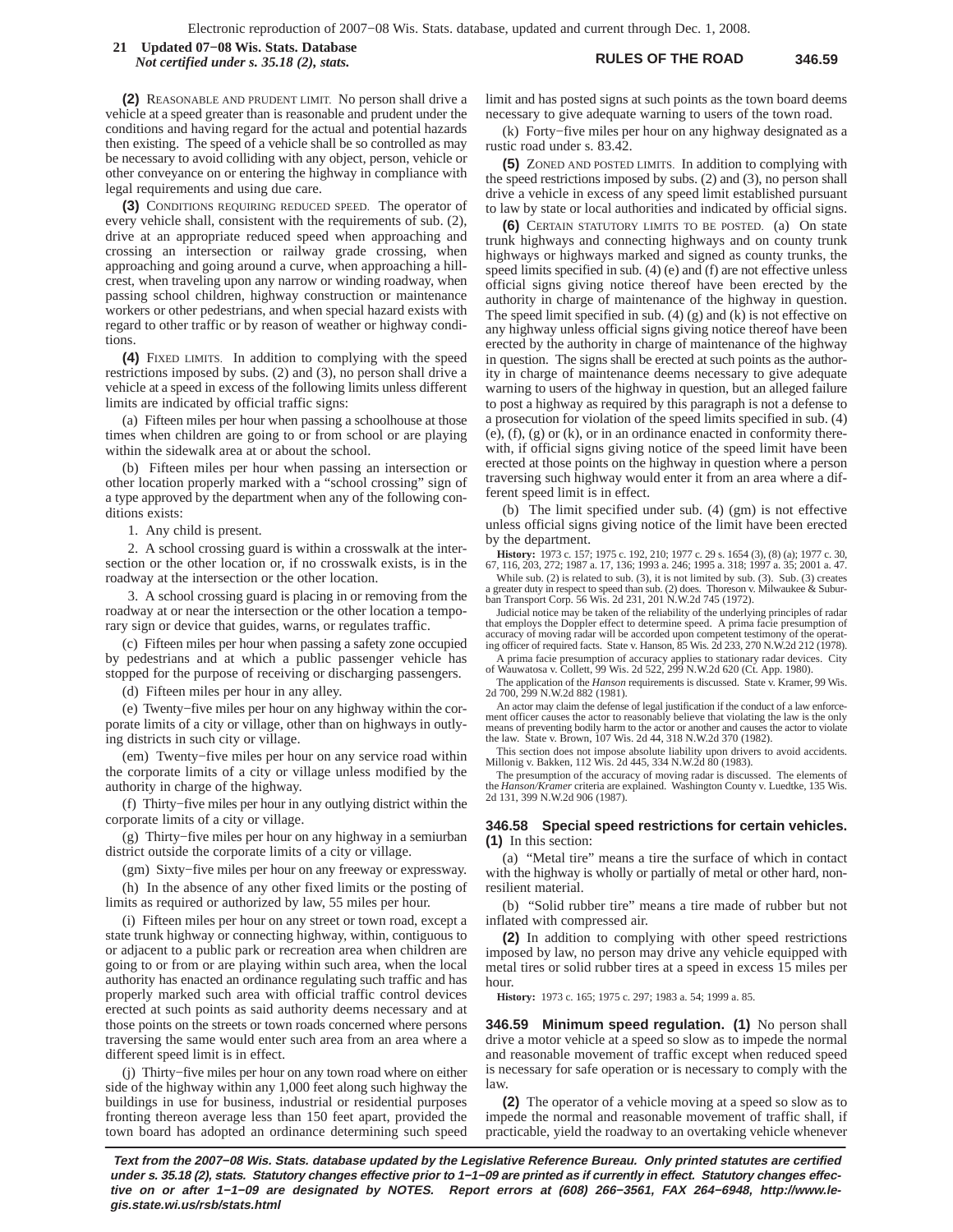the operator of the overtaking vehicle gives audible warning with a warning device and shall move at a reasonably increased speed or yield the roadway to overtaking vehicles when directed to do so by a traffic officer.

**History:** 1977 c. 100.

**346.595 Motorcycles and mopeds.** Whenever a motorcycle or a moped is operated the following rules apply:

**(1)** All motor vehicles including motorcycles and mopeds are entitled to the full use of a traffic lane and no vehicle may be driven or operated in such a manner so as to deprive any other vehicle of the full use of a traffic lane. With the consent of both drivers, Type 1 motorcycles may be operated not more than 2 abreast in a single lane, but mopeds may be so operated only where the speed limit is 25 miles per hour or less.

**(2)** No person shall ride any motorcycle or moped while in a side−saddle position.

**(3)** No passenger may ride a Type 1 motorcycle who, when properly seated, cannot rest the feet on assigned foot rests or pegs. No passenger may ride on a moped.

**(3m)** No more than 2 persons may ride on a motorcycle having 2 wheels in tandem during operation unless a sidecar has been attached to the motorcycle as provided in s. 340.01 (32) (a) 1. and the additional passengers are provided with adequate seating within the sidecar.

**(4)** No passenger shall ride in front of the operator on a motorcycle.

**(5)** The headlamps on motorcycles shall be lighted whenever the motorcycle is in operation. Motorcycles may be operated to the nearest repair facility for headlamp repair in the event of mechanical or electrical headlamp failure except during hours of darkness. Mopeds shall observe the requirements for lighted headlamps and tail lamps under s. 347.06.

**(6)** On any road for which the speed limit is more than 25 miles per hour, mopeds shall be operated only when riding single−file in the extreme right−hand lane. No person may operate a moped on any restricted access highway.

**History:** 1977 c. 288; 1981 c. 52; 1983 a. 243; 1985 a. 65 ss. 20, 29.

The provision requiring headlamps to be lighted is constitutional. City of Kenosha v. Dosemagen, 54 Wis. 2d 269, 195 N.W.2d 462 (1972).

**346.60 Penalty for violating sections 346.57 to 346.595. (1)** Except as provided in sub. (5), any person violating s. 346.59 may be required to forfeit not less than \$20 nor more than \$40 for the first offense and not less than \$50 nor more than \$100 for the 2nd or subsequent conviction within a year.

**(2)** (a) Except as provided in sub. (3m) or (5), any person violating s. 346.57 (4) (d) to (g) or (h) or (5) or 346.58 may be required to forfeit not less than \$30 nor more than \$300.

(b) Except as provided in sub. (3m) or (5), any person violating s. 346.57 (4) (gm) may be required to forfeit not less than \$50 nor more than \$300.

**(3)** Except as provided in sub. (3m) or (5), any person violating s. 346.57  $(2)$ ,  $(3)$  or  $(4)$   $(a)$  to  $(c)$  may be required to forfeit not less than \$40 nor more than \$300 for the first offense and may be required to forfeit not less than \$80 nor more than \$600 for the 2nd or subsequent conviction within a year.

**(3m)** (a) If an operator of a vehicle violates s. 346.57 (2), (3), (4) (d) to (h) or (5) where persons engaged in work in a highway maintenance or construction area or in a utility work area are at risk from traffic, any applicable minimum and maximum forfeiture specified in sub. (2) or (3) for the violation shall be doubled.

(b) If an operator of a vehicle violates s. 346.57 (2) to (5) when children are present in a zone designated by "school" warning signs as provided in s. 118.08 (1), any applicable minimum and maximum forfeiture specified in sub. (2) or (3) for the violation shall be doubled.

**(4)** Any person violating s. 346.595 may be required to forfeit not less than \$30 nor more than \$300.

**(5)** (a) Any operator of a bicycle or electric personal assistive mobility device who violates s. 346.57 may be required to forfeit not more than \$20.

(b) Any operator of a bicycle or electric personal assistive mobility device who violates s. 346.59 may be required to forfeit not more than \$10.

**History:** 1971 c. 278; 1973 c. 182, 218; 1973 c. 333 ss. 174p, 202 (12); 1973 c. 336; 1977 c. 30 ss. 6, 7; 1983 a. 27; 1987 a. 17; 1993 a. 198; 1995 a. 44; 1997 a. 277, 325; 2001 a. 90.

### SUBCHAPTER X

### RECKLESS AND DRUNKEN DRIVING

**346.61 Applicability of sections relating to reckless and drunken driving.** In addition to being applicable upon highways, ss. 346.62 to 346.64 are applicable upon all premises held out to the public for use of their motor vehicles, all premises provided by employers to employees for the use of their motor vehicles and all premises provided to tenants of rental housing in buildings of 4 or more units for the use of their motor vehicles, whether such premises are publicly or privately owned and whether or not a fee is charged for the use thereof. Sections 346.62 to 346.64 do not apply to private parking areas at farms or single− family residences.

**History:** 1995 a. 127.

A privately owned parking lot was not included under this section. City of Keno-sha v. Phillips, 142 Wis. 2d 549, 419 N.W.2d 236 (1988).

A parking lot for patrons of a business is held out for the use of the public under this section. City of LaCrosse v. Richling, 178 Wis. 2d 856, 505 N.W.2d 448 (Ct. App. 1993).

### **346.62 Reckless driving. (1)** In this section:

(a) "Bodily harm" has the meaning designated in s. 939.22 (4).

(b) "Great bodily harm" has the meaning designated in s. 939.22 (14).

(c) "Negligent" has the meaning designated in s. 939.25 (2).

(d) "Vehicle" has the meaning designated in s. 939.22 (44), except that for purposes of sub. (2m) "vehicle" has the meaning given in s. 340.01 (74).

**(2)** No person may endanger the safety of any person or property by the negligent operation of a vehicle.

**(2m)** No person may recklessly endanger the safety of any person by driving a vehicle on or across a railroad crossing in violation of s. 346.44 (1) or through, around or under any crossing gate or barrier at a railroad crossing in violation of s. 346.44 (2).

**(3)** No person may cause bodily harm to another by the negligent operation of a vehicle.

**(4)** No person may cause great bodily harm to another by the negligent operation of a vehicle.

**History:** 1987 a. 399; 1997 a. 135.

**Judicial Council Note, 1988:** The revisions contained in subs. (2) and (3) are intended as editorial, not substantive, as is the substitution of a cross−reference to s. 939.25 (2) for the prior definition of a high degree of negligence. New sub. (4) carries forward the crime created by 1985 Wisconsin Act 293. [Bill 191−S]

That the defendant was an experienced stock car racer was not a defense to a charge of reckless driving. State v. Passarelli, 55 Wis. 2d 78, 197 N.W.2d 740.

Sub. (4) is not unconstitutionally irrational. State v. King, 187 Wis. 2d 547, 523 N.W.2d 159 (Ct. App. 1994).

This section may be applied to a corporation. State v. Steenberg Homes, Inc. 223 Wis. 2d 511, 589 N.W.2d 668 (Ct. App. 1998), 98−0104.

**346.63 Operating under influence of intoxicant or other drug. (1)** No person may drive or operate a motor vehicle while:

(a) Under the influence of an intoxicant, a controlled substance, a controlled substance analog or any combination of an intoxicant, a controlled substance and a controlled substance analog, under the influence of any other drug to a degree which renders him or her incapable of safely driving, or under the combined influence of an intoxicant and any other drug to a degree which renders him or her incapable of safely driving; or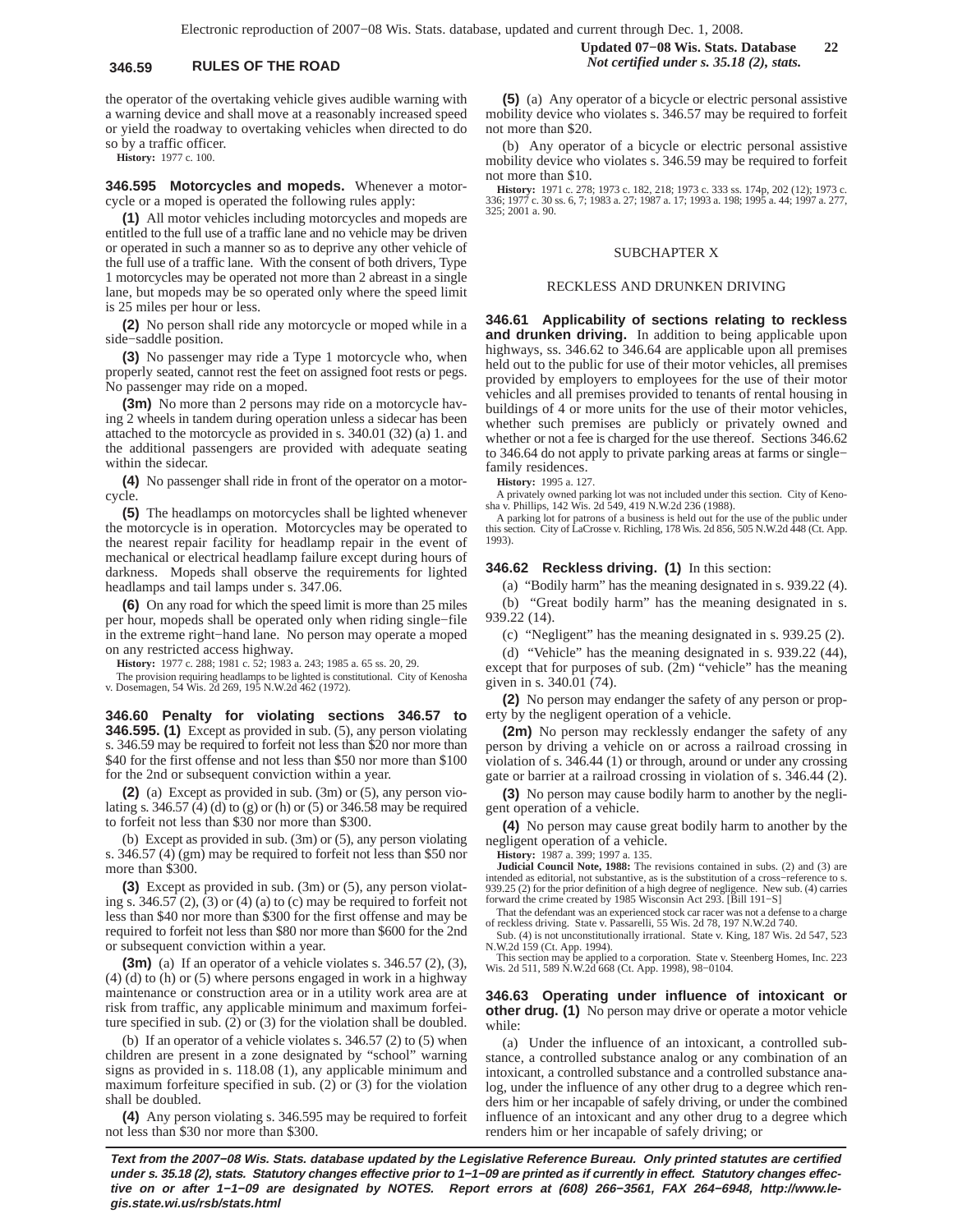### **RULES OF THE ROAD 346.63 23 Updated 07−08 Wis. Stats. Database** *Not certified under s. 35.18 (2), stats.*

(am) The person has a detectable amount of a restricted controlled substance in his or her blood.

(b) The person has a prohibited alcohol concentration.

(c) A person may be charged with and a prosecutor may proceed upon a complaint based upon a violation of any combination of par. (a), (am), or (b) for acts arising out of the same incident or occurrence. If the person is charged with violating any combination of par. (a), (am), or (b), the offenses shall be joined. If the person is found guilty of any combination of par. (a), (am), or (b) for acts arising out of the same incident or occurrence, there shall be a single conviction for purposes of sentencing and for purposes of counting convictions under ss. 343.30 (1q) and 343.305. Paragraphs (a), (am), and (b) each require proof of a fact for conviction which the others do not require.

(d) In an action under par. (am) that is based on the defendant allegedly having a detectable amount of methamphetamine, gamma−hydroxybutyric acid, or delta−9−tetrahydrocannabinol in his or her blood, the defendant has a defense if he or she proves by a preponderance of the evidence that at the time of the incident or occurrence he or she had a valid prescription for methamphetamine or one of its metabolic precursors, gamma−hydroxybutyric acid, or delta−9−tetrahydrocannabinol.

**(2)** (a) It is unlawful for any person to cause injury to another person by the operation of a vehicle while:

1. Under the influence of an intoxicant, a controlled substance, a controlled substance analog or any combination of an intoxicant, a controlled substance and a controlled substance analog, under the influence of any other drug to a degree which renders him or her incapable of safely driving, or under the combined influence of an intoxicant and any other drug to a degree which renders him or her incapable of safely driving; or

2. The person has a prohibited alcohol concentration.

3. The person has a detectable amount of a restricted controlled substance in his or her blood.

(am) A person may be charged with and a prosecutor may proceed upon a complaint based upon a violation of any combination of par. (a) 1., 2., or 3. for acts arising out of the same incident or occurrence. If the person is charged with violating any combination of par. (a) 1., 2., or 3. in the complaint, the crimes shall be joined under s. 971.12. If the person is found guilty of any combination of par. (a) 1., 2., or 3. for acts arising out of the same incident or occurrence, there shall be a single conviction for purposes of sentencing and for purposes of counting convictions under ss. 343.30 (1q) and 343.305. Paragraph (a) 1., 2., and 3. each require proof of a fact for conviction which the others do not require.

(b) 1. In an action under this subsection, the defendant has a defense if he or she proves by a preponderance of the evidence that the injury would have occurred even if he or she had been exercising due care and he or she had not been under the influence of an intoxicant, a controlled substance, a controlled substance analog or a combination thereof, under the influence of any other drug to a degree which renders him or her incapable of safely driving, or under the combined influence of an intoxicant and any other drug to a degree which renders him or her incapable of safely driving, did not have a prohibited alcohol concentration described under par. (a) 2., or did not have a detectable amount of a restricted controlled substance in his or her blood.

2. In an action under par. (a) 3. that is based on the defendant allegedly having a detectable amount of methamphetamine, gamma−hydroxybutyric acid, or delta−9−tetrahydrocannabinol in his or her blood, the defendant has a defense if he or she proves by a preponderance of the evidence that at the time of the incident or occurrence he or she had a valid prescription for methamphetamine or one of its metabolic precursors, gamma−hydroxybutyric acid, or delta−9−tetrahydrocannabinol.

**(2m)** If a person has not attained the legal drinking age, as defined in s. 125.02 (8m), the person may not drive or operate a motor vehicle while he or she has an alcohol concentration of more than 0.0 but not more than 0.08. One penalty for violation of this subsection is suspension of a person's operating privilege under s. 343.30 (1p). The person is eligible for an occupational license under s. 343.10 at any time. If a person arrested for a violation of this subsection refuses to take a test under s. 343.305, the refusal is a separate violation and the person is subject to revocation of the person's operating privilege under s. 343.305 (10) (em).

**(3)** In this section:

(a) "Drive" means the exercise of physical control over the speed and direction of a motor vehicle while it is in motion.

(b) "Operate" means the physical manipulation or activation of any of the controls of a motor vehicle necessary to put it in motion.

**(4)** If a person is convicted under sub. (1) or a local ordinance in conformity therewith, or sub. (2), the court shall proceed under s. 343.30 (1q).

**(5)** (a) No person may drive or operate a commercial motor vehicle while the person has an alcohol concentration of 0.04 or more but less than 0.08.

(b) A person may be charged with and a prosecutor may proceed upon a complaint based on a violation of par. (a) or sub. (1) (a) or both for acts arising out of the same incident or occurrence. If the person is charged with violating both par. (a) and sub. (1) (a), the offenses shall be joined. Paragraph (a) and sub. (1) (a) each require proof of a fact for conviction which the other does not require. If the person is found guilty of violating both par. (a) and sub. (1) (a) for acts arising out of the same incident or occurrence, there shall be a single conviction for purposes of sentencing and for purposes of counting convictions. Each conviction shall be reported to the department and counted separately for purposes of suspension or revocation of the operator's license and disqualification.

**(6)** (a) No person may cause injury to another person by the operation of a commercial motor vehicle while the person has an alcohol concentration of 0.04 or more but less than 0.08.

(b) A person may be charged with and a prosecutor may proceed upon a complaint based upon a violation of par. (a) or sub. (2) (a) 1. or both for acts arising out of the same incident or occurrence. If the person is charged with violating both par. (a) and sub. (2) (a) 1. in the complaint, the crimes shall be joined under s. 971.12. If the person is found guilty of violating both par. (a) and sub. (2) (a) 1. for acts arising out of the same incident or occurrence, there shall be a single conviction for purposes of sentencing and for purposes of counting convictions. Paragraph (a) and sub. (2) (a) 1. each require proof of a fact for conviction which the other does not require.

(c) Under par. (a), the person charged has a defense if it appears by a preponderance of the evidence that the injury would have occurred even if he or she had not been under the influence of an intoxicant, a controlled substance, a controlled substance analog or a combination thereof, under the influence of any other drug to a degree which renders him or her incapable of safely driving, or under the combined influence of an intoxicant and any other drug to a degree which renders him or her incapable of safely driving or did not have an alcohol concentration described under par. (a).

**(7)** (a) No person may drive or operate or be on duty time with respect to a commercial motor vehicle under any of the following circumstances:

1. While having an alcohol concentration above 0.0.

2. Within 4 hours of having consumed or having been under the influence of an intoxicating beverage, regardless of its alcohol content.

3. While possessing an intoxicating beverage, regardless of its alcohol content. This subdivision does not apply to possession of an intoxicating beverage if the beverage is unopened and is manifested and transported as part of a shipment.

(b) A person may be charged with and a prosecutor may proceed upon complaints based on a violation of this subsection and sub. (1) (a) or (b) or both, or sub. (1) (a) or  $(5)$  (a), or both, for acts arising out of the same incident or occurrence. If the person is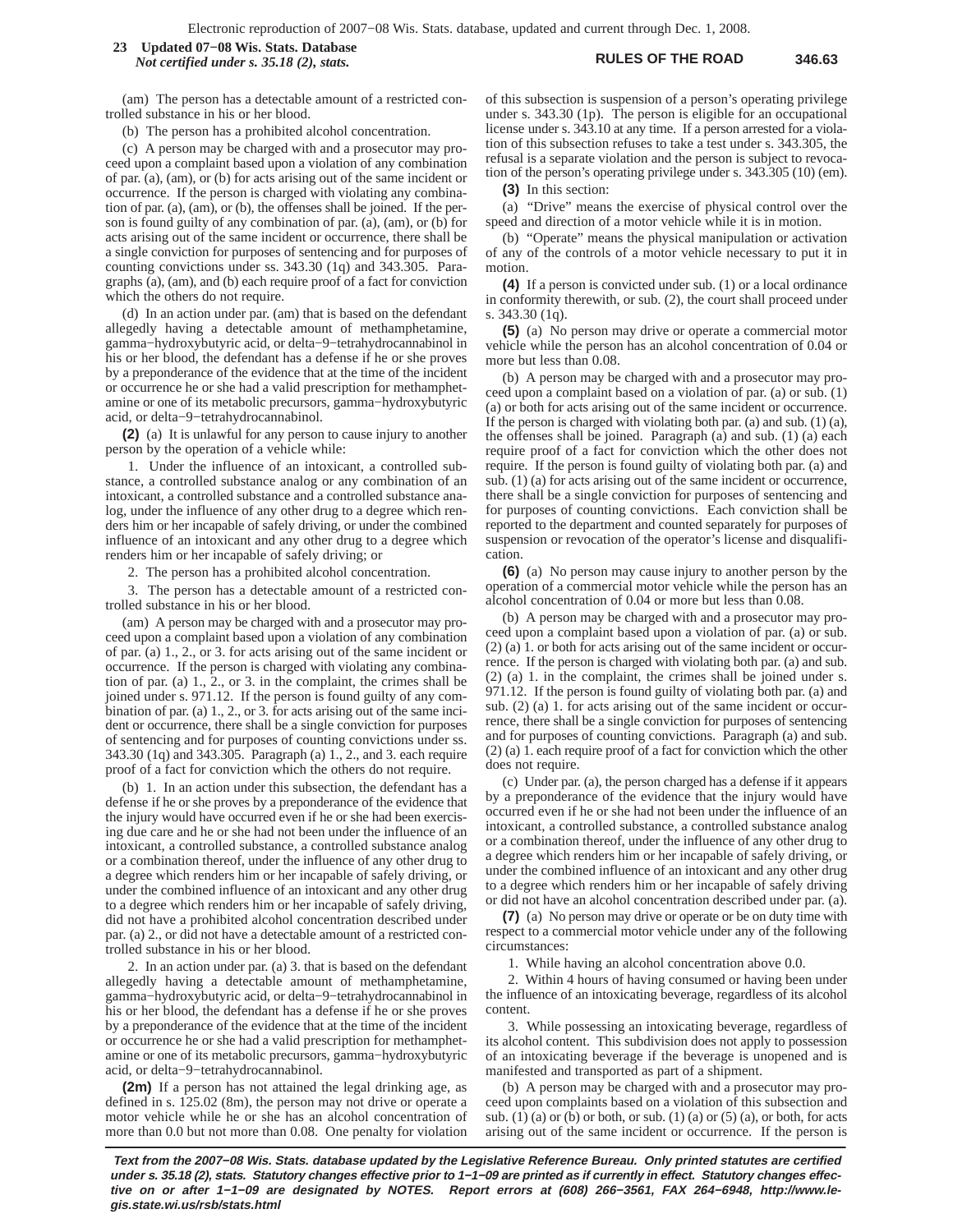charged with violating this subsection and sub. (1) or (5), the proceedings shall be joined. If the person is found guilty of violating both this subsection and sub. (1) or (5) for acts arising out of the same incident or occurrence, there shall be a single conviction for purposes of sentencing and for purposes of counting convictions. This subsection and subs. (1) and (5) each require proof of a fact for conviction which the others do not require. Each conviction shall be reported to the department and counted separately for purposes of suspension or revocation of the operator's license and disqualification.

**History:** 1971 c. 40 s. 93; 1971 c. 219; 1977 c. 193; 1981 c. 20, 184; 1983 a. 74, 459, 521; 1985 a. 32, 337; 1987 a. 3, 27; 1989 a. 105, 275; 1991 a. 277; 1995 a. 436, 448; 1997 a. 27, 252; 1999 a. 85; 2003 a. 30, 97.

**NOTE: For legislative intent see chapter 20, laws of 1981, section 2051 (13). Cross Reference:** See also ch. Trans 132, Wis. adm. code.

It is no defense that the defendant is an alcoholic. State v. Koller, 60 Wis. 2d 755, 210 N.W.2d 770 (1973).

Evidence that the defendant, found asleep in parked car, had driven to the parking place 14 minutes earlier, was sufficient to support a conviction for operating a car while intoxicated. Monroe County v. Kruse, 76 Wis. 2d 126, 250 N.W.2d 375 (1977).

Intent to drive or move a motor vehicle is not required to find an accused guilty of operating the vehicle while under influence of intoxicant. Milwaukee County v. Proegler, 95 Wis. 2d 614, 291 N.W.2d 608 (Ct. App. 1980).

The court properly instructed the jury that it could infer from a subsequent breathalyzer reading of .13% that the defendant was intoxicated at the time of the stop. Alcohol absorption is discussed. State v. Vick, 104 Wis. 2d 678, 312 N.W.2d 489 (1981).

A previous conviction for operating while intoxicated is a penalty enhancer, not an element of the crime. State v. McAllister, 107 Wis. 2d 532, 319 N.W.2d 865 (1982). But as to operating with a prohibited blood alcohol count, see the note to State v. Ludeking, 195 Wis. 2d 132, 536 N.W.2d 392 (Ct. App. 1995), 94−1527.

Videotapes of sobriety tests were properly admitted to show the physical manifestation of the defendant driver's intoxication. State v. Haefer, 110 Wis. 2d 381, 328 N.W.2d 894 (Ct. App. 1982).

Sub. (1) (b) is not unconstitutionally vague. State v. Muehlenberg, 118 Wis. 2d 502, 347 N.W.2d 914 (Ct. App. 1984).

The trial court abused its discretion by excluding from evidence a blood alcohol chart produced by the department of transportation showing the amount of alcohol burned up over time. State v. Hinz, 121 Wis. 2d 282, 360 N.W.2d 56 (Ct. App. 1984).

The definitions of "under the influence" in this section and in s. 939.22 are equiva-lent. State v. Waalen, 130 Wis. 2d 18, 386 N.W.2d 47 (1986).

Sub. (1) (b) establishes a per se rule that it is a violation to operate a motor vehicle with a specified breath alcohol content, regardless of the individual's "partition ratio." The provision is constitutional. State v. McManus, 152 Wis. 2d 113, 447 N.W.2d 654 (1989).

First offender OMVWI prosecution is a civil offense, and jeopardy does not attach to prevent a subsequent criminal prosecution. State v. Lawton, 167 Wis. 2d 461, 482 N.W.2d 142 (Ct. App. 1992).

Because there is no privilege under s. 904.05 (4) (f) for chemical tests for intoxication, results of a test taken for diagnostic purposes are admissible in an OMVWI trial without patient approval. City of Muskego v. Godec, 167 Wis. 2d 536, 482 N.W.2d 79 (1992).

Dissipation of alcohol in the bloodstream constitutes a sufficient exigency to justify a warrantless blood draw when it is drawn incident to a lawful arrest and there is a clear indication that evidence of intoxication will be found. State v. Bohling, 173 Wis. 2d 529, 494 N.W.2d 399 (1993).

When a municipal court found the defendant guilty of OWI and dismissed a blood alcohol count charge without finding guilt, the defendant's appeal of the OWI conviction under s. 800.14 (1) did not give the circuit court jurisdiction to hear the BAC charge absent an appeal of the dismissal. Town of Menasha v. Bastian, 178 Wis. 2d 191, 503 N.W.2d 382 (Ct. App. 1993).

Prior convictions are an element of sub. (1) (b) and evidence of the convictions is required regardless of potential prejudice. State v. Ludeking, 195 Wis. 2d 132, 536 N.W.2d 392 (Ct. App. 1995), 94−1527.

Failure to timely notify a person of the right to an alternative blood alcohol test does<br>not affect the presumption of the validity of a properly given blood test and is not<br>grounds for suppressing the test results. County

A request to perform field sobriety tests does not convert an otherwise lawful investigatory stop into an arrest requiring probable cause. County of Dane v. Camp-shure, 204 Wis. 2d 27, 552 N.W.2d 876 (Ct. App. 1996), 96−0474.

Immobility of a vehicle does not preclude a finding that the vehicle was being op ated. Movement is not necessary for operation. State v. Modory, 204 Wis. 2d 538, 555 N.W.2d 399 (Ct. App. 1996), 96−0241.

Criminal prosecution for operating a motor vehicle with a prohibited blood alcohol content subsequent to administrative suspension of a driver's operating privileges does not constitute multiple punishment and double jeopardy. State v. McMaster, 206 Wis. 2d 30, 556 N.W.2d 673 (1996), 95−1159.

Evidence of a refusal that follows an inadequate warning under s. 343.305 (4) violates due process, but admission is subject to harmless error analysis. State v. Schir-mang, 210 Wis. 2d 324, 565 N.W.2d 225 (Ct. App. 1997), 96−2008.

A defendant's refusal to submit to a field sobriety test is not protected by the right against self−incrimination and is admissible as evidence. State v. Mallick, 210 Wis.

2d 427, 565 N.W.2d 245 (Ct. App. 1997), 96−3048. While prior convictions are an element of a violation of sub. (1) (b), admitting evidence of that element may not be proper. Admitting any evidence of prior convictions and submitting the element of the defendant's status as a prior offender to the jury when the defendant admitted to the element was an erroneous exercise of discretion. State v. Alexander, 214 Wis.2d 628, 571 N.W.2d 662 (1997), 96−1973.

Prosecution under both sub. (1) (a) and (b) does not violate double jeopardy because there can only be one conviction and one punishment. Dual prosecution also does not violate due process. State v. Raddeman, 2000 WI App 190, 238 Wis. 2d 628, 618 N.W.2d 258, 00−0143.

A warrantless blood draw is permissible when: 1) the blood is taken to obtain evidence of intoxication from a person lawfully arrested; 2) there is a clear indication that evidence of intoxication will be produced; 3) the method used is reasonable and performed in a reasonable manner; and 4) the arrestee presents no reasonable objec-tion. State v. Thorstad, 2000 WI App 199, 238 Wis. 2d 666, 618 N.W.2d 240, 99−1765.

A department of transportation driving record abstract presented at a preliminary examination to show prior convictions was sufficient to establish probable cause of prior offenses. State v. Lindholm, 2000 WI App 225, 239 Wis. 2d 167, 619 N.W.2d 267, 99−2298.

Sub. (1), operating while intoxicated and with a prohibited alcohol count, is not a lesser included offense of sub. (2) (a), injury−related operating while intoxicated and with a prohibited alcohol count. State v. Smits, 2001 WI App 45, 241 Wis. 2d 374,

626 N.W.2d 42, 00−1158. That a person agreed to a breath test, but not a blood test, did not render police insistence on a blood test unreasonable. State v. Wodenjak, 2001 WI App 216, 247 Wis. 2d 554, 634 N.W.2d 867, 00−3419.

By consenting to the taking of a blood sample, the defendant also consented to the chemical analysis of the sample. Those are not separate events for warrant requirement purposes. State v. VanLaarhoven, 2001 WI App 275, 248 Wis. 2d 881, 637 N.W.2d 411, 01−0222.

Probation is permitted under s. 973.09 (1) (d) for 4th and subsequent OWI violations, as long as the probation requires confinement for at least the mandatory mini-mum time period under this section. State v. Eckola, 2001 WI App 295, 249 Wis. 2d 276, 638 N.W.2d 903, 01−1044.

A warrantless nonconsensual blood draw from a person arrested with probable cause for drunk driving is constitutional under the exigent circumstances exception to the warrant requirement of the 4th amendment, even if the person offers to submit to a chemical test other than the blood test chosen by law enforcement, provided that the blood draw complies with the factors enumerated in *Bohling.* State v. Krajewski, 2002 WI 97, 255 Wis. 2d 98, 648 N.W.2d 385, 99−3165.

The analysis of blood taken in a warrantless nonconsensual draw, constitutional under *Krajewski,* is the examination of evidence obtained pursuant to a valid search and not a second search requiring a warrant. State v. Riedel, 2003 WI App 18, 259 Wis. 2d 921, 656 N.W.2d 789, 02−1772.

Evidence from a warrantless nonconsensual blood draw is admissible when: 1) the blood is drawn to obtain evidence of intoxication from a person lawfully arrested for a drunk−driving related violation; 2) there is a clear indication that the blood draw will produce evidence of intoxication; 3) the method used to take the blood sample is reasonable and performed in a reasonable manner; and 4) the arrestee presents no reason-<br>able objection to the blood draw. In the absence of an arrest, probable cause to believe blood currently contains evidence of a drunk−driving−related violation satisfies the first and second prong. State v. Erickson, 2003 WI App 43, 260 Wis. 2d 279, 659 N.W.2d 407, 01−3367.

A DOT certified driving transcript was admissible evidence that established the defendant's repeater status as an element of the PAC offense beyond a reasonable doubt. State v. Van Riper, 2003 WI App 237, 267 Wis. 2d 759, 672 N.W.2d 156, 03−0385.

The rapid dissipation of alcohol in the bloodstream of an individual arrested for drunk driving is an exigency that justifies the warrantless nonconsensual test of the individual's blood, so long as the test satisfies the 4 factors enumerated in *Bohling*. A presumptively valid chemical sample of the defendant's breath does not extinguish the exigent circumstances justifying a warrantless blood draw. The nature of the evi-dence sought, (the rapid dissipation of alcohol from the bloodstream) not the existence of other evidence, determines the exigency. State v. Faust, 2004 WI 99, 274 Wis. 2d 183, 682 N.W.2d 371, 03−0952.

Field sobriety tests are not scientific tests but are observational tools that law enforcement officers commonly use to assist them in discerning various indicia of intoxication, the perception of which is necessarily subjective. The procedures an<br>officer employs in determining probable cause for intoxication go to the weight of the<br>evidence, not its admissibility. City of West Bend v Wis. 2d 643, 693 N.W.2d 324, 04–1871.<br>The per se ban on driving or operating a motor vehicle with a detectable amount

of a restricted controlled substance in one's blood under sub. (1) (am) bears a reasonable and rational relationship to the goal of regulating the safety of roadways and is not fundamentally unfair such that there is a due process violation, nor does the statute offend principles of equal protection. State v. Smet, 2005 WI App 263, 288 Wis. 2d 525, 709 N.W.2d 474, 05−0690.

A defendant was not operating a vehicle under this section by merely sitting in the driver's seat of a parked vehicle, although the engine was running, when the uncontested evidence showed that the defendant was not the person who left the engine running, had never physically manipulated or activated the controls necessary to put the vehicle in motion, and there was no circumstantial evidence that the defendant recently operated the vehicle, while another person had operated the vehicle. Village of Cross Plains v. Haanstad, 2006 WI 16, 288 Wis. 2d 573, 709 N.W.2d 447, 04−2232.

Weaving within a single traffic lane does not alone give rise to the reasonable suspicion necessary to conduct an investigative stop of a vehicle. The reasonableness of a stop must be determined based on the totality of the facts and circumstances. State v. Post, 2007 WI 60, 301 Wis. 2d 1, 733 N.W.2d 634, 05−2778.

First offense violations of sub. (1) (a) are assimilated under federal Assimilative Crimes Act when committed on federal enclave. U.S. v. Manning, 700 F. Supp. 1001 (W.D. Wis. 1988).

Offense definition in Wisconsin's impaired driving statutes. Hammer. 69 MLR 165 (1986).

Alcohol and other drugs in Wisconsin drivers: The laboratory perspective. Field. 69 MLR 235 (1986).

Effective use of expert testimony in the defense of drunk driving cases. Olson, WBB December 1981.

The new OMVWI law: Wisconsin changes its approach to the problem of drinking and driving. Hammer, WBB April, May 1982.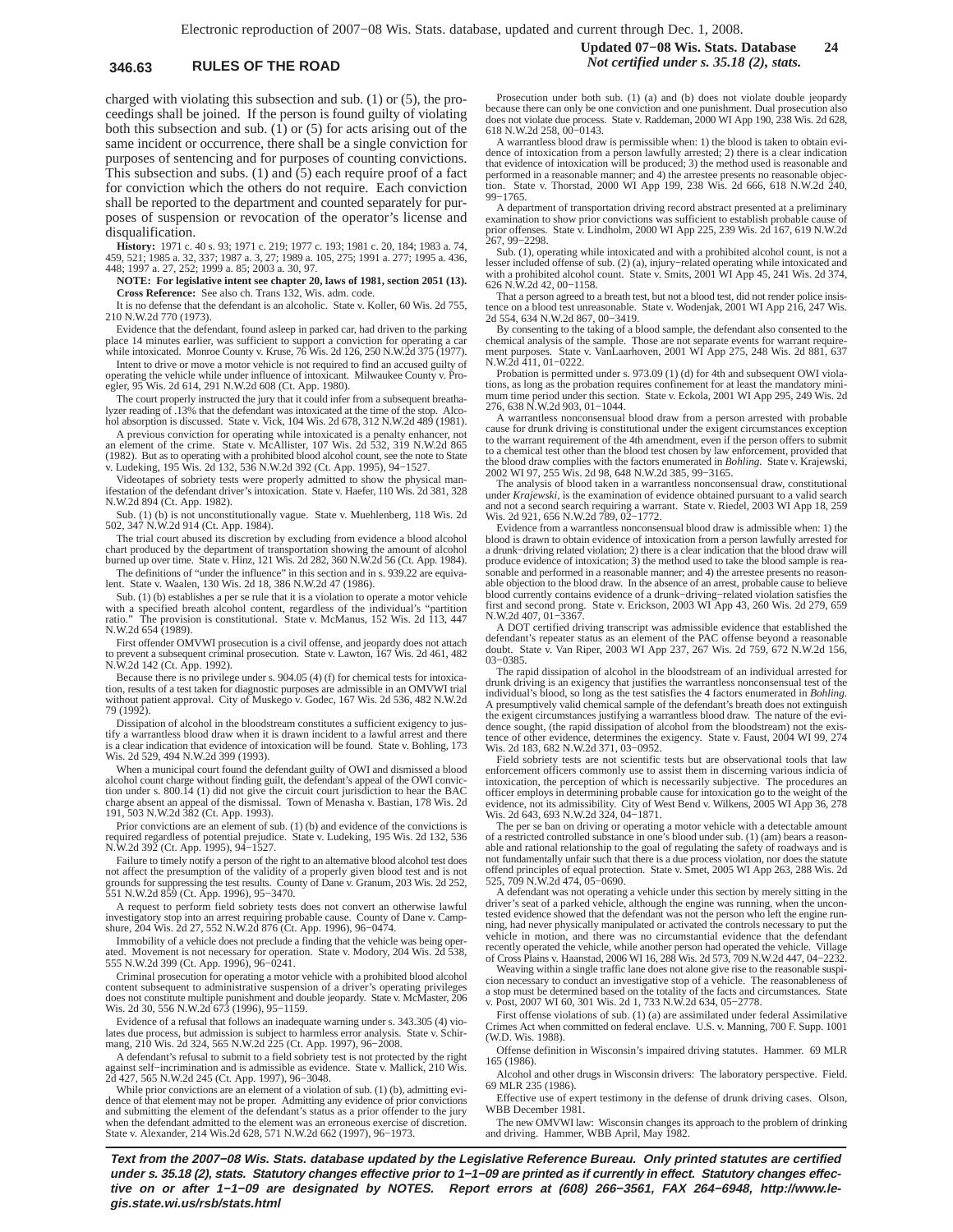### **RULES OF THE ROAD 346.65 25 Updated 07−08 Wis. Stats. Database** *Not certified under s. 35.18 (2), stats.*

Double Jeopardy: A New Tool in the Arsenal of Drunk Driving Defenses. Sines & Ekman. Wis. Law. Dec. 1995.

**346.635 Report arrest or out−of−service order to department.** Whenever a law enforcement officer arrests a person for a violation of s.  $346.63$  (1), (5) or (7), or a local ordinance in conformity therewith, or s. 346.63 (2) or (6) or 940.25, or s. 940.09 where the offense involved the use of a vehicle, the officer shall notify the department of the arrest and of issuance of an out− of−service order under s. 343.305 (7) (b) or (9) (am) as soon as practicable.

**History:** 1981 c. 20; 1989 a. 105.

**346.637 Driver awareness program.** The department shall conduct a campaign to educate drivers in this state concerning:

**(1)** The laws relating to operating a motor vehicle and drinking alcohol, using controlled substances or controlled substance analogs, or using any combination of alcohol, controlled substances and controlled substance analogs.

**(2)** The effects of alcohol, controlled substances or controlled substance analogs, or the use of them in any combination, on a person's ability to operate a motor vehicle.

**History:** 1981 c. 20; 1995 a. 448.

**346.64 Employment of drunken operators. (1)** No person who owns or has direct control of a commercial motor vehicle or any vehicle operated upon a highway for the conveyance of passengers for hire shall employ as an operator of such vehicle and retain in the person's employment any person who is addicted to the excessive use of intoxicating liquor or to the use of a controlled substance or controlled substance analog under ch. 961. In addition to being subject to fine or imprisonment as prescribed by law, such person shall forfeit \$5 for each day such operator is retained in the person's employ.

**(2)** Upon conviction of an operator of a commercial motor vehicle or any vehicle operated for the conveyance of passengers for hire, for driving or operating such vehicle while under the influence of an intoxicant, the owner or person having direct control of such vehicle shall discharge such operator from such employment. No person shall employ or retain in employment as an operator of a commercial motor vehicle or a vehicle operated upon a highway for the conveyance of passengers for hire any person who has been so convicted within the preceding 6−month period or any person during a period of disqualification under s. 343.315, unless s. 343.055 (2) applies. In addition to being subject to fine or imprisonment as prescribed by law, such person shall forfeit \$5 for each day such operator is retained in the person's employ contrary to the provisions of this subsection.

**History:** 1971 c. 219; 1989 a. 105, 359; 1995 a. 448.

**346.65 Penalty for violating sections 346.62 to 346.64. (1)** Except as provided in sub. (5m), any person who violates s.

346.62 (2): (a) May be required to forfeit not less than \$25 nor more than \$200, except as provided in par. (b).

(b) May be fined not less than \$50 nor more than \$500 or imprisoned for not more than one year in the county jail or both if the total of convictions under s. 346.62 (2) or a local ordinance in conformity therewith or a law of a federally recognized American Indian tribe or band in this state in conformity with s. 346.62 (2) equals 2 or more in a 4−year period. The 4−year period shall be measured from the dates of the violations which resulted in the convictions.

**(2)** (am) Any person violating s. 346.63 (1):

1. Shall forfeit not less than \$150 nor more than \$300, except as provided in subds. 2. to 5. and par. (f).

2. Except as provided in pars. (bm) and (f), shall be fined not less than \$350 nor more than \$1,100 and imprisoned for not less than 5 days nor more than 6 months if the number of convictions under ss. 940.09 (1) and 940.25 in the person's lifetime, plus the total number of suspensions, revocations, and other convictions counted under s. 343.307 (1) within a 10−year period, equals 2, except that suspensions, revocations, or convictions arising out of the same incident or occurrence shall be counted as one.

3. Except as provided in pars. (cm), (f), and (g), shall be fined not less than \$600 nor more than \$2,000 and imprisoned for not less than 30 days nor more than one year in the county jail if the number of convictions under ss. 940.09 (1) and 940.25 in the person's lifetime, plus the total number of suspensions, revocations, and other convictions counted under s. 343.307 (1), equals 3, except that suspensions, revocations, or convictions arising out of the same incident or occurrence shall be counted as one.

4. Except as provided in pars. (f) and (g), shall be fined not less than \$600 nor more than \$2,000 and imprisoned for not less than 60 days nor more than one year in the county jail if the number of convictions under ss. 940.09 (1) and 940.25 in the person's lifetime, plus the total number of suspensions, revocations and other convictions counted under s. 343.307 (1), equals 4, except that suspensions, revocations or convictions arising out of the same incident or occurrence shall be counted as one.

5. Except as provided in pars. (f) and (g), is guilty of a Class H felony and shall be fined not less than \$600 and imprisoned for not less than 6 months if the number of convictions under ss. 940.09 (1) and 940.25 in the person's lifetime, plus the total number of suspensions, revocations and other convictions counted under s. 343.307 (1), equals 5 or 6, except that suspensions, revocations or convictions arising out of the same incident or occurrence shall be counted as one.

6. Except as provided in par. (f), is guilty of a Class G felony if the number of convictions under ss. 940.09 (1) and 940.25 in the person's lifetime, plus the total number of suspensions, revocations, and other convictions counted under s. 343.307 (1), equals 7, 8, or 9, except that suspensions, revocations, or convictions arising out of the same incident or occurrence shall be counted as one.

7. Except as provided in par. (f), is guilty of a Class F felony if the number of convictions under ss. 940.09 (1) and 940.25 in the person's lifetime, plus the total number of suspensions, revocations, and other convictions counted under s. 343.307 (1), equals 10 or more except that suspensions, revocations, or convictions arising out of the same incident or occurrence shall be counted as one.

(bm) In Winnebago County, if the number of convictions under ss. 940.09 (1) and 940.25 in the person's lifetime, plus the total number of suspensions, revocations, and other convictions counted under s. 343.307 (1) within a 10−year period, equals 2, except that suspensions, revocations, or convictions arising out of the same incident or occurrence shall be counted as one, the fine shall be the same as under par. (am) 2., but the period of imprisonment shall be not less than 5 days, except that if the person successfully completes a period of probation that includes alcohol and other drug treatment, the period of imprisonment shall be not less than 5 nor more than 7 days. A person may be sentenced under this paragraph or under par. (cm) or sub. (2j) (bm) or (cm) or (3r) once in his or her lifetime.

(cm) In Winnebago County, if the number of convictions under ss. 940.09 (1) and 940.25 in the person's lifetime, plus the total number of suspensions, revocations, and other convictions counted under s. 343.307 (1) within a 10−year period, equals 3, except that suspensions, revocations, or convictions arising out of the same incident or occurrence shall be counted as one, the fine shall be the same as under par. (am) 3., but the period of imprisonment shall be not less than 30 days, except that if the person successfully completes a period of probation that includes alcohol and other drug treatment, the period of imprisonment shall be not less than 10 days. A person may be sentenced under this paragraph or under par. (bm) or sub. (2j) (bm) or (cm) or (3r) once in his or her lifetime.

(f) If there was a minor passenger under 16 years of age in the motor vehicle at the time of the violation that gave rise to the con-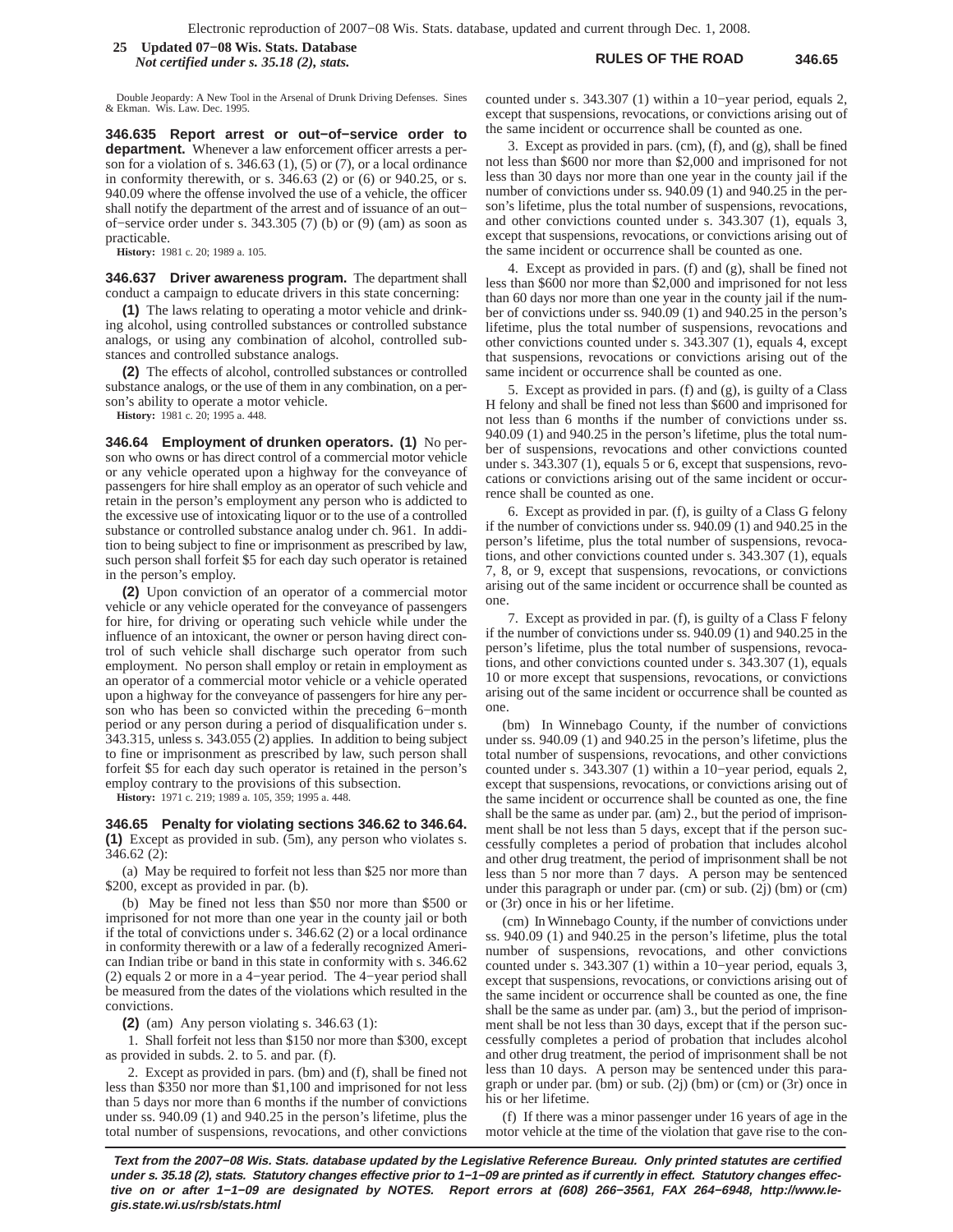## **346.65 RULES OF THE ROAD** *Not certified under s. 35.18 (2), stats.*

viction under s. 346.63 (1), the applicable minimum and maximum forfeitures, fines, or imprisonment under par. (am) for the conviction are doubled. An offense under s. 346.63 (1) that subjects a person to a penalty under par. (am) 3., 4., 5., 6., or 7. when there is a minor passenger under 16 years of age in the motor vehicle is a felony and the place of imprisonment shall be determined under s. 973.02.

(g) 1. If a person convicted had an alcohol concentration of 0.17 to 0.199, the applicable minimum and maximum fines under par. (am) 3. to 5. are doubled.

2. If a person convicted had an alcohol concentration of 0.20 to 0.249, the applicable minimum and maximum fines under par. (am) 3. to 5. are tripled.

3. If a person convicted had an alcohol concentration of 0.25 or above, the applicable minimum and maximum fines under par. (am) 3. to 5. are quadrupled.

**(2c)** In sub. (2) (am) 2., 3., 4., 5., 6., and 7., the time period shall be measured from the dates of the refusals or violations that resulted in the revocation or convictions. If a person has a suspension, revocation, or conviction for any offense under a local ordinance or a state statute of another state that would be counted under s. 343.307 (1), that suspension, revocation, or conviction shall count as a prior suspension, revocation, or conviction under sub. (2) (am) 2., 3., 4., 5., 6., and 7.

**(2e)** If the court determines that a person does not have the ability to pay the costs and fine or forfeiture imposed under sub. (2) (am), (f), or (g), the court may reduce the costs, fine, and forfeiture imposed and order the person to pay, toward the cost of the assessment and driver safety plan imposed under s. 343.30 (1q) (c), the difference between the amount of the reduced costs and fine or forfeiture and the amount of costs and fine or forfeiture imposed under sub.  $(2)$  (am),  $(f)$ , or  $(g)$ .

**(2g)** (a) In addition to the authority of the court under s.  $973.05$  (3) (a) to provide that a defendant perform community service work for a public agency or a nonprofit charitable organization in lieu of part or all of a fine imposed under sub. (2) (am) 2., 3., 4., and 5., (f), and (g) and except as provided in par. (ag), the court may provide that a defendant perform community service work for a public agency or a nonprofit charitable organization in lieu of part or all of a forfeiture under sub. (2) (am) 1. or may require a person who is subject to sub. (2) to perform community service work for a public agency or a nonprofit charitable organization in addition to the penalties specified under sub. (2).

(ag) If the court determines that a person does not have the ability to pay a fine imposed under sub. (2) (am) 2., 3., 4., or 5., (f), or (g), the court shall require the defendant to perform community service work for a public agency or a nonprofit charitable organization in lieu of paying the fine imposed or, if the amount of the fine was reduced under sub. (2e), in lieu of paying the remaining amount of the fine. Each hour of community service performed in compliance with an order under this paragraph shall reduce the amount of the fine owed by an amount determined by the court.

(am) Notwithstanding s. 973.05 (3) (b), an order under par. (a) or (ag) may apply only if agreed to by the organization or agency. The court shall ensure that the defendant is provided a written statement of the terms of the community service order and that the community service order is monitored. Any organization or agency acting in good faith to which a defendant is assigned pursuant to an order under this subsection has immunity from any civil liability in excess of \$25,000 for acts or omissions by or impacting on the defendant. The issuance or possibility of the issuance of a community service order under this subsection does not entitle an indigent defendant who is subject to sub. (2) (am) 1. to representation by counsel under ch. 977.

(b) The court may require a person ordered to perform community service work under par. (a) or (ag), or under s. 973.05 (3) (a) if that person's fine resulted from violating s. 346.63 (2), 940.09 (1) or 940.25, to participate in community service work that demonstrates the adverse effects of substance abuse or of operating a

vehicle while under the influence of an intoxicant or other drug, including working at an alcoholism treatment facility approved under s. 51.45, an emergency room of a general hospital or a driver awareness program under s. 346.637. The court may order the person to pay a reasonable fee, based on the person's ability to pay, to offset the cost of establishing, maintaining and monitoring the community service work ordered under this paragraph. If the opportunities available to perform community service work are fewer in number than the number of defendants eligible under this subsection, the court shall, when making an order under this paragraph, give preference to defendants who were under 21 years of age at the time of the offense. All provisions of par. (am) apply to any community service work ordered under this paragraph.

(c) If there was a minor passenger under 16 years of age in the motor vehicle or commercial motor vehicle at the time of the violation that gave rise to the conviction, the court may require a person ordered to perform community service work under par. (a) or (ag), under s. 973.05 (3) (a) if that person's fine resulted from violating s. 346.63 (2), (5) (a) or (6) (a), 940.09 (1) or 940.25, or under s. 973.05 (3) (a) if that person's fine resulted from violating s. 346.63 (1) (am) and the motor vehicle that the person was driving or operating was a commercial motor vehicle, to participate in community service work that benefits children or that demonstrates the adverse effects on children of substance abuse or of operating a vehicle while under the influence of an intoxicant or other drug. The court may order the person to pay a reasonable fee, based on the person's ability to pay, to offset the cost of establishing, maintaining and monitoring the community service work ordered under this paragraph.

(d) With respect to imprisonment under sub. (2) (am) 2., the court shall ensure that the person is imprisoned for not less than 5 days or ordered to perform not less than 30 days of community service work under s. 973.03 (3) (a).

**(2i)** In addition to the authority of the court under sub. (2g) and s. 973.05 (3) (a), the court may order a defendant subject to sub. (2), or a defendant subject to s. 973.05 (3) (a) who violated s. 346.63 (2), 940.09 (1), or 940.25, to visit a site that demonstrates the adverse effects of substance abuse or of operating a vehicle while under the influence of an intoxicant or other drug, including an alcoholism treatment facility approved under s. 51.45 or an emergency room of a general hospital in lieu of part or all of any forfeiture imposed or in addition to any penalty imposed. The court may order the defendant to pay a reasonable fee, based on the person's ability to pay, to offset the costs of establishing, maintaining, and monitoring the visits ordered under this subsection. The court may order a visit to the site only if agreed to by the person responsible for the site. If the opportunities available to visit sites under this subsection are fewer than the number of defendants eligible for a visit, the court shall, when making an order under this subsection, give preference to defendants who were under 21 years of age at the time of the offense. The court shall ensure that the visit is monitored. A visit to a site may be ordered for a specific time and a specific day to allow the defendant to observe victims of vehicle accidents involving intoxicated drivers. If it appears to the court that the defendant has not complied with the court order to visit a site or to pay a reasonable fee, the court may order the defendant to show cause why he or she should not be held in contempt of court. Any organization or agency acting in good faith to which a defendant is assigned pursuant to an order under this subsection has immunity from any civil liability in excess of \$25,000 for acts or omissions by or impacting on the defendant. The issuance or possibility of the issuance of an order under this subsection does not entitle an indigent defendant who is subject to sub. (2) (am) 1. to representation by counsel under ch. 977.

**(2j)** (am) Any person violating s. 346.63 (5):

1. Shall forfeit not less than \$150 nor more than \$300 except as provided in subd. 2. or 3. or par. (d).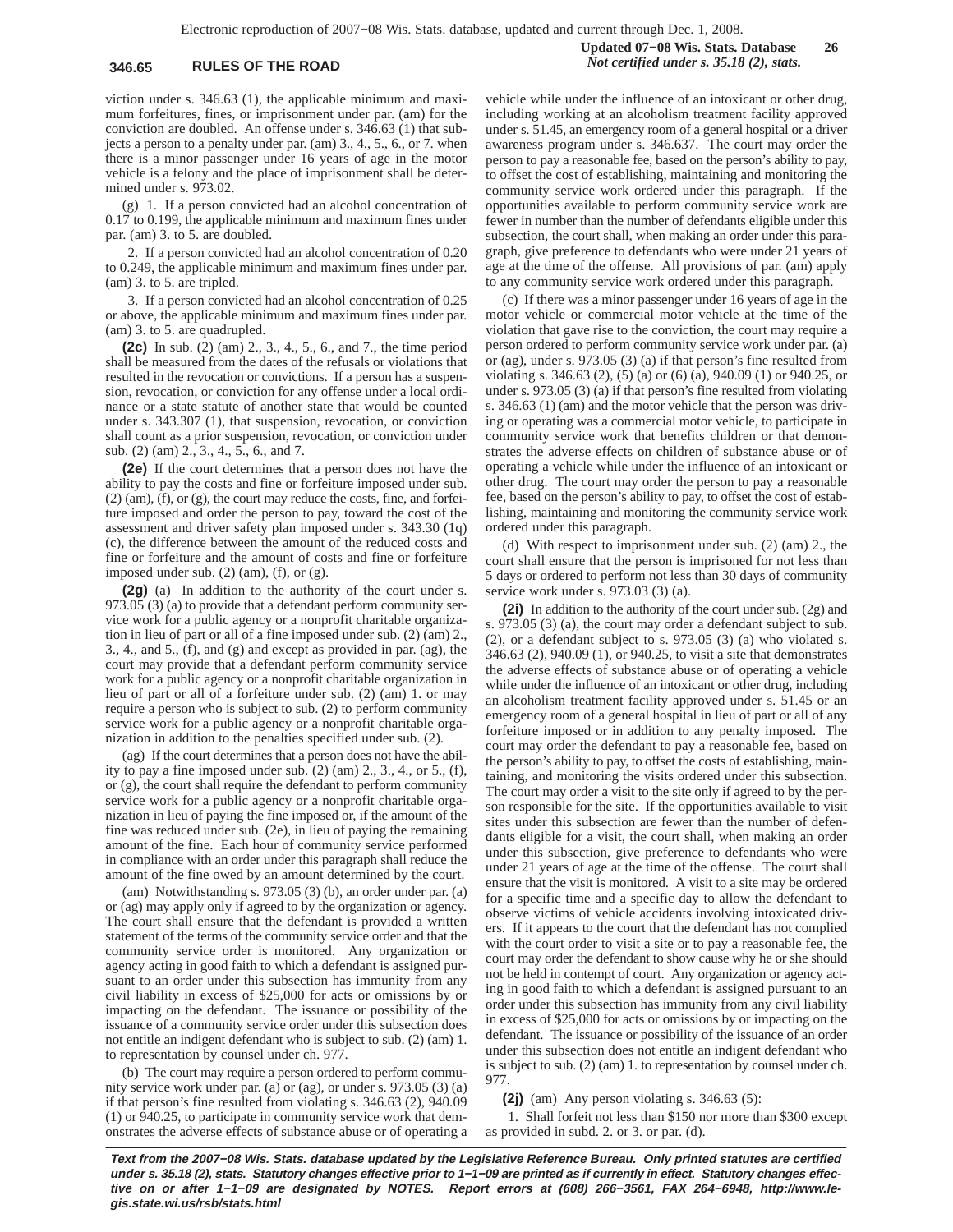**RULES OF THE ROAD 346.65 27 Updated 07−08 Wis. Stats. Database**

*Not certified under s. 35.18 (2), stats.*

2. Except as provided in pars. (bm) and (d), shall be fined not less than \$300 nor more than \$1,000 and imprisoned for not less than 5 days nor more than 6 months if the number of prior convictions under ss. 940.09 (1) and 940.25 in the person's lifetime, plus the total number of other convictions, suspension, and revocations counted under s. 343.307 (2) within a 10−year period, equals 2.

3. Except as provided in pars. (cm) and (d), shall be fined not less than \$600 nor more than \$2,000 and imprisoned for not less than 30 days nor more than one year in the county jail if the number of convictions under ss. 940.09 (1) and 940.25 in the person's lifetime, plus the total number of other convictions, suspensions, and revocations, counted under s. 343.307 (2), equals 3 or more.

(bm) In Winnebago County, if the number of convictions under ss. 940.09 (1) and 940.25 in the person's lifetime, plus the total number of suspensions, revocations, and other convictions counted under s. 343.307 (1) within a 10−year period, equals 2, except that suspensions, revocations, or convictions arising out of the same incident or occurrence shall be counted as one, the fine shall be the same as under par. (am) 2., but the period of imprisonment shall be not less than 5 days, except that if the person successfully completes a period of probation that includes alcohol and other drug treatment, the period of imprisonment shall be not less than 5 nor more than 7 days. A person may be sentenced under this paragraph or under par. (cm) or sub. (2) (bm) or (cm) or (3r) once in his or her lifetime.

(cm) In Winnebago County, if the number of convictions under ss. 940.09 (1) and 940.25 in the person's lifetime, plus the total number of suspensions, revocations, and other convictions counted under s. 343.307 (1) within a 10−year period, equals 3 or more, except that suspensions, revocations, or convictions arising out of the same incident or occurrence shall be counted as one, the fine shall be the same as under par. (am) 3., but the period of imprisonment shall be not less than 30 days, except that if the person successfully completes a period of probation that includes alcohol and other drug treatment, the period of imprisonment shall be not less than 10 days. A person may be sentenced under this paragraph or under par. (bm) or sub. (2) (bm) or (cm) or (3r) once in his or her lifetime.

(d) If there was a minor passenger under 16 years of age in the commercial motor vehicle at the time of the violation that gave rise to the conviction under s. 346.63 (5), the applicable minimum and maximum forfeitures, fines, or imprisonment under par. (am) 1., 2., or 3. for the conviction are doubled. An offense under s. 346.63 (5) that subjects a person to a penalty under par. (am) 3. when there is a minor passenger under 16 years of age in the commercial motor vehicle is a felony and the place of imprisonment shall be determined under s. 973.02.

**(2m)** (a) In imposing a sentence under sub. (2) for a violation of s. 346.63 (1) (am) or (b) or (5) or a local ordinance in conformity therewith, the court shall review the record and consider the aggravating and mitigating factors in the matter. If the amount of alcohol in the person's blood or urine or the amount of a restricted controlled substance in the person's blood is known, the court shall consider that amount as a factor in sentencing. The chief judge of each judicial administrative district shall adopt guidelines, under the chief judge's authority to adopt local rules under SCR 70.34, for the consideration of aggravating and mitigating factors.

(b) The court shall consider a report submitted under s. 85.53  $(2)$  (d) when imposing a sentence under sub.  $(2)$ ,  $(2q)$  or  $(3m)$ .

**(2q)** Any person violating s. 346.63 (2m) shall forfeit \$200. If there was a minor passenger under 16 years of age in the motor vehicle at the time of the violation that gave rise to the conviction under 346.63 (2m), the forfeiture is \$400.

**(2r)** (a) In addition to the other penalties provided for violation of s. 346.63, a judge may order a defendant to pay restitution under s. 973.20.

(b) This subsection is applicable in actions concerning violations of local ordinances in conformity with s. 346.63.

**(2u)** (a) Any person violating s. 346.63 (7) shall forfeit \$10. (b) Upon his or her arrest for a violation of s. 346.63 (7), a person shall be issued an out−of−service order for a 24−hour period by the arresting officer under s. 343.305 (7) (b) or (9) (am).

(c) If a person arrested for a violation of s. 346.63 (7) refuses to take a test under s. 343.305, the refusal is a separate violation and the person is subject to revocation of the person's operating privilege under s. 343.305 (10) (em).

**(2w)** In determining the number of prior convictions for purposes of sub. (2j), the court shall count convictions under ss. 940.09 (1) and 940.25 in the person's lifetime, plus other suspensions, revocations and convictions counted under s. 343.307 (2). Revocations, suspensions and convictions arising out of the same incident or occurrence shall be counted as one. The time period shall be measured from the dates of the refusals or violations which resulted in the revocation, suspension or convictions. If a person has a conviction under s. 940.09 (1) or 940.25 in the person's lifetime, or another suspension, revocation or conviction for any offense that is counted under s. 343.307 (2), that suspension, revocation or conviction shall count as a prior suspension, revocation or conviction under this section.

**(3)** Except as provided in sub. (5m), any person violating s. 346.62 (3) shall be fined not less than \$300 nor more than \$2,000 and may be imprisoned for not less than 30 days nor more than one year in the county jail.

**(3m)** Except as provided in sub. (3r), any person violating s. 346.63 (2) or (6) shall be fined not less than \$300 nor more than \$2,000 and may be imprisoned for not less than 30 days nor more than one year in the county jail. If there was a minor passenger under 16 years of age in the motor vehicle at the time of the violation that gave rise to the conviction under s. 346.63 (2) or (6), the offense is a felony, the applicable minimum and maximum fines or periods of imprisonment for the conviction are doubled and the place of imprisonment shall be determined under s. 973.02.

**(3r)** In Winnebago County, any person violating s. 346.63 (2) or (6) shall be fined the same as under sub. (3m), but the period of imprisonment shall be not less than 30 days, except that if the person successfully completes a period of probation that includes alcohol and other drug treatment, the period of imprisonment shall be not less than 15 days. If there was a minor passenger under 16 years of age in the motor vehicle at the time of the violation that gave rise to the conviction under s. 346.63 (2) or (6), the offense is a felony, the applicable minimum and maximum fines or periods of imprisonment for the conviction are doubled and the place of imprisonment shall be determined under s. 973.02. A person may be sentenced under this subsection or under sub. (2) (bm) or (cm) or (2j) (bm) or (cm) once in his or her lifetime.

**(4)** Any person violating s. 346.64 may be fined not less than \$50 nor more than \$500 or imprisoned not more than 6 months or both.

**(4m)** Except as provided in sub. (5m), any person violating s. 346.62 (2m) shall forfeit not less than \$300 nor more than \$1,000.

**(4r)** (a) If a court imposes a forfeiture under sub. (4m) for a violation of s. 346.62 (2m), the court shall also impose a railroad crossing improvement surcharge under ch. 814 equal to 50% of the amount of the forfeiture.

(b) If a forfeiture is suspended in whole or in part, the railroad crossing improvement surcharge shall be reduced in proportion to the suspension.

(c) If any deposit is made for an offense to which this subsection applies, the person making the deposit shall also deposit a sufficient amount to include the railroad crossing improvement surcharge under this subsection. If the deposit is forfeited, the amount of the railroad crossing improvement surcharge shall be transmitted to the secretary of administration under par. (d). If the deposit is returned, the amount of the railroad crossing improvement surcharge shall also be returned.

(d) The clerk of the circuit court shall collect and transmit to the county treasurer the railroad crossing improvement surcharge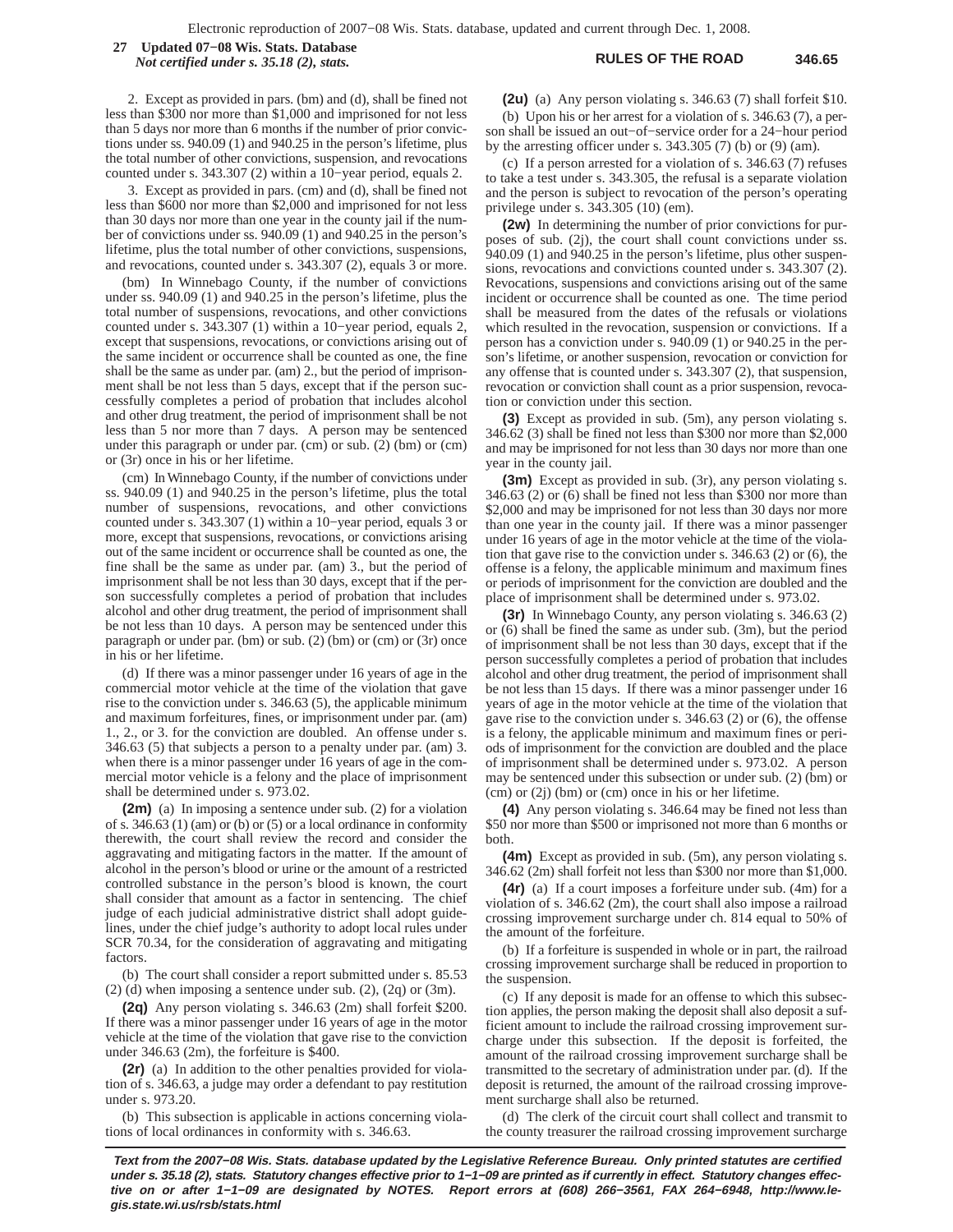as required under s. 59.40 (2) (m). The county treasurer shall then pay the secretary of administration as provided in s. 59.25 (3) (f) The secretary of administration shall deposit all amounts received under this paragraph in the transportation fund to be appropriated under s. 20.395 (2) (gj).

**(5)** Except as provided in sub. (5m), any person violating s. 346.62 (4) is guilty of a Class I felony.

**(5m)** If an operator of a vehicle violates s. 346.62 (2) to (4) where persons engaged in work in a highway maintenance or construction area or in a utility work area are at risk from traffic, any applicable minimum and maximum forfeiture or fine specified in sub.  $(1)$ ,  $(3)$ ,  $(4m)$  or  $(5)$  for the violation shall be doubled.

**(6)** (a) 1. The court may order a law enforcement officer to seize the motor vehicle used in the violation or improper refusal and owned by the person whose operating privilege is revoked under s. 343.305 (10) or who committed a violation of s. 346.63 (1) (a), (am), or (b) or (2) (a) 1., 2., or 3., 940.09 (1) (a), (am), (b), (c), (cm), or (d), or 940.25 (1) (a), (am), (b), (c), (cm), or (d) if the person whose operating privilege is revoked under s. 343.305 (10) or who is convicted of the violation has 2 or more prior suspensions, revocations, or convictions, counting convictions under ss. 940.09 (1) and 940.25 in the person's lifetime, plus other convictions, suspensions, or revocations counted under s. 343.307 (1). The court may not order a motor vehicle seized if the court enters an order under s. 343.301 to immobilize the motor vehicle or equip the motor vehicle with an ignition interlock device or if seizure would result in undue hardship or extreme inconvenience or would endanger the health and safety of a person.

2m. A person who owns a motor vehicle subject to seizure under this paragraph shall surrender to the clerk of circuit court the certificate of title issued under ch. 342 for the motor vehicle that is subject to seizure. The person shall comply with this subdivision within 5 working days after receiving notification of this requirement from the district attorney. When a district attorney receives a copy of a notice of intent to revoke the operating privilege under s. 343.305 (9) (a) of a person who has 2 or more prior convictions, suspensions or revocations, counting convictions under ss. 940.09 (1) and 940.25 in the person's lifetime, plus other convictions, suspensions or revocations counted under s. 343.307 (1), or when a district attorney notifies the department of the filing of a criminal complaint against a person under s. 342.12 (4) (a), the district attorney shall notify the person of the requirement to surrender the certificate of title to the clerk of circuit court. The notification shall include the time limits for that surrender, the penalty for failure to comply with the requirement and the address of the clerk of circuit court. The clerk of circuit court shall promptly return the certificate of title surrendered to the clerk of circuit court under this subdivision after stamping the certificate of title with the notation "Per section 346.65 (6) of the Wisconsin statutes, ownership of this motor vehicle may not be transferred without prior court approval". Any person failing to surrender a certificate of title as required under this subdivision shall forfeit not more than \$500.

3. The court shall notify the department, in a form and manner prescribed by the department, that an order to seize a motor vehicle has been entered. The registration records of the department shall reflect that the order has been entered against the vehicle and remains unexecuted. Any law enforcement officer may execute that order and shall transfer any motor vehicle ordered seized to the law enforcement agency that was originally ordered to seize the vehicle based on the information provided by the department. The law enforcement agency shall notify the department when an order has been executed under this subdivision and the department shall amend its vehicle registration records to reflect that notification.

4. The following motor vehicles are not subject to seizure and forfeiture under this subsection:

a. A motor vehicle used by any person as a common carrier in the transaction of business as a common carrier unless the

**Updated 07−08 Wis. Stats. Database 28 346.65 RULES OF THE ROAD** *Not certified under s. 35.18 (2), stats.*

> owner or other person in charge of the motor vehicle had knowledge of or consented to the commission of the violation or refusal.

> b. A commercial motor vehicle used by any person unless the owner or other person in charge of the commercial motor vehicle had knowledge of or consented to the commission of the violation or refusal.

> c. A rented or leased motor vehicle used by a person other than the owner of the motor vehicle unless the violation or refusal was committed with the knowledge or consent of the owner of the motor vehicle.

> (b) Within 10 days after seizing a motor vehicle under par. (a), the law enforcement agency that seized the vehicle shall provide notice of the seizure by certified mail to the owner of the motor vehicle and to all lienholders of record. The notice shall set forth the year, make, model and serial number of the motor vehicle, where the motor vehicle is located, the reason for the seizure, and the forfeiture procedure if the vehicle was seized. When a motor vehicle is seized under this section, the law enforcement agency that seized the vehicle shall place the motor vehicle in a secure place subject to the order of the court.

> (c) The district attorney of the county where the motor vehicle was seized, or where the owner improperly refused to take the test under s. 343.305 or violated s. 346.63 (1) (a), (am), or (b) or (2) (a) 1., 2., or 3., 940.09 (1) (a), (am), (b), (c), (cm), or (d) or 940.25  $(1)$  (a), (am), (b), (c), (cm), or (d), shall commence an action to forfeit the motor vehicle within 30 days after the motor vehicle is seized. The action shall name the owner of the motor vehicle and all lienholders of record as parties. The forfeiture action shall be commenced by filing a summons, complaint and affidavit of the law enforcement agency with the clerk of circuit court. Upon service of an answer, the action shall be set for hearing within 60 days after the service of the answer. If no answer is served or no issue of law or fact joined and the time for that service or joining of issues has expired, the court may render a default judgment as provided in s. 806.02.

> (d) At the hearing set under par. (c), the state has the burden of proving to a reasonable certainty by the greater weight of the credible evidence that the motor vehicle seized under par. (a) 1. is a motor vehicle used in the violation or the improper refusal and owned by a person who committed a violation of s. 346.63 (1) (a),  $(\text{am})$ , or (b) or (2) (a) 1, 2, or 3, 940.09 (1) (a), (am), (b), (c), (cm), or (d) or 940.25 (1) (a), (am), (b), (c), (cm), or (d) and that the person had 2 or more prior convictions, suspensions or revocations, counting convictions under ss. 940.09 (1) and 940.25 in the person's lifetime, plus other convictions, suspensions or revocations counted under s. 343.307 (1). If the state fails to meet the burden of proof required under this paragraph, the motor vehicle shall be returned to the owner upon the payment of storage costs.

> (e) If, upon default or after a hearing, the court determines that the motor vehicle is forfeited to the state, the law enforcement agency that seized the motor vehicle shall dispose of the motor vehicle by sealed bid or auction sale following the procedure under s. 342.40 (3) (c), except as provided in par. (em). The law enforcement agency that seized the motor vehicle shall distribute 50% of the proceeds of the sale in the following order:

> 1. To pay the costs of the sale and of the seizure and storage of the motor vehicle.

> 2. To pay the law enforcement agency that arrested the violator for the costs of the arrest, investigation and prosecution.

3. To pay the district attorney's costs of prosecution.

4. To pay the court costs related to the prosecution.

(em) If there is a perfected security interest in the motor vehicle, the law enforcement officer shall transfer the motor vehicle to the lienholder having the primary perfected security interest for sale following the procedure under s. 342.40 (3) (c). The lienholder shall distribute the proceeds of the sale in the following order: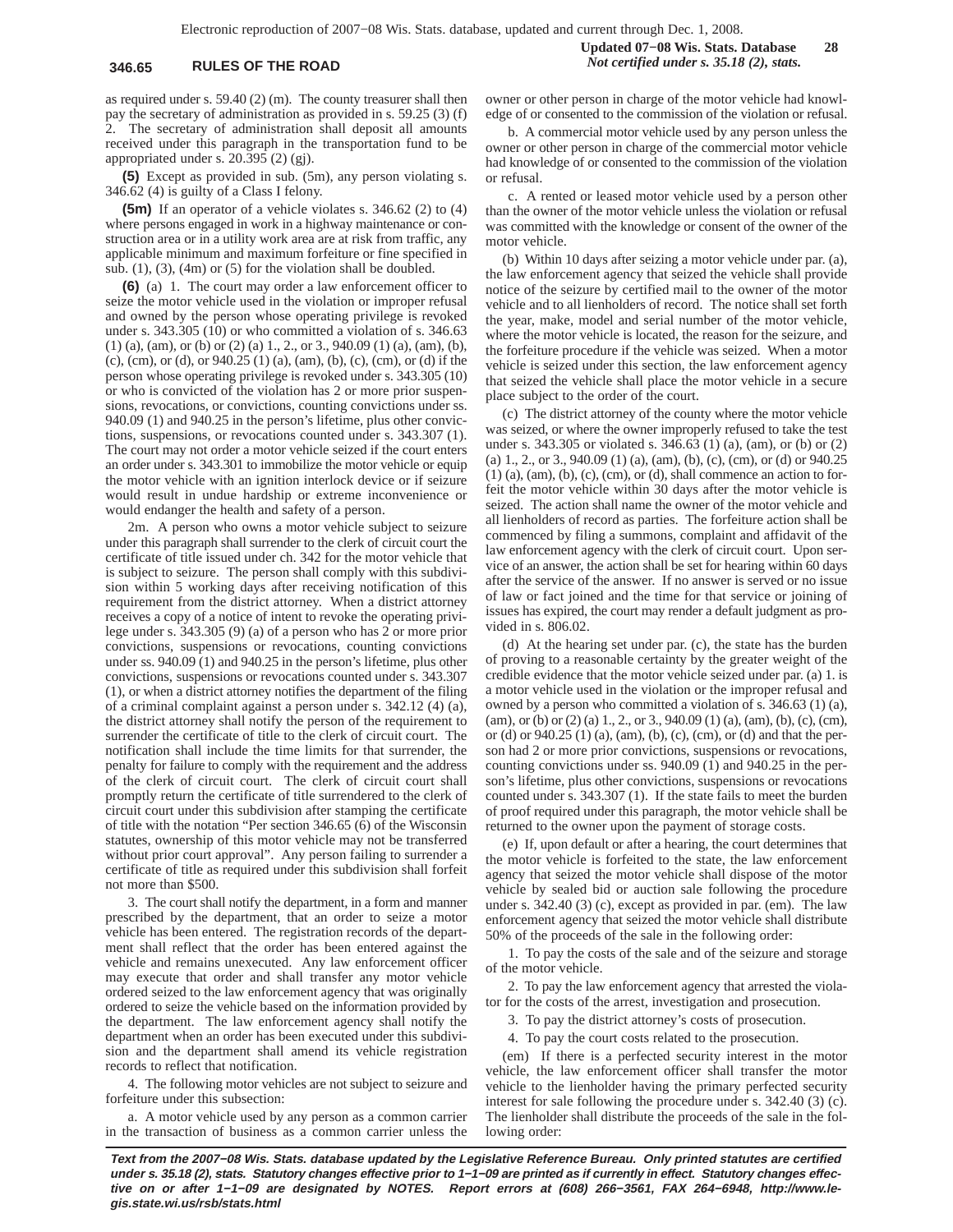### **RULES OF THE ROAD 346.655 29 Updated 07−08 Wis. Stats. Database** *Not certified under s. 35.18 (2), stats.*

1. To pay the primary lienholder for the amount of the lien, plus costs incurred in selling the vehicle.

2. To pay any other lienholder of record for the amount of the lien.

3. To pay any balance remaining to the law enforcement officer for distribution under pars. (e), (f) and (g).

(f) If a motor vehicle forfeited and sold under this subsection is owned in part by a person other than the person who committed the violation or refusal under par. (a), any moneys remaining from the sale, after making any payment to the lienholders under par. (em) and as provided in par. (e) 1. to 4., shall be paid to that person to the extent of the person's interest in the motor vehicle.

(g) Any balance remaining from the proceeds of the sale of the motor vehicle after the distribution under par. (f) shall be deposited in the school fund.

(h) After a determination is made that a motor vehicle seized is not subject to forfeiture, the agency having custody of the motor vehicle shall take reasonable steps to notify the owner or other person in charge of the motor vehicle of the location of the motor vehicle and of his or her right to take possession of the motor vehicle.

(k) Except as provided in par. (km), no person may transfer ownership of any motor vehicle that is subject to seizure under this subsection or make application for a new certificate of title under s. 342.18 for the motor vehicle unless the court determines that the transfer is in good faith and not for the purpose of or with the effect of defeating the purposes of this subsection. The department may cancel a title or refuse to issue a new certificate of title in the name of the transferee as owner to any person who violates this paragraph.

(km) If a person purchases a motor vehicle in good faith and without knowledge that the motor vehicle was subject to immobilization or seizure or to equipping with an ignition interlock device under this subsection and the department has no valid reason for not issuing a certificate of title other than the prohibition under par. (k), the department shall issue a new certificate of title in the name of the person requesting the new certificate of title if at the time of the purchase of the motor vehicle the certificate of title did not contain the notation stamped on the certificate of title by the clerk of circuit court under par. (a) 2m. and if the person submits the affidavit required under s. 342.12 (4) (c) 1. c.

**(7)** A person convicted under sub. (2) (am) 2., 3., 4., 5., 6., or 7. or (2j) (am) 2. or 3. shall be required to remain in the county jail for not less than a 48−consecutive−hour period.

**(8)** There shall be a pilot project in Winnebago County providing for alternative penalties under this section, which penalties shall be as specified in subs. (2) (bm) and (cm), (2j) (bm) and (cm), and (3r).

**History:** 1971 c. 278; 1973 c. 218; 1977 c. 193; 1979 c. 221; 1981 c. 20; 1985 a. 80, 337; 1987 a. 3, 27, 398, 399; 1989 a. 105, 176, 271; 1991 a. 39, 251, 277, 315;<br>1993 a. 198, 317, 475; 1995 a. 44, 338, 359, 425; 1997 a. 27, 135, 199, 237, 277, 283,<br>295; 1999 a. 32, 109; 2001 a. 16 ss. 3443k, 4060gm, 2003 a. 33, 97, 139, 326; 2005 a. 149, 317, 389; 2007 a. 97, 111.

**Cross−reference:** For suspension or revocation of operating privileges upon convictions for OWI see s. 343.30.

Penalty provisions of sub. (2) are mandatory and apply to subsequent violations committed prior to a conviction for the 1st offense. State v. Banks, 105 Wis. 2d 32, 313 N.W.2d 67 (1981).

When the accused was represented by counsel in proceedings leading to the 2nd conviction, but not the first, there was no violation of the right to counsel precluding incarceration for the 2nd conviction since the first offense was a civil forfeiture case. State v. Novak, 107 Wis. 2d 31, 318 N.W.2d 364 (1982).

The state has exclusive jurisdiction over 2nd offense for drunk driving. It is criminal and may not be prosecuted as an ordinance violation. County of Walworth v. Roh-ner, 108 Wis. 2d 713, 324 N.W.2d 682 (1982).

Under sub. (3), a fine is mandatory but a jail sentence is discretionary. State v. McKenzie, 139 Wis. 2d 171, 407 N.W.2d 274 (Ct. App. 1987).

Probation with a condition of 30−days' confinement in the county jail is inadequate to meet the mandatory imprisonment requirement of sub. (2) (c). State v. Meddaugh, 148 Wis. 2d 204, 435 N.W.2d 269 (Ct. App. 1988).

An OWI conviction in another state need not be under a law with the same elements as the Wisconsin statute to be counted as a prior conviction. State v. White, 177 Wis. 2d 121, 501 N.W.2d 463 (Ct. App. 1993).

A judgment entered in municipal court against a defendant for what is actually a second or subsequent offense is void. The state may proceed against the defendant<br>criminally regardless of whether the judgment in municipal court is vacated. City of<br>Kenosha v. Jensen, 184 Wis. 2d 91, 516 N.W.2d 4 (Ct. Ap

The general requirements for establishing prior criminal offenses in s. 973.12 are not applicable to the penalty enhancement provisions for drunk driving offenses under sub. (2). There is no presumption of innocence accruing to the defendant as to prior convictions, but the accused must have an opportunity to challenge the existence of the prior offense. State v. Wideman, 206 Wis. 2d 91, 556 N.W.2d 737 (1996), 95−0852.

Sub. (2) is primarily a penalty enhancement statute. When a prior conviction is determined to be constitutionally defective, that conviction cannot be relied on for either charging or sentencing a present offense. State v. Foust, 214 Wis. 2d 568, 570 N.W.2d 905 (Ct. App. 1997), 97−0499.

Seizure and forfeiture under sub. (6) of a vehicle used in the commission of the crime is an in rem civil forfeiture to which the constitution's double jeopardy clause is inapplicable. State v. Konrath, 218 Wis. 2d 290, 577 N.W.2d 601 (1998), 96−1261.

The requirement under sub. (6) (k) that a court find a transfer to have been in good faith does not apply to security interests, but the creation of a security interest in a vehicle must be done in good faith in accordance with the Uniform Commercial Code. State v. Frankwick, 229 Wis. 2d 406, 599 N.W.2d 893 (Ct. App. 1999), 98−2484.

A trial court cannot accept guilty pleas to both a second and a third offense OWI, and then apply the increased penalties of third offense OWI to the second offense con-viction at sentencing. There must be a conviction before the graduated penalties can be used. State v. Skibinski, 2001 WI App 109, 244 Wis. 2d 229, 629 N.W.2d 12, 00−1278.

A defendant convicted of a second or subsequent OWI is subject to the penalty enhancements provided for in both ss. 346.65 (2) and 939.62, if the application of each enhancer is based on a separate and distinct prior conviction or convictions. State v. Delaney, 2003 WI 9, 259 Wis. 2d 77, 658 N.W.2d 416, 01−1051.

The proper time to determine the number of a defendant's prior OWI convictions for sentence enhancement purposes is at sentencing, regardless of whether some convictions may have occurred after a defendant committed the present offense. State v. Matke, 2005 WI App 4, 278 Wis. 2d 403, 692 N.W.2d 265, 03−2278.

When a person is charged under s.  $346.63$  (1) with a 2nd offense, the charge ma not be reduced to a first offense and the court may not sentence under s.  $346.65$  (2) (a) 1. The department of transportation must treat this as a 2nd offense for purposes of revocation. 69 Atty. Gen. 47.

An uncounseled civil forfeiture conviction may provide the basis for criminal penalties for a subsequent offense. Schindler v. Clerk of Circuit Court, 715 F.2d 341 (1983).

New Law's 'Get Tough' Provisions Fall Short of the Mark. Pangman & Mutschler. Wis. Law. Feb. 1993.

Targeting the Repeat Offender. Emerson & Maasen. Wis. Law. Feb. 1993.

**346.655 Driver improvement surcharge. (1)** If a court imposes a fine or a forfeiture for a violation of s. 346.63 (1) or (5), except for a first violation of s. 346.63 (1) (b), if the person who committed the violation had a blood alcohol concentration of 0.08 or more but less than 0.1 at the time of the violation, or a local ordinance in conformity therewith, or s. 346.63 (2) or (6) or 940.25, or s. 940.09 where the offense involved the use of a vehicle, it shall impose a driver improvement surcharge under ch. 814 in an amount of \$365 in addition to the fine or forfeiture, plus costs, fees, and other surcharges imposed under ch. 814.

**(2)** (a) Except as provided in par. (b), the clerk of court shall collect and transmit the amount under sub. (1) to the county treasurer as provided in s. 59.40 (2) (m). The county treasurer shall then make payment of 40 percent of the amount to the secretary of administration as provided in s. 59.25 (3) (f) 2.

(b) If the forfeiture is imposed by a municipal court, the court shall transmit the amount to the treasurer of the county, city, town, or village, and that treasurer shall make payment of 40 percent of the amount to the secretary of administration as provided in s. 66.0114 (1) (bm). The treasurer of the city, town, or village shall transmit the remaining 60 percent of the amount to the treasurer of the county.

**(3)** All moneys collected from the driver improvement surcharge that are transmitted to the county treasurer under sub. (2) (a) or (b), except the amounts that the county treasurer is required to transmit to the secretary of administration under sub. (2) (a) or (b), shall be retained by the county treasurer and disbursed to the county department under s. 51.42 for services under s. 51.42 for drivers referred through assessment.

**(4)** Any person who fails to pay a driver improvement surcharge imposed under sub. (1) is subject to s. 343.30 (1z).

**History:** 1981 c. 20; 1981 c. 314; 1983 a. 27 s. 2202 (20); 1985 a. 29, 337; 1987 a. 3, 27, 399; 1989 a. 31, 105; 1991 a. 39; 1993 a. 16; 1995 a. 27, 201; 1997 a. 27; 1999 a. 109; 1999 a. 150 s. 672; 2001 a. 16, 104; 2003 a. 30, 33, 139, 326; 2007 a. 111.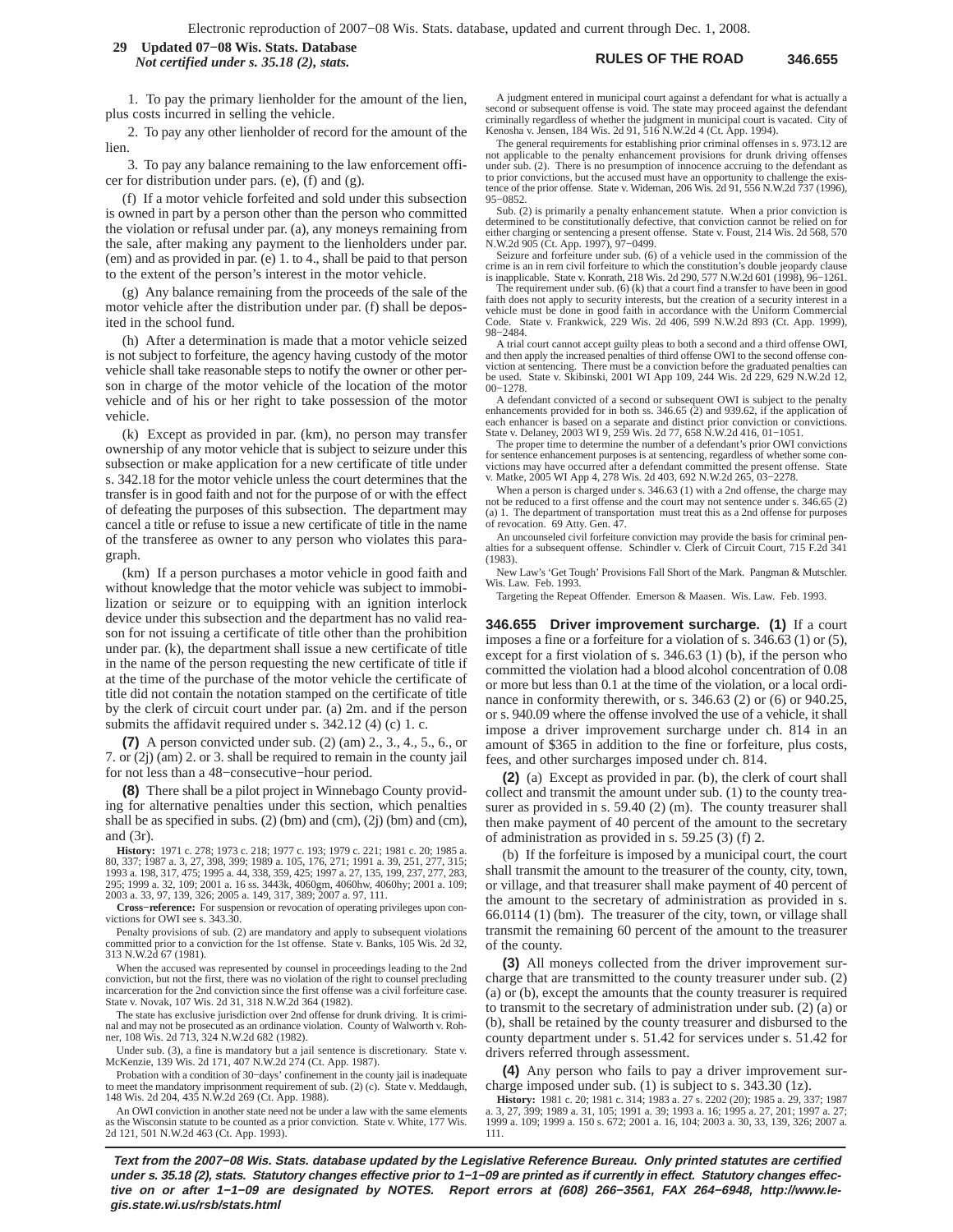Nothing in sub. (2m) (a) prohibits chief judges from linking the aggravating and mitigating factors with an appropriate sentence within the broader range of sentences allowed under s. 346.65 when adopting guidelines for their districts. A court may refer to the guidelines when sentencing under s. 346.63 (1) (a), but as the guidelines specifically only apply to s.  $343.63$  (1) (b) and (5), it is inappropriate for a court to apply the guidelines as the sole basis for its sentence in a s.  $346.63$  (1) (a) case. That the various judicial districts have different guidelines and defendants may receive different sentences based on where the crime was committed does not make guidelines adopted under sub. (2m) (a) unconstitutional. State v. Jorgensen, 2003 WI 105, 264 Wis. 2d 157, 667 N.W.2d 318, 01-2690.

Imprisonment or suspension of a license under s. 345.47 (1) (a) and (b) does not eliminate the liability of a defendant for payment of a surcharge under s. 346.655. 73 Atty. Gen. 24.

### SUBCHAPTER XI

### ACCIDENTS AND ACCIDENT REPORTS

**346.66 Applicability of sections relating to accidents and accident reporting.** In addition to being applicable upon highways, ss. 346.67 to 346.70 are applicable upon all premises held out to the public for use of their motor vehicles, all premises provided by employers to employees for the use of their motor vehicles and all premises provided to tenants of rental housing in buildings of 4 or more units for the use of their motor vehicles, whether such premises are publicly or privately owned and whether or not a fee is charged for the use thereof. These sections do not apply to private parking areas at farms or single−family residences or to accidents involving only snowmobiles, all−terrain vehicles or vehicles propelled by human power or drawn by animals.

**History:** 1971 c. 277; 1985 a. 29; 1995 a. 127.

The test for whether a premises is held out to the public is whether on any given day, potentially any resident of the community with a driver's license and access to a motor vehicle could use the premises in an authorized manner. State v. Carter, 229 Wis. 2d 200, 598 N.W.2d 619 (Ct. App. 1999), 98−1688. Section 343.307 controls over the definition of conviction in s. 340.01 (9r), a more

general statute. Section 343.307 (1) (d) lists the type of convictions under the law of another jurisdiction that are to be counted when determining the penalty to be imposed under s. 343.307 (2) and counts a conviction that prohibits a person from refusing chemical testing. Section 343.307 (1) (e) separately and specifically provides only one type of revocation and only one type of suspension under the law of another jurisdiction" that is to be counted when determining the penalty to be imposed pursuant sub. (2): a revocation or suspension "arising out of a refusal to submit to chemical testing. State v. Machgan, 2007 WI App 263, 306 Wis. 2d 752, 743 N.W.2d 332, 06−2836.

**346.665 Definition.** In ss. 346.67 to 346.72, notwithstanding s. 340.01 (42), "owner" means, with respect to a vehicle that is registered, or required to be registered, by a lessee of the vehicle under ch. 341, the lessee of the vehicle.

**History:** 1997 a. 27.

**346.67 Duty upon striking person or attended or occupied vehicle.** (1) The operator of any vehicle involved in an accident resulting in injury to or death of any person or in damage to a vehicle which is driven or attended by any person shall immediately stop such vehicle at the scene of the accident or as close thereto as possible but shall then forthwith return to and in every event shall remain at the scene of the accident until the operator has fulfilled the following requirements:

(a) The operator shall give his or her name, address and the registration number of the vehicle he or she is driving to the person struck or to the operator or occupant of or person attending any vehicle collided with; and

(b) The operator shall, upon request and if available, exhibit his or her operator's license to the person struck or to the operator or occupant of or person attending any vehicle collided with; and

(c) The operator shall render to any person injured in such accident reasonable assistance, including the carrying, or the making of arrangements for the carrying, of such person to a physician, surgeon or hospital for medical or surgical treatment if it is apparent that such treatment is necessary or if such carrying is requested by the injured person.

**(2)** Any stop required under sub. (1) shall be made without obstructing traffic more than is necessary. **History:** 1991 a. 316; 1997 a. 258.

Violation of this section is a felony. State ex rel. McDonald v. Douglas Cty. Cir. Ct. 100 Wis. 2d 569, 302 N.W.2d 462 (1981).

Elements of the duty under this section are discussed. State v. Lloyd, 104 Wis. 2d 49, 310 N.W.2d 617 (Ct. App. 1981).

Failure to stop and render aid to multiple victims of a single accident may result in multiple charges without multiplicity defects arising. State v. Hartnek, 146 Wis. 2d 188, 430 N.W.2d 361 (Ct. App. 1988).

A "person injured" in sub. (1) (c) includes a person who is fatally injured. A subsequent determination of instantaneous death does not absolve a person of the duty to investigate whether assistance is possible. State v. Swatek, 178 Wis. 2d 1, 502

N.W.2d 909 (Ct. App. 1993). "Accident" in sub. (1) means an unexpected, undesirable event and may encom-pass intentional conduct. By including intentional conduct within the definition, the reporting requirements do not infringe on the 5th amendment privilege against self− incrimination. State v. Harmon, 2006 WI App 214, 296 Wis. 2d 861, 723 N.W. 2d 732, 05−2480.

"Accident" in the context of sub. (1) includes, at a minimum, the operator's loss of control of the vehicle that results in a collision. Because the defendant's loss of control of the vehicle occurred on the highway, even though the resulting collision occurred off the highway, she was "involved in an accident" "upon a highway" within the meaning of sub. (1) and s. 346.02 (1). State v. Dartez, 2007 WI App 126, 301 Wis. 2d 499, 731 N.W.2d 340, 06−1845.

Sub. (1) requires an operator of a vehicle to identify him or herself as the operator of the vehicle. State v. Wuteska, 2007 WI App 157, 303 Wis. 2d 646, 735 N.W.2d 574, 06−2248.

**346.675 Vehicle owner's liability for failing to stop at the scene of an accident. (1)** Subject to s. 346.01 (2), the owner of a vehicle operated in the commission of a violation of s. 346.67 (1), 346.68, or 346.69 shall be liable for the violation as provided in this section.

**(2)** Any person who observes a violation of s. 346.67 (1), 346.68, or 346.69 may, within 24 hours after observing the violation, report the violation to a traffic officer of the county or municipality in which the violation occurred. If possible, the report shall contain the following information:

(a) A description of the violation alleged.

(b) The time and the approximate location at which the violation occurred.

(c) The vehicle registration number and color of all vehicles involved in the violation.

(d) Identification of each vehicle involved in the violation as an automobile, station wagon, motor truck, motor bus, motorcycle, or other type of vehicle.

(e) If the violation included damage to property other than a vehicle, a description of such property.

**(3)** (a) Within 72 hours after receiving a report containing all of the information in sub. (2), the traffic officer may investigate the violation and, after verifying the information provided under sub. (2) (c) to (e) and determining that there is probable cause to believe that a violation of s. 346.67 (1), 346.68, or 346.69 has occurred, may prepare a uniform traffic citation under s. 345.11 and personally serve it upon the owner of the vehicle being operated in the commission of the violation of s. 346.67 (1), 346.68, or 346.69.

(b) If with reasonable diligence the owner specified in par. (a) cannot be served under par. (a), service may be made by leaving a copy of the citation at the owner's usual place of abode within this state in the presence of a competent member of the family at least 14 years of age, who shall be informed of the contents thereof.

(c) If with reasonable diligence the owner specified in par. (a) cannot be served under par. (a) or (b) or if the owner specified in par. (a) lives outside of the jurisdiction of the issuing authority, service may be made by certified mail addressed to the owner's last−known address.

**(4)** (a) Except as provided in par. (b), it shall be no defense to a violation of this section that the owner was not operating the vehicle at the time of the violation.

(b) The following are defenses to a violation of this section:

1. That a report that the vehicle was stolen was given to a traffic officer before the violation occurred or within a reasonable time after the violation occurred.

2. If the owner of the vehicle, including a lessee specified in subd. 3., or a person on a trial run specified in subd. 4. provides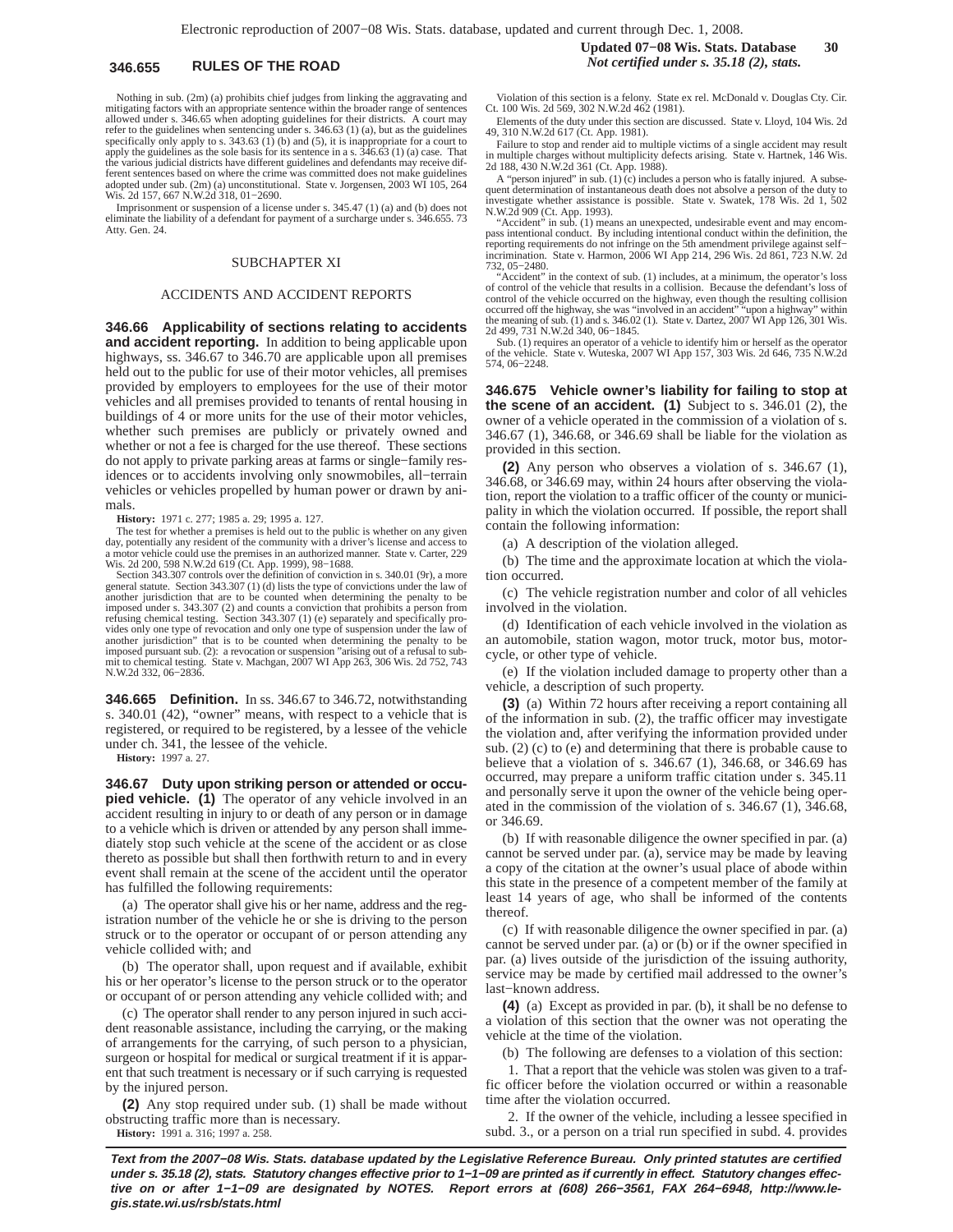**RULES OF THE ROAD 346.70 31 Updated 07−08 Wis. Stats. Database** *Not certified under s. 35.18 (2), stats.*

a traffic officer with the name and address of the person operating the vehicle at the time of the violation and sufficient information for the officer to determine that probable cause does not exist to believe that the owner of the vehicle was operating the vehicle at the time of the violation, then the person operating the vehicle shall be charged under s. 346.67 (1), 346.68, or 346.69 and the owner, including a lessee, or person on a trial run shall not be charged under this section.

3. Subject to subd. 2., if the vehicle is owned by a lessor of vehicles and at the time of the violation the vehicle was in the possession of a lessee, and the lessor provides a traffic officer with the information required under s. 343.46 (3), then the lessee and not the lessor shall be charged under this section.

4. Subject to subd. 2., if the vehicle is owned by a dealer as defined in s. 340.01 (11) (intro.) but including the persons specified in s. 340.01 (11) (a) to (d), and at the time of the violation the vehicle was being operated by any person on a trial run, and if the dealer provides a traffic officer with the name, address, and operator's license number of the person authorized to operate the vehicle on the trial run, then this person, and not the dealer, shall be charged under this section.

5. That another person has been convicted under s. 346.67 (1), 346.68, or 346.69 for the violation of s. 346.67 (1), 346.68, or 346.69 specified in sub. (1).

**History:** 2005 a. 411.

**346.68 Duty upon striking unattended vehicle.** The operator of any vehicle which collides with any vehicle which is unattended shall immediately stop and either locate and notify the operator or owner of such vehicle of the name and address of the operator and owner of the vehicle striking the unattended vehicle or leave in a conspicuous place in the vehicle struck, a written notice giving the name and address of the operator and of the owner of the vehicle doing the striking and a statement of the circumstances thereof. Any such stop shall be made without obstructing traffic more than is necessary.

**History:** 1997 a. 258.

A driver's knowledge of a collision with an unattended vehicle need not be proved under this section. 68 Atty. Gen. 274.

**346.69 Duty upon striking property on or adjacent to highway.** The operator of any vehicle involved in an accident resulting only in damage to fixtures or other property legally upon or adjacent to a highway shall take reasonable steps to locate and notify the owner or person in charge of such property of such fact and of the operator's name and address and of the registration number of the vehicle the operator is driving and shall upon request and if available exhibit his or her operator's license and shall make report of such accident when and as required in s. 346.70.

**History:** 1991 a. 316.

**346.70 Duty to report accident. (1)** IMMEDIATE NOTICE OF ACCIDENT. The operator of a vehicle involved in an accident resulting in injury to or death of any person, any damage to state or other government−owned property, except a state or other government− owned vehicle, to an apparent extent of \$200 or more or total damage to property owned by any one person or to a state or other government−owned vehicle to an apparent extent of \$1,000 or more shall immediately by the quickest means of communication give notice of such accident to the police department, the sheriff's department or the traffic department of the county or municipality in which the accident occurred or to a state traffic patrol officer. In this subsection, "injury" means injury to a person of a physical nature resulting in death or the need of first aid or attention by a physician or surgeon, whether or not first aid or medical or surgical treatment was actually received; "total damage to property owned by one person" means the sum total cost of putting the property damaged in the condition it was before the accident, if repair thereof is practical, and if not practical, the sum total cost of replacing such property. For purposes of this subsection if any property which is damaged is held in a form of joint or multiple ownership, the property shall be considered to be owned by one person.

**(2)** WRITTEN REPORT OF ACCIDENT. Unless a report is made under sub. (4) by a law enforcement agency, within 10 days after an accident of the type described in sub. (1), the operator of a vehicle involved in the accident shall forward a written report of the accident to the department. The department may accept or require a report of the accident to be filed by an occupant or the owner in lieu of a report from the operator. Every accident report required to be made in writing shall be made on the appropriate form approved by the department and shall contain all of the information required therein unless not available. The report shall include information sufficient to enable the department to determine whether the requirements for deposit of security under s. 344.14 are inapplicable by reason of the existence of insurance or other exceptions specified in ch. 344.

**(3)** WHO TO REPORT WHEN OPERATOR UNABLE. Whenever the operator of a vehicle is physically incapable of giving the notice and making the report required by subs. (1) and (2), the owner of the vehicle involved in the accident shall give the notice and make the report required by subs. (1) and (2). If the owner of the vehicle is physically or mentally incapable of giving the notice and making the report required by subs. (1) and (2), and if there was another occupant in the vehicle at the time of the accident capable of giving the notice and making the report, the occupant shall give the notice and make the report.

**(3m)** DUTY OF DEPARTMENT WITH RESPECT TO ACCIDENT REPORTS. (a) The department may require any operator, occupant or owner of a vehicle involved in an accident of which report must be made as provided in s. 346.70 to file supplemental reports whenever the original report is insufficient in the opinion of the department and may require witnesses of accidents to render reports to the department.

(b) The department shall tabulate and may analyze all accident reports and shall publish annually or at more frequent intervals statistical information based thereon as to the number and circumstances of traffic accidents.

(c) The department shall prepare and supply at its own expense to police departments, coroners, sheriffs and other suitable agencies or individuals, forms or an automated format for accident reports required to be made to the department. Any report forms and automated format shall call for sufficiently detailed information to disclose with reference to a traffic accident the cause, conditions then existing, and the persons and vehicles involved.

**(4)** POLICE AND TRAFFIC AGENCIES TO REPORT. (a) Every law enforcement agency investigating or receiving a report of a traffic accident as described in sub. (1) shall forward an original written report of the accident or a report of the accident in an automated format to the department within 10 days after the date of the accident.

(b) The reports shall be made on a uniform traffic accident report form or in an automated format prescribed by the secretary. The uniform traffic accident report form shall be supplied by the secretary in sufficient quantities to meet the requirements of the department and the law enforcement agency.

(f) Notwithstanding s. 346.73, any person may with proper care, during office hours, and subject to such orders or regulations as the custodian thereof prescribes, examine or copy such uniform traffic accident reports, including supplemental or additional reports, statements of witnesses, photographs and diagrams, retained by local authorities, the state traffic patrol or any other investigating law enforcement agency.

(g) The department, upon request of local enforcement agencies, shall make available to them compilations of data obtained from such reports.

(h) Every law enforcement agency investigating or receiving a report of a traffic accident as described in sub. (1) shall forward a copy of the report of the accident to the county traffic safety commission or to the person designated to maintain spot maps under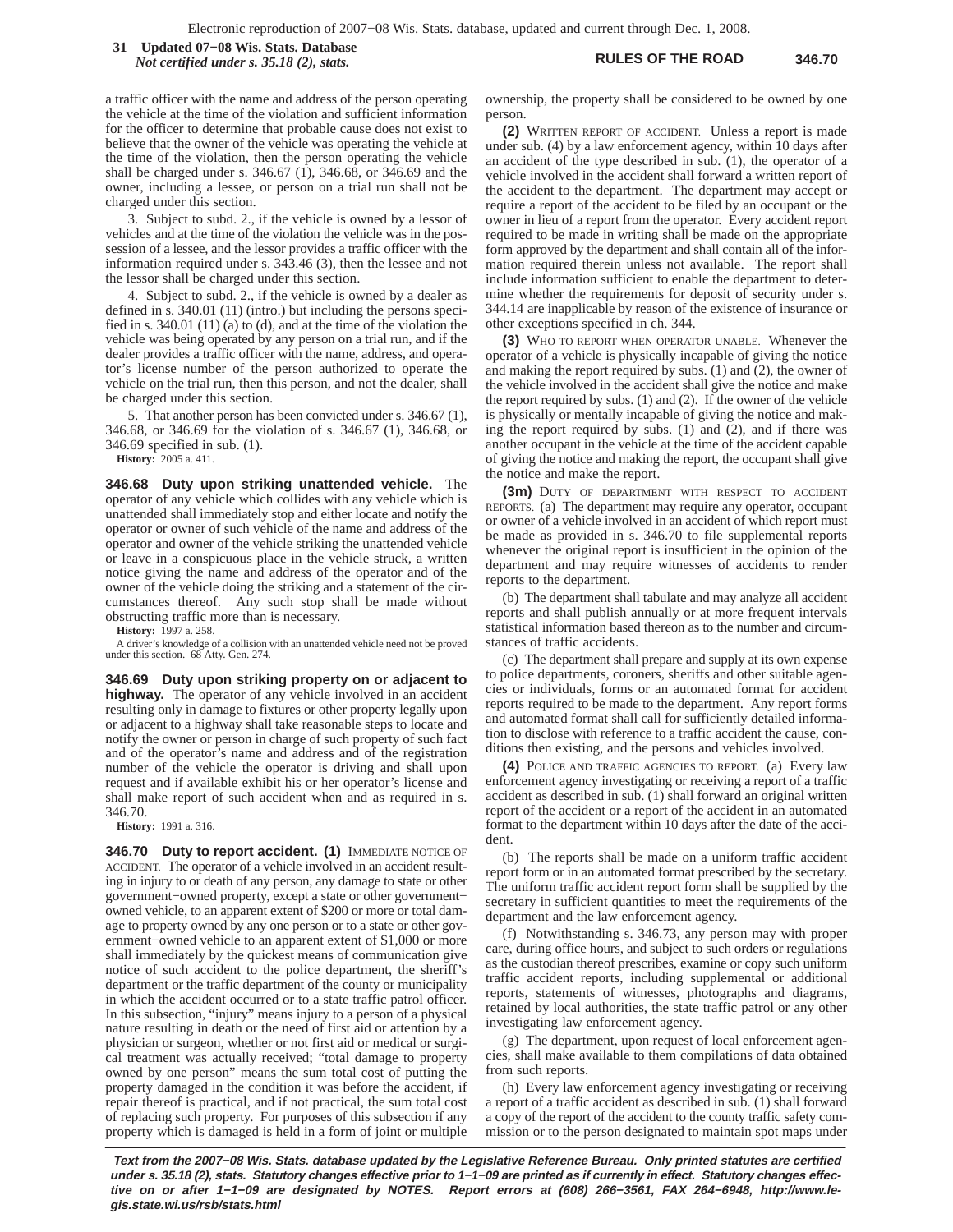## **346.70 RULES OF THE ROAD** *Not certified under s. 35.18 (2), stats.*

s. 83.013 (1) (a) in the county where the accident occurred when the accident occurred on a county or town road or on a street where the population of the city, village or town is less than 5,000. For traffic accidents occurring within a city or village with a population of 5,000 or more, the law enforcement agency investigating or receiving a report shall forward a copy of the report of the accident to the city or village where the accident occurred.

(i) Whenever a law enforcement officer investigates or receives a report of a traffic accident subject to sub. (1), in which the operator of any vehicle involved in the accident displays a driver's license issued by the federal department of state or otherwise claims immunities or privileges under 22 USC 254a to 258a with respect to the operator's violation of any state traffic law or any local traffic law enacted by any local authority in accordance with s. 349.06, the officer shall do all of the following:

1. As soon as practicable, contact the diplomatic security command center of the office of foreign missions, diplomatic motor vehicle office, within the federal department of state, to verify the status and immunity, if any, of the driver claiming diplomatic immunity.

2. Within 10 days after the date of the accident, forward a copy of the report of the accident, at no charge, to the diplomatic security command center of the office of foreign missions, diplomatic motor vehicle office, within the federal department of state.

**(5)** FALSIFYING REPORTS. No person shall falsely make and file or transmit any accident report or knowingly make a false statement in any accident report which is filed or transmitted pursuant to this section.

**History:** 1975 c. 240, 381; 1977 c. 29 ss. 1486, 1654 (7) (a), (c); 1977 c. 100; 1979 c. 99; 1981 c. 20, 133, 314; 1985 a. 29; 1987 a. 211; 1993 a. 246, 437; 1995 a. 113; 2001 a. 27; 2005 a. 253.

**Cross Reference:** See also ch. Trans 100, Wis. adm. code.

Items subject to examination under s. 346.70 (4) (f) may not be withheld by the pro-<br>secution under the common law rule that investigative material may be withheld from a criminal defendant. State ex rel. Young v. Shaw, 165 Wis. 2d 276, 477 N.W.2d 340 (Ct. App. 1991).

A county sheriff's department is not a consumer reporting agency subject to the fair credit reporting act for reports under sub. (4). However, the federal trade commission has taken an opposite position. 63 Atty. Gen. 364.

**346.71 Coroners or medical examiners to report; require blood specimen. (1)** Every coroner or medical examiner shall, on or before the 10th day of each month, report in writing any accident involving a motor vehicle occurring within the coroner's or medical examiner's jurisdiction resulting in the death of any person during the preceding calendar month. If the accident involved an all−terrain vehicle, the report shall be made to the department of natural resources and shall include the information specified by that department. If the accident involved any other motor vehicle, the report shall be made to the department and shall include the information specified by the department. The coroner or medical examiner of the county where the death occurs, if the accident occurred in another jurisdiction, shall, immediately upon learning of the death, report it to the coroner or medical examiner of the county where the accident occurred, as provided in s. 979.01 (1).

**(2)** In cases of death involving a motor vehicle in which the decedent was the operator of a motor vehicle, a pedestrian 14 years of age or older or a bicycle or electric personal assistive mobility device operator 14 years of age or older and who died within 6 hours of the time of the accident, the coroner or medical examiner of the county where the death occurred shall require that a blood specimen of at least 10 cc. be withdrawn from the body of the decedent within 12 hours after his or her death, by the coroner or medical examiner or by a physician so designated by the coroner or medical examiner or by a qualified person at the direction of the physician. All funeral directors shall obtain a release from the coroner or medical examiner of the county where the accident occurred as provided in s. 979.01 (4) prior to proceeding with embalming any body coming under the scope of this section. The blood so drawn shall be forwarded to a laboratory approved by the department of health services for analysis of the alcoholic content of the blood specimen. The coroner or medical examiner causing the blood to be withdrawn shall be notified of the results of each analysis made and shall forward the results of each such analysis to the department of health services. If the death involved a motor vehicle, the department shall keep a record of all such examinations to be used for statistical purposes only and the department shall disseminate and make public the cumulative results of the examinations without identifying the individuals involved. If the death involved an all−terrain vehicle, the department of natural resources shall keep a record of all such examinations to be used for statistical purposes only and the department of natural resources shall disseminate and make public the cumulative results of the examinations without identifying the individuals involved.

**(3)** In a case of death involving a motor vehicle in which the accident and the death occur in different counties, the county where the death occurs may charge the county where the accident occurs a reasonable fee for withdrawing the blood specimen from the body of the decedent as required under sub. (2).

**History:** 1973 c. 272; 1977 c. 29 s. 1654 (7) (a); 1977 c. 273; 1983 a. 485; 1985 a. 29; 1987 a. 302; 1995 a. 27 s. 9126 (19); 2001 a. 90; 2007 a. 20 s. 9121 (6) (a). Coroners' blood test records under sub. (2) are not confidential. Test results are

presumptively accurate. Staples v. Glienke, 142 Wis. 2d 19, 416 N.W.2d 920 (Ct. App. 1987).

**346.72 Garages to keep record of repairs of accident damage.** The person in charge of any garage or repair shop to which is brought any motor vehicle which shows evidence of having been involved in an accident shall keep a record of the date such vehicle is brought in and the nature of the repair, the name and address of the owner, and the make, year and registration number of the vehicle. Such record shall be kept in the place of business during business hours and shall be open to inspection by any traffic officer. Shop records normally kept by garages and repair shops are adequate for the purpose of this section if they contain the information specified in this section.

**346.73 Accident reports not to be used in trial.** Notwithstanding s. 346.70 (4) (f), accident reports required to be filed with or transmitted to the department or a county or municipal authority shall not be used as evidence in any judicial trial, civil or criminal, arising out of an accident, except that such reports may be used as evidence in any administrative proceeding conducted by the department. The department shall furnish upon demand of any person who has or claims to have made such a report, or upon demand of any court, a certificate showing that a specified accident report has or has not been made to the department solely to prove a compliance or a failure to comply with the requirement that such a report be made to the department.

**History:** 1971 c. 253; 1977 c. 29 s. 1654 (7) (a); 1993 a. 437.

**346.74 Penalty for violating sections 346.67 to 346.73. (1)** Any person violating s. 346.72 may be required to forfeit not less than \$20 nor more than \$40 for the first offense and may be required to forfeit not less than \$50 nor more than \$100 for the 2nd or subsequent conviction within a year.

**(2)** Any person violating s. 346.70 (1), (2) or (3), 346.71 or 346.73 may be required to forfeit not less than \$40 nor more than \$200 for the first offense and may be required to forfeit not less than \$100 nor more than \$500 for the 2nd or subsequent conviction within a year.

**(3)** Any person violating s. 346.68 or 346.69 may be required to forfeit not more than \$200.

**(4)** Any person violating s. 346.70 (5) may be required to forfeit not less than \$25 nor more than \$50.

**(5)** Any person violating any provision of s. 346.67 (1):

(a) Shall be fined not less than \$300 nor more than \$1,000 or imprisoned not more than 6 months or both if the accident did not involve death or injury to a person.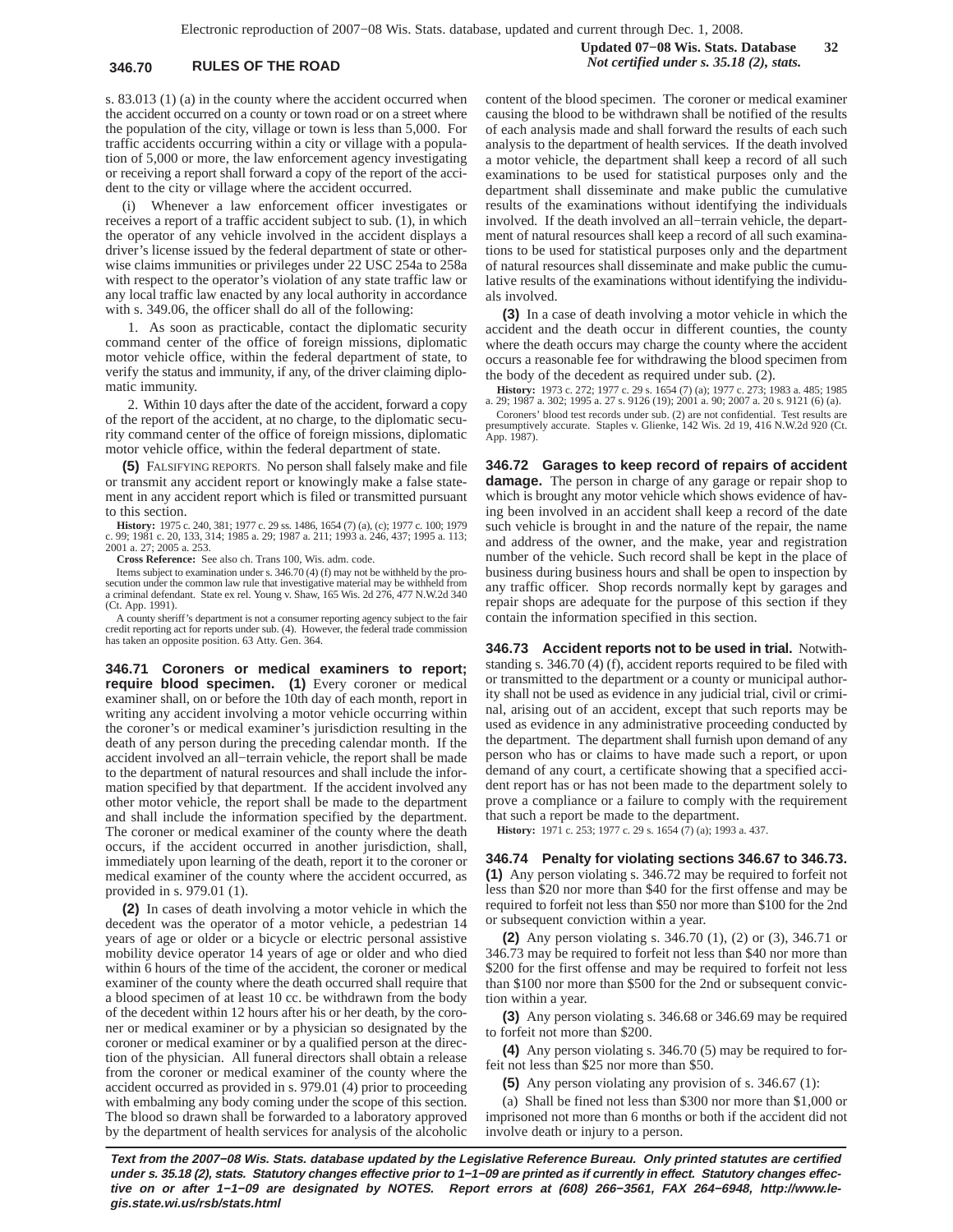**RULES OF THE ROAD 346.803 33 Updated 07−08 Wis. Stats. Database** *Not certified under s. 35.18 (2), stats.*

(b) May be fined not more than \$10,000 or imprisoned for not more than 9 months or both if the accident involved injury to a person but the person did not suffer great bodily harm.

(c) Is guilty of a Class E felony if the accident involved injury to a person and the person suffered great bodily harm.

(d) Is guilty of a Class D felony if the accident involved death to a person.

(e) Is guilty of a felony if the accident involved death or injury to a person.

**(6)** (a) A vehicle owner or other person found liable under s. 346.675 with respect to a violation of s. 346.67 (1) may be required to forfeit not more than \$1,000.

(b) A vehicle owner or other person found liable under s. 346.675 with respect to a violation of s. 346.68 or 346.69 may be required to forfeit not more than \$100.

(c) Imposition of liability under s. 346.675 shall not result in suspension or revocation of a person's operating privilege under s. 343.30 or 343.31, nor shall it result in demerit points being recorded on a person's driving record under s. 343.32 (2) (a).

**History:** 1971 c. 278; 1973 c. 218; 1981 c. 20, 70; 1997 a. 258, 283; 2001 a. 109; 2003 a. 74; 2005 a. 411.

### SUBCHAPTER XII

# BICYCLES, ELECTRIC PERSONAL ASSISTIVE MOBILITY DEVICES, AND PLAY VEHICLES

**346.77 Responsibility of parent or guardian for violation of bicycle and play vehicle regulations.** No parent or guardian of any child shall authorize or knowingly permit such child to violate any of the provisions of ss. 346.78 to 346.804 and 347.489.

**History:** 1983 a. 243 s. 66; 2001 a. 90.

**346.78 Play vehicles not to be used on roadway.** No person riding upon any play vehicle may attach the same or himself or herself to any vehicle upon a roadway or go upon any roadway except while crossing a roadway at a crosswalk.

**History:** 1983 a. 243.

**346.79 Special rules applicable to bicycles.** Whenever a bicycle is operated upon a highway, bicycle lane or bicycle way the following rules apply:

**(1)** A person propelling a bicycle shall not ride other than upon or astride a permanent and regular seat attached thereto.

**(2)** (a) Except as provided in par. (b), no bicycle may be used to carry or transport more persons at one time than the number for which it is designed.

(b) In addition to the operator, a bicycle otherwise designed to carry only the operator may be used to carry or transport a child seated in an auxiliary child's seat or trailer designed for attachment to a bicycle if the seat or trailer is securely attached to the bicycle according to the directions of the manufacturer of the seat or trailer.

**(3)** No person operating a bicycle shall carry any package, bundle or article which prevents the operator from keeping at least one hand upon the handle bars.

**(4)** No person riding a bicycle shall attach himself or herself or his or her bicycle to any vehicle upon a roadway.

**(5)** No person may ride a moped or motor bicycle with the power unit in operation upon a bicycle way.

**History:** 1973 c. 182; 1977 c. 288; 1983 a. 243; 1985 a. 298; 1991 a. 316.

Sub. (2) is violated when 2 persons ride on a single bicycle designed for one person to which an additional seat, but no footrests or handgrips, has been added. 61 Atty. Gen. 360.

**346.80 Riding bicycle or electric personal assistive mobility device on roadway. (1)** In this section, "substandard width lane" means a lane that is too narrow for a bicycle or electric personal assistive mobility device and a motor vehicle to travel safely side by side within the lane.

**(2)** (a) Any person operating a bicycle or electric personal assistive mobility device upon a roadway at less than the normal speed of traffic at the time and place and under the conditions then existing shall ride as close as practicable to the right−hand edge or curb of the unobstructed traveled roadway, including operators who are riding 2 or more abreast where permitted under sub. (3), except:

1. When overtaking and passing another vehicle proceeding in the same direction.

2. When preparing for a left turn at an intersection or into a private road or driveway.

3. When reasonably necessary to avoid unsafe conditions, including fixed or moving objects, parked or moving vehicles, pedestrians, animals, surface hazards or substandard width lanes that make it unsafe to ride along the right−hand edge or curb.

(b) Notwithstanding par. (a), any person operating a bicycle or electric personal assistive mobility device upon a one−way highway having 2 or more lanes available for traffic may ride as near the left−hand edge or curb of the roadway as practicable.

(c) Any person operating a bicycle or electric personal assistive mobility device upon a roadway shall exercise due care when passing a standing or parked vehicle or a vehicle proceeding in the same direction, allowing a minimum of 3 feet between the bicycle or electric personal assistive mobility device and the vehicle, and shall give an audible signal when passing a bicycle or electric personal assistive mobility device rider proceeding in the same direction.

**(3)** (a) Persons riding bicycles or electric personal assistive mobility devices upon a roadway may ride 2 abreast if such operation does not impede the normal and reasonable movement of traffic. Bicycle or electric personal assistive mobility device operators riding 2 abreast on a 2−lane or more roadway shall ride within a single lane.

(b) Persons riding bicycles upon a roadway may not ride more than 2 abreast except upon any path, trail, lane or other way set aside for the exclusive use of bicycles and electric personal assistive mobility devices.

**(4)** No person may operate a bicycle, electric personal assistive mobility device, or moped upon a roadway where a sign is erected indicating that bicycle, electric personal assistive mobility device, or moped riding is prohibited.

**(5)** Except as provided in ss. 346.23, 346.24, 346.37, and 346.38, every rider of a bicycle or electric personal assistive mobility device shall, upon entering on a highway, yield the right− of−way to motor vehicles.

**History:** 1973 c. 182; 1977 c. 208, 288; 1979 c. 197; 1985 a. 69; 1995 a. 138; 2001 a. 90.

**346.803 Riding bicycle or electric personal assistive mobility device on bicycle way. (1)** Every person operating a bicycle or electric personal assistive mobility device upon a bicycle way shall:

(a) Exercise due care and give an audible signal when passing a bicycle or electric personal assistive mobility device rider or a pedestrian proceeding in the same direction.

(b) Obey each traffic signal or sign facing a roadway which runs parallel and adjacent to a bicycle way.

**(2)** Every person operating a bicycle or electric personal assistive mobility device upon a bicycle way open to 2−way traffic shall ride on the right side of the bicycle way.

**(3)** Every operator of a bicycle or electric personal assistive mobility device entering a bicycle way shall yield the right−of− way to all bicycles and pedestrians in the bicycle way.

**(4)** Except as provided in s. 349.236 (1) (bm), a person may operate an electric personal assistive mobility device upon any bicycle path.

**History:** 1973 c. 182; 2001 a. 90.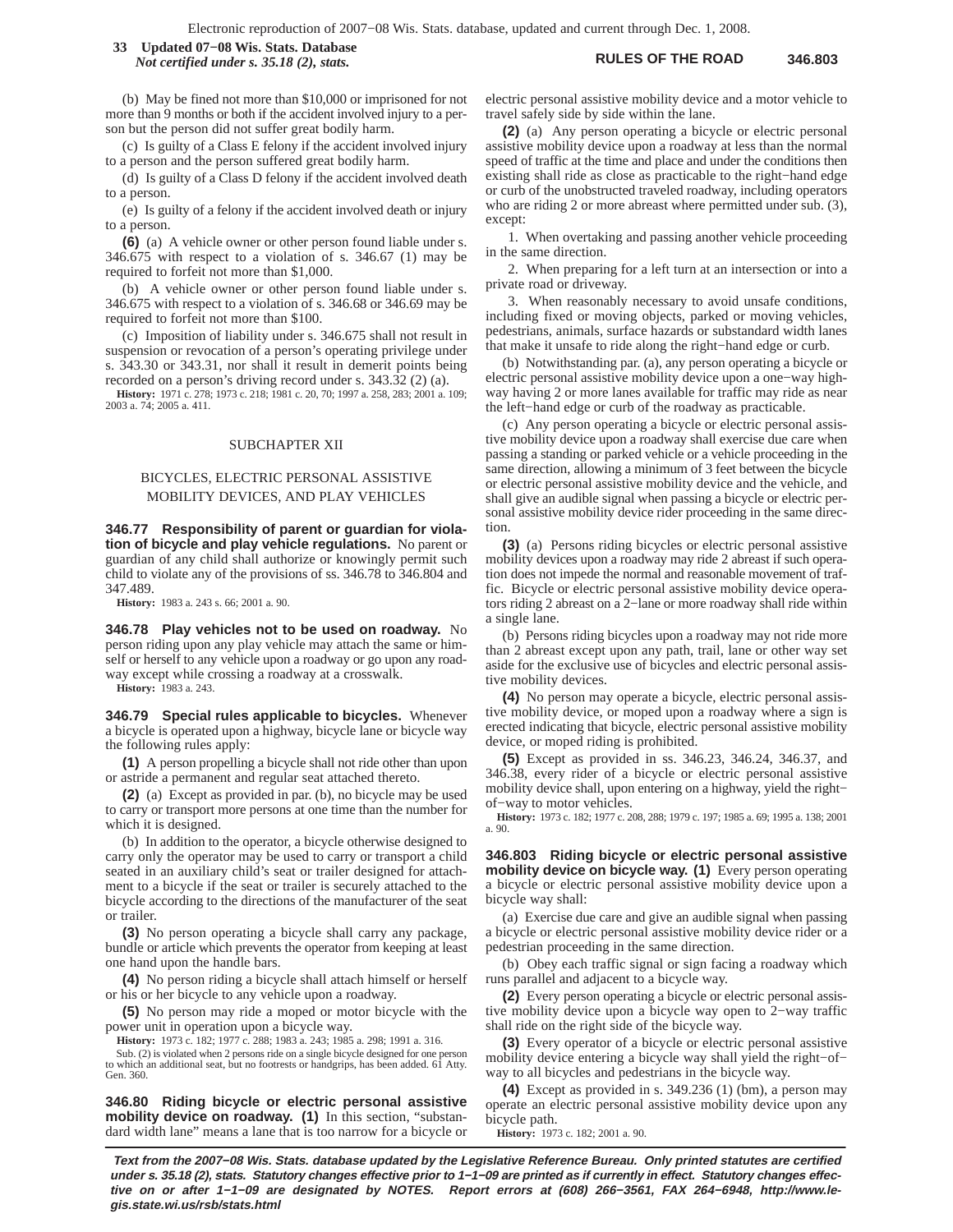**346.804 Riding bicycle on sidewalk.** When local authorities under s. 346.94 (1) permit bicycles on the sidewalk, every person operating a bicycle upon a sidewalk shall yield the right−of− way to any pedestrian and shall exercise due care and give an audible signal when passing a bicycle or electric personal assistive mobility device rider or a pedestrian proceeding in the same direction.

**History:** 1973 c. 182; 2001 a. 90.

**346.805 Riding electric personal assistive mobility device on sidewalk.** Except as provided in ss. 346.94 (18) (a) 2. and 349.236 (1) (b), a person may operate an electric personal assistive mobility device upon any sidewalk. Every person operating an electric personal assistive mobility device upon a sidewalk shall yield the right−of−way to any pedestrian or bicyclist and shall exercise due care and give an audible signal when passing a bicycle or other electric personal assistive mobility device or a pedestrian proceeding in the same direction.

**History:** 2001 a. 90.

**346.82 Penalty for violating sections 346.77 to 346.805. (1)** Any person violating ss. 346.77, 346.79 (1) to (3), or 346.80 to 346.805 may be required to forfeit not more than \$20.

**(2)** Any person violating s. 346.78 or 346.79 (4) may be required to forfeit not less than \$10 nor more than \$20 for the first offense and not less than \$25 nor more than \$50 for the 2nd or subsequent conviction within a year.

**History:** 1971 c. 278; 1973 c. 182; 1983 a. 243; 2001 a. 90; 2003 a. 321.

### SUBCHAPTER XIII

### MISCELLANEOUS RULES

**346.87 Limitations on backing.** The operator of a vehicle shall not back the same unless such movement can be made with reasonable safety.

**346.88 Obstruction of operator's view or driving mechanism. (1)** No person shall drive a vehicle when it is so loaded or when there are in the front seat such number of persons, or any persons so situated, as to obstruct the view of the operator to the front or to the sides or as to interfere with the operator having free use of both hands and feet to the operating mechanisms or controls of the vehicle.

**(2)** No passenger in a vehicle shall ride in such a position as to interfere with the operator's view ahead or to the sides or to interfere with the operator's control of the operating mechanism of the vehicle.

**(3)** (a) No person shall drive any motor vehicle with any sign, poster or other nontransparent material upon the front windshield, front side wings, side windows in the driver's compartment or rear window of such vehicle other than a certificate or other sticker issued by order of a governmental agency. Such permitted sticker shall not cover more than 15 square inches of glass surface and shall be placed in the lower left−hand corner of the windshield; the left corner being on the driver's left when seated behind the wheel.

(b) No person shall drive any motor vehicle upon a highway with any object so placed or suspended in or upon the vehicle so as to obstruct the driver's clear view through the front windshield.

(c) No person shall drive any motor vehicle upon a highway so loaded or with any object so placed or suspended in or upon the vehicle so as to obstruct the driver's clear vision through the rear window unless such vehicle is equipped with an outside rear view mirror meeting the requirements of s. 347.40.

(d) Signal lamps used by authorized emergency vehicles shall not be considered a violation of this section.

**(4)** The windshield, side wings and side and rear windows of a motor vehicle shall be kept reasonably clean at all times.

**346.89 Inattentive driving. (1)** No person while driving a motor vehicle shall be so engaged or occupied as to interfere with the safe driving of such vehicle.

**(2)** No person shall drive any motor vehicle equipped with any device for visually receiving a television broadcast when such device is located in the motor vehicle at any point forward of the back of the operator's seat or when such device is visible to the operator while driving the motor vehicle.

**346.90 Following emergency vehicle.** The operator of any vehicle other than one on official business shall not follow an authorized emergency vehicle responding to a call or alarm closer than 500 feet or drive into or park his or her vehicle within the block where, or within 300 feet of the driveway entrance or similar point of access to a driveway or road on which, fire apparatus has stopped in response to an alarm. The personal vehicles of members of a volunteer fire department answering the alarm are considered on official business.

**History:** 1975 c. 253, 421.

**346.91 Crossing fire hose.** No person without the consent of the fire department official in command may drive a vehicle over any unprotected hose of a fire department when such hose is laid down on any street or private driveway to be used at any training exercise, scene of an emergency, or alarm of emergency. **History:** 1985 a. 187; 2005 a. 144.

**346.915 Following snowplows. (1)** In this section, "snowplow" means a vehicle that is operated by a person employed by or on behalf of an authority in charge of the maintenance of the highway to perform highway winter maintenance snow and ice removal, including plowing, salting, and sanding, during either a storm or cleanup following a storm and which is using lamps described in s. 347.26 (7).

**(2)** The operator of any vehicle that is not a snowplow may not follow a snowplow closer than 200 feet upon any highway having a posted speed limit of more than 35 miles per hour, if the snowplow is engaged in highway winter maintenance snow and ice removal, as described in sub. (1), and is using lamps described in s. 347.26 (7). This subsection does not apply when overtaking and passing a snowplow, but the fact that the operator of any vehicle upon a highway having a posted speed limit of more than 35 miles per hour follows the snowplow more closely than 200 feet for one mile or more or follows more closely than 200 feet when the snowplow is moving at the maximum speed limit is prima facie evidence that the operator of such following vehicle is violating this subsection. This subsection does not apply to a snowplow that is stopped or standing in the highway.

**History:** 2001 a. 34.

**346.92 Illegal riding. (1)** No person shall drive a vehicle when any person other than an employee engaged in the necessary discharge of the employee's duty is upon any portion thereof not designed or intended for the use of passengers.

**(2)** No person other than an employee engaged in the necessary discharge of the employee's duty shall ride upon any portion of a vehicle not designed or intended for the use of passengers.

**(3)** This section does not apply to persons riding within truck bodies in spaces intended for merchandise or to the operator of any such vehicle.

**History:** 1991 a. 316.

**346.922 Transporting children in cargo areas of motor trucks. (1)** Notwithstanding s. 346.92, no person may operate upon a highway a motor truck having a gross weight of 10,000 pounds or less when any child under the age of 16 years is in an open cargo area of the motor truck.

**(2)** Subsection (1) does not apply to any of the following:

(a) A person operating a farm truck in conjunction with farm operations.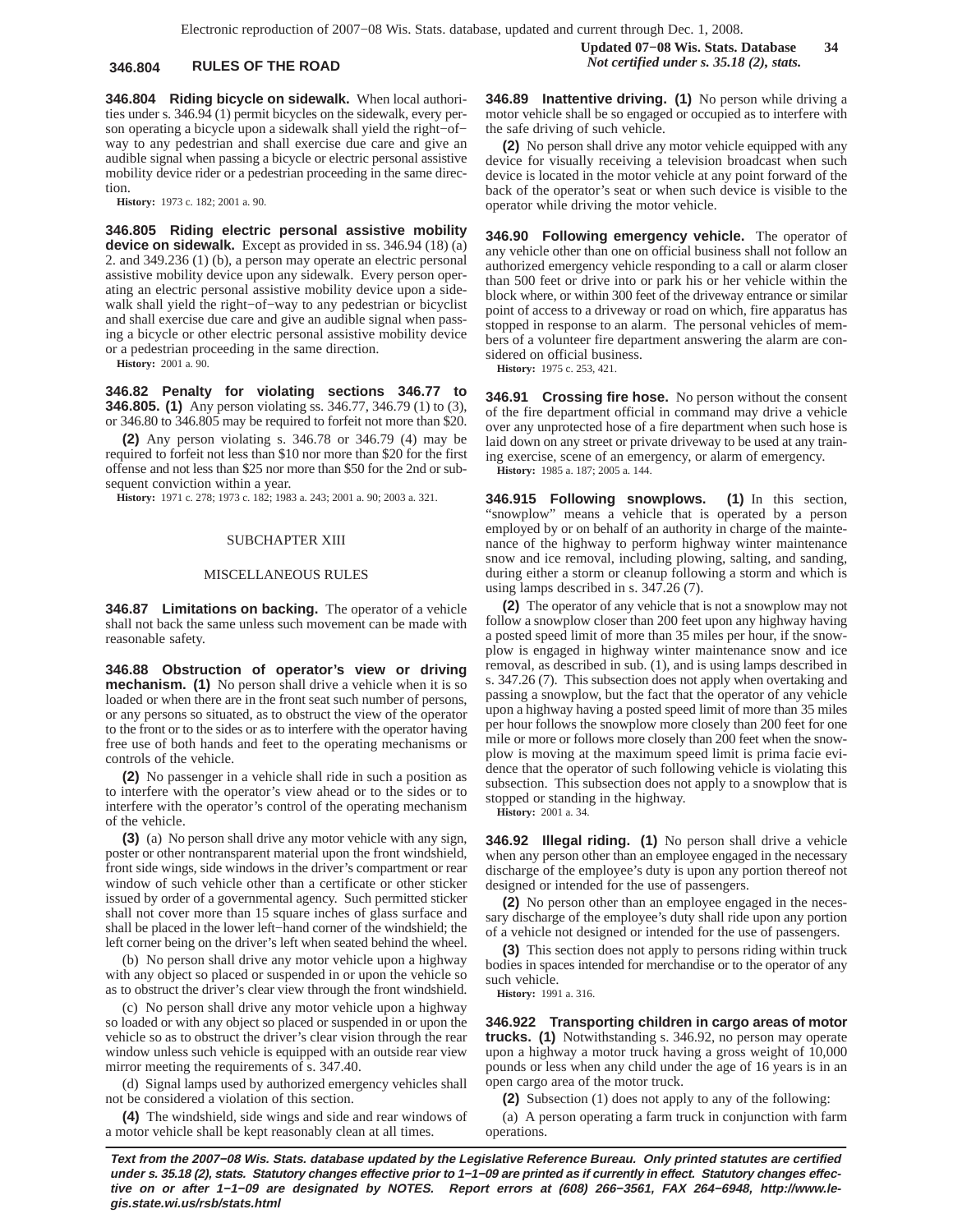### **RULES OF THE ROAD 346.94 35 Updated 07−08 Wis. Stats. Database** *Not certified under s. 35.18 (2), stats.*

(b) A person operating a motor truck in a parade sanctioned by a local municipality.

(c) A person operating a motor truck for the purpose of transporting licensed deer hunters during the authorized deer hunting season with firearms.

**History:** 1995 a. 420.

This section is a safety statute intended to prevent any and all harms that could result from a child being transported in the open cargo area of a vehicle, including those resulting from a child's immature decision to jump from the cargo area of a moving vehicle. A destaging area of a parade falls under the exception under sub. (2) (b) for parades sanctioned by local municipalities. Nunez v. American Family Mutual Insurance, 2003 WI App 35, 260 Wis. 2d 377, 659 N.W.2d 171, 02−1041.

**346.923 Human service vehicles; minimum operator qualifications.** Notwithstanding ss. 111.321, 111.322, and 111.335, no person may operate a human service vehicle transporting any passenger unless all of the following apply:

**(1)** The operator possesses a valid operator's license issued under ch. 343 or by another jurisdiction that authorizes the operation of the human service vehicle.

**(6)** The operator holds a valid school bus endorsement under s. 343.12 or the operator meets the requirements specified under s. 343.12 (7) and (8) and any rule established by the department under s. 343.12 (7) and (8).

**(8)** The operator has, within the 2 previous years, been fully trained in the proper use of all passenger restraint systems available in the human service vehicle.

**History:** 2003 a. 297, 327; 2005 a. 147.

**346.924 Transporting buildings on highways.** No person may operate a vehicle transporting a building, as defined in s. 348.27 (12m) (a) 1., on a highway unless all of the following apply:

**(1)** The vehicle is a commercial motor vehicle and the person holds a valid commercial driver license.

**(2)** The vehicle is operated under a valid motor carrier certificate or license of authority issued under ch. 194 or under applicable federal law, and all insurance requirements applicable to the vehicle under s. 194.41 or federal law are satisfied.

**History:** 2005 a. 250.

**346.925 Operation of agricultural machinery by youthful operators. (1)** No person may direct or permit a child under the age of 16 years to operate a farm tractor or self−propelled implement of husbandry on the highway unless the child has been certified under s. 36.25 (32) (a) 2. as successfully completing a tractor and machinery operation safety training course that is equivalent to the requirements, other than age, specified under 29 CFR part 570.70 to 570.72.

**(2)** Subsection (1) does not apply to operation of a farm tractor or self−propelled implement of husbandry on the highway on a course that is perpendicular to the direction of the highway.

**History:** 1993 a. 455; 1995 a. 194; 1997 a. 178.

**346.93 Intoxicants in vehicle; underage persons. (1)** No underage person, as defined under s. 125.02 (20m), may knowingly possess, transport, or have under his or her control any alcohol beverage in any motor vehicle unless the person is employed by a brewer, brewpub, alcohol beverage licensee, wholesaler, retailer, distributor, manufacturer, or rectifier and is possessing, transporting, or having such beverage in a motor vehicle under his or her control during his or her working hours and in the course of employment, as provided under s. 125.07 (4)  $(bm)$ 

**(2)** In addition to any other penalty prescribed by law, any violation of this section by an underage person driving or operating or on duty time with respect to a commercial motor vehicle shall be punished under s. 346.65 (2u).

**(2f)** Except as provided in sub. (2g), any person violating this section may have his or her operating privilege suspended under s. 343.30 (6) (b) 1.

**(2g)** Any person violating this section may be required to forfeit not less than \$20 nor more than \$400 and shall have his or her operating privilege:

(a) For a violation committed within 12 months of one previous violation, suspended under s. 343.30 (6) (b) 2.

(b) For a violation committed within 12 months of 2 or more previous violations, suspended under s. 343.30 (6) (b) 3.

**History:** 1971 c. 213 s. 5; 1983 a. 74; 1985 a. 28; 1989 a. 105; 1999 a. 109; 2007 a. 20.

**346.935 Intoxicants in motor vehicles. (1)** No person may drink alcohol beverages or inhale nitrous oxide while he or she is in any motor vehicle when the vehicle is upon a highway.

**(2)** No person may possess on his or her person, in a privately owned motor vehicle upon a public highway, any bottle or receptacle containing alcohol beverages or nitrous oxide if the bottle or receptacle has been opened, the seal has been broken or the contents of the bottle or receptacle have been partially removed or released.

**(3)** The owner of a privately owned motor vehicle, or the driver of the vehicle if the owner is not present in the vehicle, shall not keep, or allow to be kept in the motor vehicle when it is upon a highway any bottle or receptacle containing alcohol beverages or nitrous oxide if the bottle or receptacle has been opened, the seal has been broken or the contents of the bottle or receptacle have been partially removed or released. This subsection does not apply if the bottle or receptacle is kept in the trunk of the vehicle or, if the vehicle has no trunk, in some other area of the vehicle not normally occupied by the driver or passengers. A utility compartment or glove compartment is considered to be within the area normally occupied by the driver and passengers.

**(4)** (a) In this subsection:

1. "Chauffeur" means a person employed full time or on a regular basis, including leased drivers, for the principal purpose of operating a motor vehicle.

2. "Limousine" means any motor vehicle for charter or hire which is operated by a chauffeur and designed for transporting persons rather than property.

(b) This section does not apply to passengers in a limousine or in a motor bus who possess any bottle or receptacle containing alcohol beverages that has been opened, on which the seal has been broken or the contents of which have been partially removed or released if the vehicle is operated by a chauffeur holding a valid license and endorsements authorizing operation of the vehicle as provided in ch. 343 and is in compliance with any local ordinance or regulation adopted under s. 349.24.

**(5)** In addition to any other penalty prescribed by law, any violation of this section by an operator of a commercial motor vehicle shall be punished under s. 346.65 (2u).

**History:** 1975 c. 297 s. 16; Stats. 1975 s. 346.935; 1981 c. 20; 1981 c. 79 s. 17; 1983 a. 535; 1985 a. 332 s. 253; 1989 a. 105; 1997 a. 336.

**346.94 Miscellaneous prohibited acts. (1)** DRIVING ON SIDEWALK. The operator of a vehicle shall not drive upon any sidewalk area except at a permanent or temporarily established driveway unless permitted to do so by the local authorities.

**(2)** RACING. No operator of a motor vehicle shall participate in any race or speed or endurance contest upon any highway.

**(4)** MISSILES, CIRCULARS OR PAMPHLETS. No person shall throw any missile, circular or pamphlet at the occupants of any vehicle or throw or place any missile, circular or pamphlet in or on any vehicle, whether or not the vehicle is occupied. This subsection does not apply to any person who places on a vehicle educational material relating to the parking privileges of physically disabled persons if the person has a good faith belief that the vehicle is violating state or local law on parking for motor vehicles used by the physically disabled and the educational material has been approved by the council on physical disabilities as provided under s. 46.29 (1) (em).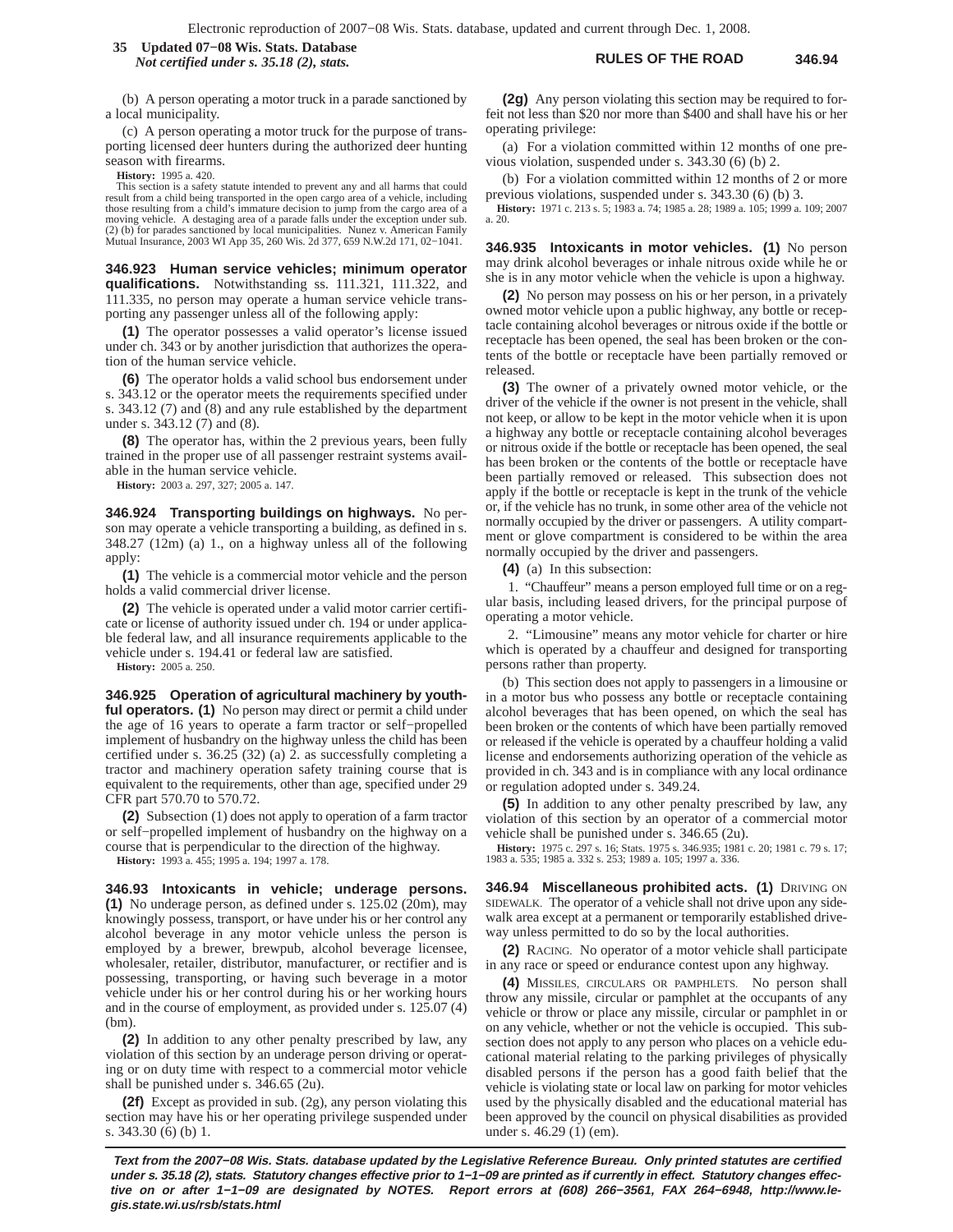**(5)** PLACING INJURIOUS SUBSTANCE ON HIGHWAY. No person shall place or cause to be placed upon a highway any foreign substance which is or may be injurious to any vehicle or part thereof.

**(7)** SPILLING LOADS OF WASTE OR FOREIGN MATTER. The operator of every vehicle transporting waste or foreign matter on the highways of this state shall provide adequate facilities to prevent such waste or foreign matter from spilling on or along the highways.

**(8)** TRANSPORTING PERSONS IN MOBILE HOMES, RECREATIONAL VEHICLES, OR BOATS. Except as provided in sub. (8m), no person may operate a motor vehicle towing any mobile home, recreational vehicle, or boat on a trailer upon a highway when any person is in such mobile home, recreational vehicle, or boat.

**(8m)** TRANSPORTING PERSONS IN FIFTH−WHEEL RECREATIONAL VEHICLES. (a) No person may operate a motor vehicle towing a fifth−wheel recreational vehicle upon a highway when any person under the age of 12 years is in the fifth−wheel recreational vehicle unless one person 16 years of age or older is also in the fifth−wheel recreational vehicle.

(b) No person may operate a motor vehicle towing a fifth− wheel recreational vehicle upon a highway with any person in such recreational vehicle unless the fifth−wheel recreational vehicle is equipped with a two−way communications system in proper working order and capable of providing voice communications between the operator of the towing vehicle and any occupant of the fifth−wheel recreational vehicle.

**(8s)** TRANSPORTING PERSONS IN BUILDINGS. No person may operate a vehicle transporting a building, as defined in s. 348.27 (12m) (a) 1., on a highway if any person is in the building.

**(9)** ALIGHTING FROM OR BOARDING MOVING VEHICLE. No person shall alight from or board any vehicle when such vehicle is in motion.

**(10)** CLINGING TO MOVING VEHICLE. No person riding upon a motor bicycle, moped or motorcycle may attach the same or himself or herself to any other moving vehicle upon a highway except when the motor bicycle, moped or motorcycle is incapacitated and being towed. A tow device attached to a towed motor bicycle, moped or motorcycle shall be attached so that an operator of the towed vehicle may release the tow device at any time.

**(11)** TOWING SLEDS, ETC. No person shall operate any vehicle or combination of vehicles upon a highway when such vehicle or combination of vehicles is towing any toboggan, sled, skis, bicycle, skates or toy vehicle bearing any person.

**(12)** DRIVING ON BICYCLE LANE OR BICYCLE WAY. No operator of a motor vehicle may drive upon a bicycle lane or bicycle way except to enter a driveway, to merge into a bicycle lane before turning at an intersection, or to enter or leave a parking space located adjacent to the bicycle lane or bicycle way. Persons operating a motor vehicle upon a bicycle lane or bicycle way shall yield the right−of−way to all bicycles and electric personal assistive mobility devices within the bicycle lane or bicycle way.

**(13)** ABANDONED MOTOR VEHICLES. No person may cause a motor vehicle to be abandoned, within the meaning of s. 342.40 (1m) or (4) (b) 1., on or along any highway or on any public or private property.

**(14)** USE OF FLASHING BLUE LIGHTS ALONG HIGHWAYS. Except as provided in ss. 346.03 (3) and 347.25 (1m) and (1s), no person may maintain or operate any device equipped with a flashing, oscillating or rotating blue light within 100 feet of a highway if the light is visible from the highway and if the department or the local authority responsible for maintaining the highway determines that motorists would believe the light was the warning light of a police vehicle. This subsection does not apply to airport lights.

**(15)** TOWING BY HUMAN SERVICE VEHICLES. No person may operate a school bus that is not equipped with a side exit or side emergency exit windows suitable to provide an exit for pupils in an emergency or a human service vehicle over any public highway of this state with any trailer or semitrailer attached.

**(16)** RADIOS OR OTHER ELECTRIC SOUND AMPLIFICATION DEVICES. (a) Except as provided in s. 347.38 (1), no person may operate or park, stop or leave standing a motor vehicle while using a radio or other electric sound amplification device emitting sound from the vehicle that is audible under normal conditions from a distance of 75 or more feet, unless the electric sound amplification device is being used to request assistance or warn against an unsafe condition.

(b) This subsection does not apply to any of the following:

1. The operator of an authorized emergency vehicle, when responding to an emergency call or when in the pursuit of an actual or suspected violator of the law or when responding to but not upon returning from a fire alarm.

2. The operator of a vehicle of a public utility, as defined in s. 11.40 (1) (a).

3. The operator of a vehicle that is being used for advertising purposes.

4. The operator of a vehicle that is being used in a community event or celebration, procession or assemblage.

5. The activation of a theft alarm signal device.

6. The operator of a motorcycle being operated outside of a business or residence district.

7. A local authority that has enacted an ordinance in conformity with s. 349.135.

**(17)** IN−LINE SKATES ON ROADWAY. (a) A person riding upon in−line skates may go upon any roadway under the jurisdiction of a local authority, subject to any restrictions specified by municipal ordinance enacted under s. 349.235.

(b) Any person riding upon in−line skates upon any roadway shall ride in a careful and prudent manner and with due regard under the circumstances for the safety of all persons using the roadway.

(c) Notwithstanding any other provision of this subsection or s. 349.235, no person riding upon in−line skates may attach the in− line skates or himself or herself to any vehicle upon a roadway or, except while crossing a roadway at a crosswalk, go upon any roadway under the jurisdiction of the department.

**(18)** ELECTRIC PERSONAL ASSISTIVE MOBILITY DEVICES ON ROADWAYS AND SIDEWALKS. (a) 1. Except as otherwise prohibited in this chapter, a person may operate an electric personal assistive mobility device upon any roadway or sidewalk that is under the jurisdiction of the department.

2. Except as provided in s. 349.236 (1) (c), the department may by rule prohibit electric personal assistive mobility devices upon any roadway under its jurisdiction for which the speed limit is more than 25 miles per hour, and may by rule prohibit such devices upon any sidewalk under its jurisdiction. This subdivision does not apply upon any sidewalk at a permanent or temporarily established driveway.

(b) A person may operate an electric personal assistive mobility device upon any roadway under the jurisdiction of a local authority, subject to any prohibitions specified by municipal ordinance enacted under s. 349.236.

**(19)** OFF−ROAD UTILITY VEHICLES ON ROADWAY. (a) A person may operate an off−road utility vehicle upon any roadway that has a speed limit of 35 miles per hour or less. This paragraph applies only if the person operating the off−road utility vehicle is employed by, or under contract with, the state or a local governmental unit, as defined in s. 19.42 (7u), and the off−road utility vehicle is being used for the state or local governmental purpose of collecting residential or commercial solid waste, landscaping, or performing incidental street maintenance, and is operated on a highway for a distance not to exceed one half mile.

(b) No person may operate an off−road utility vehicle upon any highway that has a speed limit of more than 35 miles per hour.

**History:** 1973 c. 182, 314; 1975 c. 320; 1977 c. 68; 1983 a. 56, 175, 243, 538; 1989 a. 335; 1991 a. 83, 87; 1993 a. 260; 1995 a. 131, 138, 216, 373; 1997 a. 27; 2001 a. 90; 2003 a. 26, 192; 2005 a. 118, 250; 2007 a. 11.